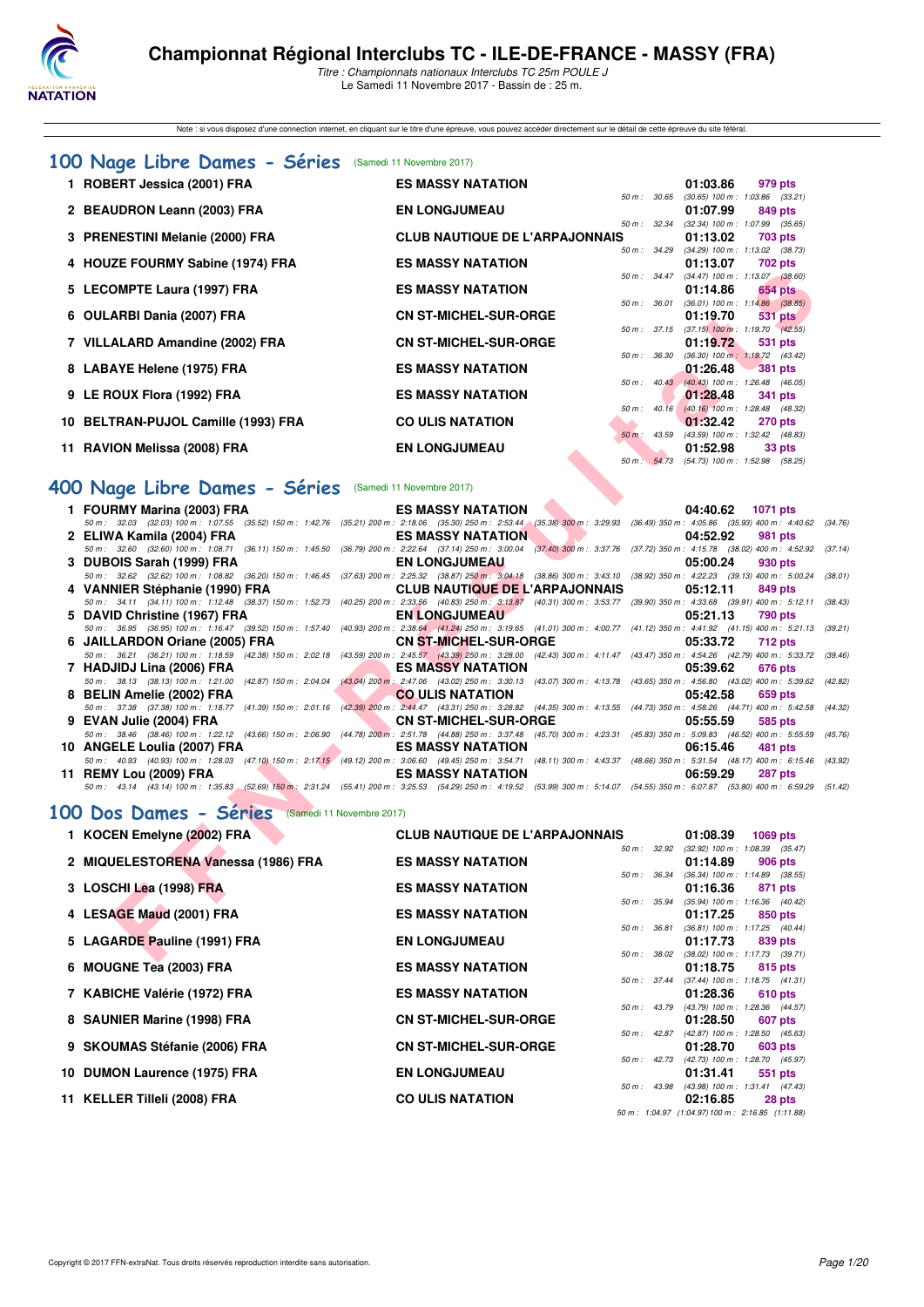

# [200 Dos Dames - Séries](http://www.ffnatation.fr/webffn/resultats.php?idact=nat&go=epr&idcpt=48527&idepr=13) (Samedi 11 Novembre 2017)

| 1 DANGER Florine (1999) FRA          | <b>EN LONGJUMEAU</b>                                                                                          | 02:32.08           | 989 pts          |
|--------------------------------------|---------------------------------------------------------------------------------------------------------------|--------------------|------------------|
|                                      | 50 m: 34.54 (34.54) 100 m: 1:12.81 (38.27) 150 m: 1:52.85 (40.04) 200 m: 2:32.08 (39.23)                      |                    |                  |
| 2 MOUNIER IIona (2004) FRA           | <b>ES MASSY NATATION</b>                                                                                      | 02:46.84 811 pts   |                  |
|                                      | 50 m: 39.16 (39.16) 100 m: 1:22.06 (42.90) 150 m: 2:04.95 (42.89) 200 m: 2:46.84 (41.89)                      |                    |                  |
| 3 RICARD Elsa (2003) FRA             | CN ST-MICHEL-SUR-ORGE NAMEL AND THE STATE OF STATE OF STATE AND THE STATE OF STATE OF STATE OF STATE OF STATE |                    | 02:47.29 805 pts |
|                                      | 50 m: 39.95 (39.95) 100 m: 1:22.26 (42.31) 150 m: 2:05.34 (43.08) 200 m: 2:47.29 (41.95)                      |                    |                  |
| 4 LAFFILE Léa (2001) FRA             | CLUB NAUTIQUE DE L'ARPAJONNAIS 02:55.72 712 pts                                                               |                    |                  |
|                                      | 50 m: 41.08 (41.08) 100 m: 1:25.09 (44.01) 150 m: 2:10.31 (45.22) 200 m: 2:55.72 (45.41)                      |                    |                  |
| 5 LOZIC Maëlyne (2005) FRA           | <b>EN LONGJUMEAU</b>                                                                                          |                    | 03:00.65 660 pts |
|                                      | 50 m: 42.62 (42.62) 100 m: 1:27.71 (45.09) 150 m: 2:14.39 (46.68) 200 m: 3:00.65 (46.26)                      |                    |                  |
| 6 BERG Noémie (1993) FRA             | ES MASSY NATATION                                                                                             | 03:05.90           | 606 pts          |
|                                      | 50 m: 42.21 (42.21) 100 m: 1:28.44 (46.23) 150 m: 2:17.24 (48.80) 200 m: 3:05.90 (48.66)                      |                    |                  |
| 7 JEAN BAPTISTE Ambre (2005) FRA     | <b>CN ST-MICHEL-SUR-ORGE</b>                                                                                  | $03:07.70$ 589 pts |                  |
|                                      | 50 m: 40.87 (40.87) 100 m: 1:28.46 (47.59) 150 m: 2:18.83 (50.37) 200 m: 3:07.70 (48.87)                      |                    |                  |
| 8 DOUILLET Ionnah (2007) FRA         | <b>ES MASSY NATATION</b>                                                                                      | $03:30.00$ 391 pts |                  |
|                                      | 50 m: 49.90 (49.90) 100 m: 1:44.02 (54.12) 150 m: 2:37.46 (53.44) 200 m: 3:30.00 (52.54)                      |                    |                  |
| 9 GAILLARD Solenn (2008) FRA         | <b>ES MASSY NATATION</b>                                                                                      | 03:38.71 324 pts   |                  |
|                                      | 50 m: 52.11 (52.11) 100 m: 1:49.67 (57.56) 150 m: 2:46.15 (56.48) 200 m: 3:38.71 (52.56)                      |                    |                  |
| 10 ADI Leila (2007) FRA              | <b>ES MASSY NATATION</b>                                                                                      | 03:46.49 270 pts   |                  |
|                                      | 50 m: 53.90 (53.90) 100 m: 1:52.07 (58.17) 150 m: 2:50.94 (58.87) 200 m: 3:46.49 (55.55)                      |                    |                  |
| 11 DESRIVIERES-HAMY Ninon (2008) FRA | <b>CO ULIS NATATION</b>                                                                                       | 04:45.65           | 20 pts           |
|                                      | 50 m: 1:03.14 (1:03.14) 100 m: 2:16.80 (1:13.66) 150 m: 3:32.31 (1:15.51) 200 m: 4:45.65 (1:13.34)            |                    |                  |
|                                      |                                                                                                               |                    |                  |

## **[100 Brasse Dames - Séries](http://www.ffnatation.fr/webffn/resultats.php?idact=nat&go=epr&idcpt=48527&idepr=22)** (Samedi 11 Novembre 2017)

| 5 LOZIC Maëlyne (2005) FRA                                   | <b>EN LONGJUMEAU</b>                                                                                               | 03:00.65                                               | <b>660 pts</b>  |
|--------------------------------------------------------------|--------------------------------------------------------------------------------------------------------------------|--------------------------------------------------------|-----------------|
| 6 BERG Noémie (1993) FRA                                     | 50 m: 42.62 (42.62) 100 m: 1:27.71 (45.09) 150 m: 2:14.39<br><b>ES MASSY NATATION</b>                              | $(46.68)$ 200 m : 3:00.65 $(46.26)$<br>03:05.90        | 606 pts         |
|                                                              | 50 m: 42.21 (42.21) 100 m: 1:28.44 (46.23) 150 m: 2:17.24 (48.80) 200 m: 3:05.90 (48.66)                           |                                                        |                 |
| 7 JEAN BAPTISTE Ambre (2005) FRA                             | <b>CN ST-MICHEL-SUR-ORGE</b>                                                                                       | 03:07.70                                               | 589 pts         |
|                                                              | 50 m: 40.87 (40.87) 100 m: 1:28.46 (47.59) 150 m: 2:18.83 (50.37) 200 m: 3:07.70 (48.87)                           |                                                        |                 |
| 8 DOUILLET Ionnah (2007) FRA                                 | <b>ES MASSY NATATION</b>                                                                                           | 03:30.00                                               | <b>391 pts</b>  |
| 9 GAILLARD Solenn (2008) FRA                                 | 50 m: 49.90 (49.90) 100 m: 1:44.02 (54.12) 150 m: 2:37.46<br><b>ES MASSY NATATION</b>                              | $(53.44)$ 200 m : $3:30.00$ $(52.54)$<br>03:38.71      | 324 pts         |
|                                                              | 50 m: 52.11 (52.11) 100 m: 1:49.67 (57.56) 150 m: 2:46.15 (56.48) 200 m: 3:38.71 (52.56)                           |                                                        |                 |
| 10 ADI Leila (2007) FRA                                      | <b>ES MASSY NATATION</b>                                                                                           | 03:46.49                                               | 270 pts         |
|                                                              | 50 m: 53.90 (53.90) 100 m: 1:52.07 (58.17) 150 m: 2:50.94 (58.87) 200 m: 3:46.49 (55.55)                           |                                                        |                 |
| 11 DESRIVIERES-HAMY Ninon (2008) FRA                         | <b>CO ULIS NATATION</b>                                                                                            | 04:45.65                                               | 20 pts          |
|                                                              | 50 m: 1:03.14 (1:03.14) 100 m: 2:16.80 (1:13.66) 150 m: 3:32.31 (1:15.51) 200 m: 4:45.65 (1:13.34)                 |                                                        |                 |
| 00 Brasse Dames - Séries (Samedi 11 Novembre 2017)           |                                                                                                                    |                                                        |                 |
| 1 MONTEIRO Oceane (2001) FRA                                 | <b>CLUB NAUTIQUE DE L'ARPAJONNAIS</b>                                                                              | 01:27.95                                               | 851 pts         |
|                                                              |                                                                                                                    | 50 m : 40.96 (40.96) 100 m : 1:27.95 (46.99)           |                 |
| 2 ARGOUARCH Maiwenn (2003) FRA                               | <b>EN LONGJUMEAU</b>                                                                                               | 01:29.42                                               | 821 pts         |
|                                                              |                                                                                                                    | 50 m: 41.74 (41.74) 100 m: 1:29.42 (47.68)             |                 |
| 3 COT Adeline (2001) FRA                                     | <b>CN ST-MICHEL-SUR-ORGE</b>                                                                                       | 01:32.36                                               | 764 pts         |
|                                                              | 50 m: 42.31<br><b>ES MASSY NATATION</b>                                                                            | (42.31) 100 m: 1:32.36 (50.05)                         |                 |
| 4 PASQUET Stéphanie (1982) FRA                               |                                                                                                                    | 01:32.56<br>50 m: 43.57 (43.57) 100 m: 1:32.56 (48.99) | 760 pts         |
| 5 YAKER A KOUNG Solenn-Esther (2005) FRA                     | <b>ES MASSY NATATION</b>                                                                                           | 01:38.61                                               | 649 pts         |
|                                                              |                                                                                                                    | 50 m: 44.78 (44.78) 100 m: 1:38.61 (53.83)             |                 |
| 6 FERRON BERLIOUX Juliette (1996) FRA                        | <b>ES MASSY NATATION</b>                                                                                           | 01:44.45                                               | 549 pts         |
|                                                              | 50 m : 48.80                                                                                                       | (48.80) 100 m: 1:44.45 (55.65)                         |                 |
| 7 BLANPAIN Sybille (2004) FRA                                | <b>CO ULIS NATATION</b>                                                                                            | 01:50.49                                               | 456 pts         |
| 8 PERRET Marion (2006) FRA                                   | <b>EN LONGJUMEAU</b>                                                                                               | 50 m: 50.52 (50.52) 100 m: 1:50.49 (59.97)<br>01:51.95 | 434 pts         |
|                                                              |                                                                                                                    | 50 m: 51.58 (51.58) 100 m: 1:51.95 (1:00.37)           |                 |
| 9 KHALID Amel (2004) FRA                                     | <b>ES MASSY NATATION</b>                                                                                           | 01:53.38                                               | 414 pts         |
|                                                              |                                                                                                                    | 50 m: 51.45 (51.45) 100 m: 1:53.38 (1:01.93)           |                 |
| 10 TETART Romane (2007) FRA                                  | <b>CN ST-MICHEL-SUR-ORGE</b>                                                                                       | 01:53.85                                               | 407 pts         |
|                                                              |                                                                                                                    | 50 m: 52.95 (52.95) 100 m: 1:53.85 (1:00.90)           |                 |
| 11 BONDOUY Céline (1979) FRA                                 | <b>ES MASSY NATATION</b>                                                                                           | 02:12.07                                               | $192$ pts       |
|                                                              |                                                                                                                    | 50 m: 1:00.46 (1:00.46) 100 m: 2:12.07 (1:11.61)       |                 |
| <b>00 Brasse Dames - Séries</b><br>(Samedi 11 Novembre 2017) |                                                                                                                    |                                                        |                 |
| 1 AMBRASS Lilou (2002) FRA                                   | <b>EN LONGJUMEAU</b>                                                                                               | 02:46.12                                               | <b>1062 pts</b> |
|                                                              | 50 m: 36.84 (36.84) 100 m: 1:18.46 (41.62) 150 m: 2:01.75 (43.29) 200 m: 2:46.12 (44.37)                           |                                                        |                 |
| 2 VERDIER Alexandra (2000) FRA                               | <b>ES MASSY NATATION</b>                                                                                           | 02:55.00                                               | 963 pts         |
|                                                              | 50 m: 40.07 (40.07) 100 m: 1:24.56 (44.49) 150 m: 2:09.41 (44.85) 200 m: 2:55.00 (45.59)                           |                                                        |                 |
| 3 BENARABA Sarah (2005) ALG                                  | <b>CN ST-MICHEL-SUR-ORGE</b>                                                                                       | 03:20.90                                               | 702 pts         |
| 4 FIDON Louna (2005) FRA                                     | 50 m: 34.17 (34.17) 100 m: 1:34.57 (1:00.40) 150 m: 2:27.53 (52.96) 200 m: 3:20.90 (53.37)<br><b>EN LONGJUMEAU</b> | 03:25.29                                               | 662 pts         |
|                                                              | 50 m: 45.94 (45.94) 100 m: 1:37.74 (51.80) 150 m: 2:32.04 (54.30) 200 m: 3:25.29 (53.25)                           |                                                        |                 |
| 5 VAUBOURG Maureen (2006) FRA                                | <b>CLUB NAUTIQUE DE L'ARPAJONNAIS</b>                                                                              | 03:25.65                                               | 658 pts         |
|                                                              | 50 m: 47.44 (47.44) 100 m: 1:40.53 (53.09) 150 m: 2:33.87 (53.34) 200 m: 3:25.65 (51.78)                           |                                                        |                 |
| 6 LEPOUTRE Anais (2003) FRA                                  | <b>ES MASSY NATATION</b>                                                                                           | 03:31.70                                               | 605 pts         |

### **[200 Brasse Dames - Séries](http://www.ffnatation.fr/webffn/resultats.php?idact=nat&go=epr&idcpt=48527&idepr=23)** (Samedi 11 Novembre 2017)

| 1 AMBRASS Lilou (2002) FRA      | <b>EN LONGJUMEAU</b>                            |  |  | $02:46.12$ 1062 pts                                                                            |                |
|---------------------------------|-------------------------------------------------|--|--|------------------------------------------------------------------------------------------------|----------------|
|                                 |                                                 |  |  | 50 m: 36.84 (36.84) 100 m: 1:18.46 (41.62) 150 m: 2:01.75 (43.29) 200 m: 2:46.12 (44.37)       |                |
| 2 VERDIER Alexandra (2000) FRA  | ES MASSY NATATION                               |  |  | $02:55.00$ 963 pts                                                                             |                |
|                                 |                                                 |  |  | 50 m: 40.07 (40.07) 100 m: 1:24.56 (44.49) 150 m: 2:09.41 (44.85) 200 m: 2:55.00 (45.59)       |                |
| 3 BENARABA Sarah (2005) ALG     | CN ST-MICHEL-SUR-ORGE 03:20.90 702 pts          |  |  |                                                                                                |                |
|                                 |                                                 |  |  | 50 m: 34.17 (34.17) 100 m: 1:34.57 (1:00.40) 150 m: 2:27.53 (52.96) 200 m: 3:20.90 (53.37)     |                |
| 4 FIDON Louna (2005) FRA        | <b>EN LONGJUMEAU</b>                            |  |  | $03:25.29$ 662 pts                                                                             |                |
|                                 |                                                 |  |  | 50 m: 45.94 (45.94) 100 m: 1:37.74 (51.80) 150 m: 2:32.04 (54.30) 200 m: 3:25.29 (53.25)       |                |
| 5 VAUBOURG Maureen (2006) FRA   | CLUB NAUTIQUE DE L'ARPAJONNAIS 03:25.65 658 pts |  |  |                                                                                                |                |
|                                 |                                                 |  |  | 50 m: 47.44 (47.44) 100 m: 1:40.53 (53.09) 150 m: 2:33.87 (53.34) 200 m: 3:25.65 (51.78)       |                |
| 6 LEPOUTRE Anais (2003) FRA     | <b>ES MASSY NATATION</b>                        |  |  | $03:31.70$ 605 pts                                                                             |                |
|                                 |                                                 |  |  | 50 m: 47.69 (47.69) 100 m: 1:41.26 (53.57) 150 m: 2:37.11 (55.85) 200 m: 3:31.70 (54.59)       |                |
| 7 VARIN Hermione (2007) FRA     | <b>ES MASSY NATATION</b>                        |  |  | $03:40.11$ 535 pts                                                                             |                |
|                                 |                                                 |  |  | 50 m: 49.54 (49.54) 100 m: 1:45.67 (56.13) 150 m: 2:44.36 (58.69) 200 m: 3:40.11 (55.75)       |                |
| 8 BOYER-VIDAL France (1999) FRA | CO ULIS NATATION                                |  |  | 03:40.97 528 pts                                                                               |                |
|                                 |                                                 |  |  | 50 m: 49.40 (49.40) 100 m: 1:44.65 (55.25) 150 m: 2:42.53 (57.88) 200 m: 3:40.97 (58.44)       |                |
| 9 BOCQUEL Clémence (2006) FRA   |                                                 |  |  |                                                                                                | 341 pts        |
|                                 |                                                 |  |  | 50 m: 54.50 (54.50) 100 m: 1:57.18 (1:02.68) 150 m: 3:02.29 (1:05.11) 200 m: 4:06.67 (1:04.38) |                |
| 10 SO Fatoumata (2007) FRA      | <b>ES MASSY NATATION</b>                        |  |  | 04:10.40                                                                                       | <b>317 pts</b> |
|                                 |                                                 |  |  | 50 m: 54.39 (54.39) 100 m: 1:58.12 (1:03.73) 150 m: 3:05.20 (1:07.08) 200 m: 4:10.40 (1:05.20) |                |
| 11 VULTURESCU Maria (2007) FRA  | ES MASSY NATATION ESTIMATES                     |  |  | 04:16.31                                                                                       | 281 pts        |
|                                 |                                                 |  |  | 50 m: 56.37 (56.37) 100 m: 2:02.06 (1:05.69) 150 m: 3:09.72 (1:07.66) 200 m: 4:16.31 (1:06.59) |                |

10 SO Fatoumata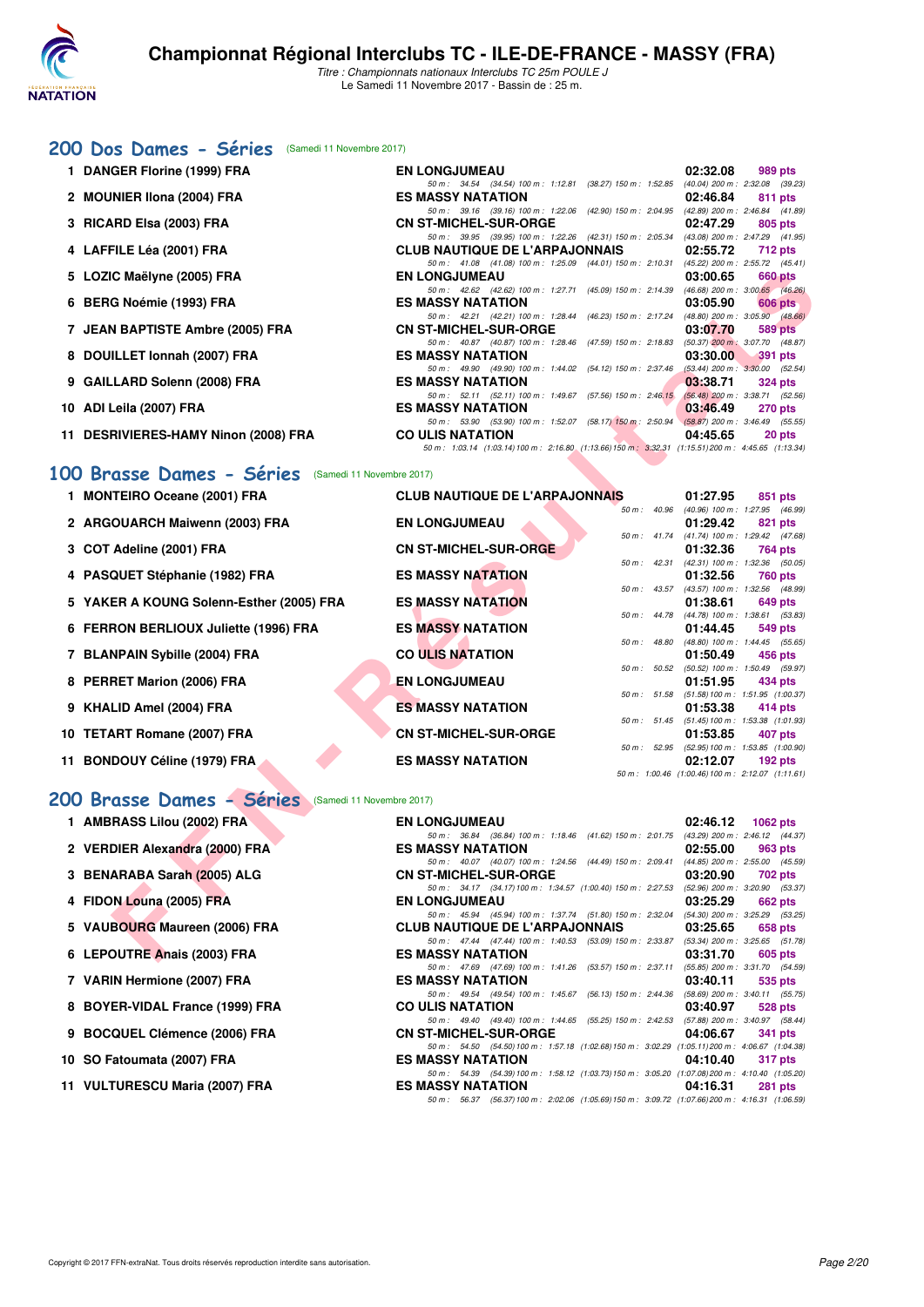

# **[100 Papillon Dames - Séries](http://www.ffnatation.fr/webffn/resultats.php?idact=nat&go=epr&idcpt=48527&idepr=32)** (Samedi 11 Novembre 2017)

| 1 MAILLE Salomé (2004) FRA      | <b>ES MASSY NATATION</b>              |                  | 01:12.56                                       | 937 pts        |
|---------------------------------|---------------------------------------|------------------|------------------------------------------------|----------------|
|                                 |                                       | $50 m$ : $33.73$ | $(33.73)$ 100 m : 1:12.56 $(38.83)$            |                |
| 2 RICARD Elodie (2000) FRA      | <b>CLUB NAUTIQUE DE L'ARPAJONNAIS</b> |                  | 01:15.23                                       | 870 pts        |
|                                 |                                       |                  | 50 m: 34.67 (34.67) 100 m: 1:15.23 (40.56)     |                |
| 3 FOURMY Maëlys (2003) FRA      | <b>ES MASSY NATATION</b>              |                  | 01:16.30                                       | 844 pts        |
|                                 |                                       |                  | 50 m: 34.10 (34.10) 100 m: 1:16.30 (42.20)     |                |
| 4 FIORENTINO Emma (2004) FRA    | <b>EN LONGJUMEAU</b>                  |                  | 01:17.13                                       | 824 pts        |
|                                 |                                       |                  | 50 m: 34.59 (34.59) 100 m: 1:17.13 (42.54)     |                |
| 5 DENDRAEL Justine (1996) FRA   | <b>CO ULIS NATATION</b>               |                  | 01:17.14                                       | 824 pts        |
|                                 |                                       |                  | 50 m: 36.41 (36.41) 100 m: 1:17.14 (40.73)     |                |
| 6 BRIAT Laura (1999) FRA        | <b>CN ST-MICHEL-SUR-ORGE</b>          |                  | 01:21.83                                       | <b>716 pts</b> |
|                                 |                                       |                  | 50 m: 36.19 (36.19) 100 m: 1:21.83 (45.64)     |                |
| 7 MOUNIER Manon (2006) FRA      | <b>ES MASSY NATATION</b>              |                  | 01:27.94                                       | 586 pts        |
|                                 |                                       | $50 m$ : $40.15$ | $(40.15)$ 100 m : 1:27.94 $(47.79)$            |                |
| 8 AREL-MASSOL Gloria (2008) FRA | <b>ES MASSY NATATION</b>              |                  | 01:36.09                                       | 433 pts        |
|                                 |                                       | 50 m: 42.76      | $(42.76)$ 100 m : 1:36.09 (53.33)              |                |
| 9 ARAGONES Roxane (2007) FRA    | <b>ES MASSY NATATION</b>              |                  | 01:42.56                                       | <b>328 pts</b> |
|                                 |                                       | 50 m: 46.53      | $(46.53)$ 100 m : 1:42.56 (56.03)              |                |
| 10 BONEL Ninon (2007) FRA       | <b>CN ST-MICHEL-SUR-ORGE</b>          |                  | 01:47.22                                       | <b>261 pts</b> |
|                                 |                                       |                  | 50 m: 41.71 (41.71) 100 m: 1:47.22 (1:05.51)   |                |
| 11 GROHMANN Penelope (2007) FRA | <b>EN LONGJUMEAU</b>                  |                  | 01:59.90                                       | 118 $pts$      |
|                                 |                                       |                  | 50 m : 52.44 (52.44) 100 m : 1:59.90 (1:07.46) |                |

# **[200 Papillon Dames - Séries](http://www.ffnatation.fr/webffn/resultats.php?idact=nat&go=epr&idcpt=48527&idepr=33)** (Samedi 11 Novembre 2017)

| 5 DENDRAEL Justine (1996) FRA                           | <b>CO ULIS NATATION</b>                                                                                                    | 01:17.14 | <b>824 pts</b>                                          |
|---------------------------------------------------------|----------------------------------------------------------------------------------------------------------------------------|----------|---------------------------------------------------------|
| 6 BRIAT Laura (1999) FRA                                | <b>CN ST-MICHEL-SUR-ORGE</b>                                                                                               | 01:21.83 | 50 m: 36.41 (36.41) 100 m: 1:17.14 (40.73)<br>$716$ pts |
|                                                         |                                                                                                                            |          | 50 m : 36.19 (36.19) 100 m : 1:21.83 (45.64)            |
| 7 MOUNIER Manon (2006) FRA                              | <b>ES MASSY NATATION</b>                                                                                                   | 01:27.94 | 586 pts                                                 |
| 8 AREL-MASSOL Gloria (2008) FRA                         | <b>ES MASSY NATATION</b>                                                                                                   | 01:36.09 | 50 m : 40.15 (40.15) 100 m : 1:27.94 (47.79)<br>433 pts |
|                                                         | 50 m: 42.76                                                                                                                |          | $(42.76)$ 100 m : 1:36.09 (53.33)                       |
| 9 ARAGONES Roxane (2007) FRA                            | <b>ES MASSY NATATION</b>                                                                                                   | 01:42.56 | <b>328 pts</b>                                          |
| 10 BONEL Ninon (2007) FRA                               | $50 m$ : $46.53$<br><b>CN ST-MICHEL-SUR-ORGE</b>                                                                           | 01:47.22 | $(46.53)$ 100 m : 1:42.56 (56.03)<br><b>261 pts</b>     |
|                                                         |                                                                                                                            |          | 50 m: 41.71 (41.71) 100 m: 1:47.22 (1:05.51)            |
| 11 GROHMANN Penelope (2007) FRA                         | <b>EN LONGJUMEAU</b>                                                                                                       | 01:59.90 | 118 pts                                                 |
|                                                         | 50 m : 52.44                                                                                                               |          | (52.44) 100 m: 1:59.90 (1:07.46)                        |
| 00 Papillon Dames - Séries<br>(Samedi 11 Novembre 2017) |                                                                                                                            |          |                                                         |
| 1 ROUSSEAU Elsa (2003) FRA                              | <b>ES MASSY NATATION</b>                                                                                                   | 02:29.10 | <b>1030 pts</b>                                         |
|                                                         | 50 m: 34.01 (34.01) 100 m: 1:11.59 (37.58) 150 m: 1:50.43 (38.84) 200 m: 2:29.10 (38.67)                                   |          |                                                         |
| 2 BELBACHIR Aliya (2002) FRA                            | <b>ES MASSY NATATION</b>                                                                                                   | 02:33.90 | 965 pts                                                 |
| 3 JOLY Morgane (2004) FRA                               | 50 m : 34.20 (34.20) 100 m : 1:13.95 (39.75) 150 m : 1:54.04<br><b>ES MASSY NATATION</b>                                   | 02:34.41 | $(40.09)$ 200 m : 2:33.90 $(39.86)$<br>959 pts          |
|                                                         | 50 m: 33.61 (33.61) 100 m: 1:13.29 (39.68) 150 m: 1:53.92 (40.63) 200 m: 2:34.41 (40.49)                                   |          |                                                         |
| 4 DANGER Clara (2002) FRA                               | <b>EN LONGJUMEAU</b>                                                                                                       | 02:38.21 | 909 pts                                                 |
| 5 BRINDEJONC Juline (2006) FRA                          | 50 m: 34.77 (34.77) 100 m: 1:14.36<br>(39.59) 150 m : 1:55.97<br><b>ES MASSY NATATION</b>                                  | 02:58.45 | $(41.61)$ 200 m : 2:38.21 $(42.24)$<br>668 pts          |
|                                                         | 50 m: 38.45 (38.45) 100 m: 1:25.13<br>(46.68) 150 m : 2:12.21                                                              |          | (47.08) 200 m : 2:58.45 (46.24)                         |
| 6 MJAHED Sirine (2007) FRA                              | <b>ES MASSY NATATION</b>                                                                                                   | 03:06.06 | 587 pts                                                 |
| 7 HAMANN Clémence (2002) FRA                            | 50 m : 40.16 (40.16) 100 m : 1:27.09<br>(46.93) 150 m : 2:16.60 (49.51) 200 m : 3:06.06 (49.46)                            |          |                                                         |
|                                                         | <b>CO ULIS NATATION</b><br>50 m : 42.03 (42.03) 100 m : 1:31.24<br>(49.21) 150 m : 2:21.65 (50.41) 200 m : 3:08.57 (46.92) | 03:08.57 | 562 pts                                                 |
| 8 RICARD Manon (2005) FRA                               | <b>CN ST-MICHEL-SUR-ORGE</b>                                                                                               | 03:20.56 | 447 pts                                                 |
|                                                         | 50 m: 42.71 (42.71) 100 m: 1:34.67 (51.96) 150 m: 2:27.96 (53.29) 200 m: 3:20.56 (52.60)                                   |          |                                                         |
| 9 BENTERKI Syrine (2005) FRA                            | <b>EN LONGJUMEAU</b><br>50 m: 43.91 (43.91) 100 m: 1:35.43 (51.52) 150 m: 2:30.87                                          | 03:28.18 | 381 pts<br>(55.44) 200 m : 3:28.18 (57.31)              |
| 10 FAISANT Tanaïs (2007) FRA                            | <b>CN ST-MICHEL-SUR-ORGE</b>                                                                                               | 03:36.09 | 318 pts                                                 |
|                                                         | 50 m: 44.22 (44.22) 100 m: 1:40.69 (56.47) 150 m: 2:39.10 (58.41) 200 m: 3:36.09 (56.99)                                   |          |                                                         |
| 11 DEMOULIN RICHARD Manon (2005) FRA                    | <b>CLUB NAUTIQUE DE L'ARPAJONNAIS</b>                                                                                      | 03:39.05 | 296 pts                                                 |
| 00 4 Nages Dames - Séries<br>(Samedi 11 Novembre 2017)  | 50 m: 47.32 (47.32) 100 m: 1:41.88 (54.56) 150 m: 2:40.45 (58.57) 200 m: 3:39.05 (58.60)                                   |          |                                                         |
|                                                         |                                                                                                                            |          |                                                         |
| 1 HENRI Laurence (1973) FRA                             | <b>ES MASSY NATATION</b>                                                                                                   | 01:15.46 | 925 pts                                                 |
| 2 AUGER Ambre (2002) FRA                                | <b>CLUB NAUTIQUE DE L'ARPAJONNAIS</b>                                                                                      | 01:19.21 | 832 pts                                                 |
| 3 ROTTIERS Margot (2002) FRA                            | <b>EN LONGJUMEAU</b>                                                                                                       | 01:19.90 | 816 pts                                                 |
| 4 BILIEN Katia (1994) FRA                               | <b>CN ST-MICHEL-SUR-ORGE</b>                                                                                               | 01:20.46 | 802 pts                                                 |
| 5 GELE Rebecca (2000) FRA                               | <b>ES MASSY NATATION</b>                                                                                                   | 01:22.34 | 758 pts                                                 |
| 6 COLAS Sandrine (1972) FRA                             | <b>ES MASSY NATATION</b>                                                                                                   | 01:33.66 | 519 pts                                                 |
| 7 FERRON BERLIOUX Eliane (1960) FRA                     | <b>ES MASSY NATATION</b>                                                                                                   | 01:40.77 | 392 pts                                                 |
| 8 TOURNEL Ellyn (2008) FRA                              | <b>EN LONGJUMEAU</b>                                                                                                       | 01:48.21 | 278 pts                                                 |
| 0.318001157 hHz (4070) EDA                              | <b><i>COMACOV MATATION</i></b>                                                                                             | 04.54.70 | $0.04 - 4.4$                                            |

| 1 HENRI Laurence (1973) FRA         | <b>ES MASSY NATATION</b>              | 01:15.46   | 925 pts        |
|-------------------------------------|---------------------------------------|------------|----------------|
| 2 AUGER Ambre (2002) FRA            | <b>CLUB NAUTIQUE DE L'ARPAJONNAIS</b> | 01:19.21   | 832 pts        |
| 3 ROTTIERS Margot (2002) FRA        | <b>EN LONGJUMEAU</b>                  | 01:19.90   | 816 pts        |
| 4 BILIEN Katia (1994) FRA           | <b>CN ST-MICHEL-SUR-ORGE</b>          | 01:20.46   | <b>802 pts</b> |
| 5 GELE Rebecca (2000) FRA           | <b>ES MASSY NATATION</b>              | 01:22.34   | <b>758 pts</b> |
| 6 COLAS Sandrine (1972) FRA         | <b>ES MASSY NATATION</b>              | 01:33.66   | 519 pts        |
| 7 FERRON BERLIOUX Eliane (1960) FRA | <b>ES MASSY NATATION</b>              | 01:40.77   | <b>392 pts</b> |
| 8 TOURNEL Ellyn (2008) FRA          | <b>EN LONGJUMEAU</b>                  | 01:48.21   | <b>278 pts</b> |
| 9 VASQUEZ Julie (1978) FRA          | <b>ES MASSY NATATION</b>              | 01:51.79   | <b>231 pts</b> |
| 10 BENSAADA Marwa (2006) FRA        | <b>CO ULIS NATATION</b>               | 01:52.05   | <b>227 pts</b> |
| --- MONGIN Sthélyna (2007) FRA      | <b>CN ST-MICHEL-SUR-ORGE</b>          | <b>DSQ</b> |                |
|                                     |                                       |            |                |

# [200 4 Nages Dames - Séries](http://www.ffnatation.fr/webffn/resultats.php?idact=nat&go=epr&idcpt=48527&idepr=41) (Samedi 11 Novembre 2017)

| 1 LENGLET Nolwenn (2002) FRA | <b>ES MASSY NATATION</b>                                                                    | 02:31.42 1023 pts |  |
|------------------------------|---------------------------------------------------------------------------------------------|-------------------|--|
|                              | 50 m : 32.28 (32.28) 100 m : 1:11.48 (39.20) 150 m : 1:55.65 (44.17) 200 m : 2:31.42 (35.77 |                   |  |
| 2 HOUAL Solene (2002) FRA    | <b>ES MASSY NATATION</b>                                                                    | 02:31.93 1016 pts |  |
|                              | 50 m : 32.89 (32.89) 100 m : 1:12.71 (39.82) 150 m : 1:57.85 (45.14) 200 m : 2:31.93 (34.08 |                   |  |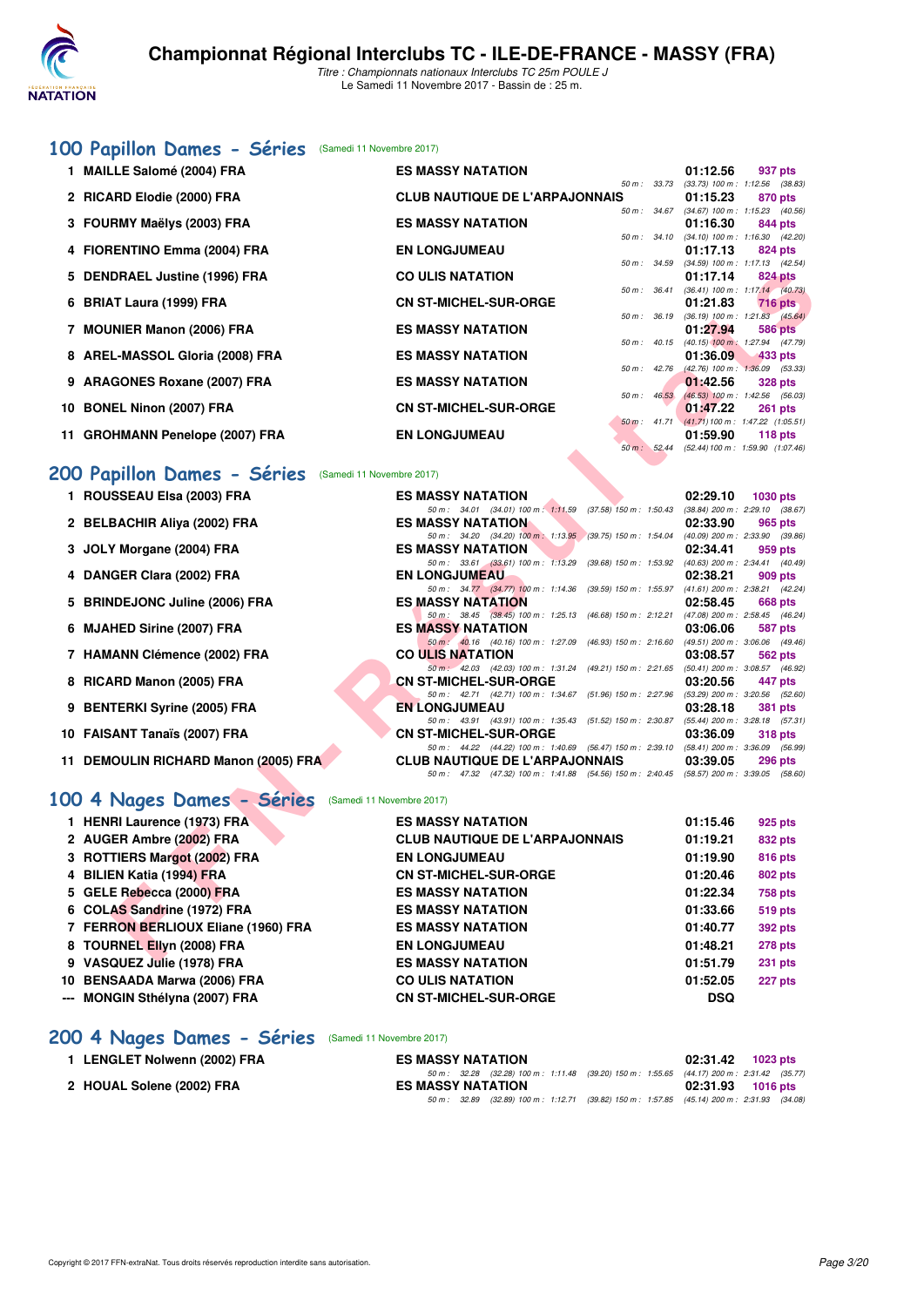

|   | 200 4 Nages Dames - Séries (suite)                                                                                                                                                                                              |                                                                                                                                                                                                                     |                                                        |
|---|---------------------------------------------------------------------------------------------------------------------------------------------------------------------------------------------------------------------------------|---------------------------------------------------------------------------------------------------------------------------------------------------------------------------------------------------------------------|--------------------------------------------------------|
|   | 3 VASQUEZ Lucie (2004) FRA                                                                                                                                                                                                      | <b>ES MASSY NATATION</b>                                                                                                                                                                                            | 02:32.25<br><b>1012 pts</b>                            |
|   | 4 CHESNEAU Justine (2003) FRA                                                                                                                                                                                                   | 50 m : 33.63 (33.63) 100 m : 1:15.65 (42.02) 150 m : 1:59.46<br><b>ES MASSY NATATION</b>                                                                                                                            | (43.81) 200 m : 2:32.25 (32.79)<br>02:37.27<br>946 pts |
|   | 5 BENADI Marine (2004) FRA                                                                                                                                                                                                      | 50 m: 34.98 (34.98) 100 m: 1:16.37 (41.39) 150 m: 2:00.56 (44.19) 200 m: 2:37.27 (36.71)<br><b>CLUB NAUTIQUE DE L'ARPAJONNAIS</b>                                                                                   | 02:40.30<br>908 pts                                    |
|   | 6 LA BIONDA Léa (2002) FRA                                                                                                                                                                                                      | 50 m: 34.53 (34.53) 100 m: 1:15.80 (41.27) 150 m: 2:02.15 (46.35) 200 m: 2:40.30 (38.15)<br><b>EN LONGJUMEAU</b>                                                                                                    | 02:41.10<br>898 pts                                    |
|   | 7 LEGER Katell (2006) FRA                                                                                                                                                                                                       | 50 m: 33.95 (33.95) 100 m: 1:14.67 (40.72) 150 m: 2:03.13 (48.46) 200 m: 2:41.10 (37.97)<br><b>ES MASSY NATATION</b>                                                                                                | 02:50.27<br>786 pts                                    |
|   | 8 LAUNAY Maelle (2002) FRA                                                                                                                                                                                                      | 50 m: 37.72 (37.72) 100 m: 1:20.58 (42.86) 150 m: 2:10.59 (50.01) 200 m: 2:50.27 (39.68)<br><b>CN ST-MICHEL-SUR-ORGE</b>                                                                                            | 02:57.86<br>699 pts                                    |
| 9 | <b>NGUYEN DUC LONG Rachel (2006) FRA</b>                                                                                                                                                                                        | 50 m: 39.09 (39.09) 100 m: 1:24.59 (45.50) 150 m: 2:15.20 (50.61) 200 m: 2:57.86 (42.66)<br><b>CN ST-MICHEL-SUR-ORGE</b>                                                                                            | 02:59.26<br>$684$ pts                                  |
|   | 10 MICHAUD Eliza (2007) FRA                                                                                                                                                                                                     | 50 m: 39.75 (39.75) 100 m: 1:27.52 (47.77) 150 m: 2:19.25 (51.73) 200 m: 2:59.26 (40.01)<br><b>EN LONGJUMEAU</b>                                                                                                    | 03:32.47<br>368 pts                                    |
|   | 11 HADDAD Noor (2003) FRA                                                                                                                                                                                                       | 50 m: 46.56 (46.56) 100 m: 1:42.46 (55.90) 150 m: 2:42.83 (1:00.37) 200 m: 3:32.47 (49.64)<br><b>CO ULIS NATATION</b><br>50 m: 44.73 (44.73) 100 m: 1:37.72 (52.99) 150 m: 2:43.23 (1:05.51) 200 m: 3:38.36 (55.13) | 03:38.36<br><b>322 pts</b>                             |
|   | 4x100 Nage Libre Dames - Séries                                                                                                                                                                                                 | (Samedi 11 Novembre 2017)                                                                                                                                                                                           |                                                        |
|   | 1 AMBRASS Lilou (2002) FRA                                                                                                                                                                                                      | <b>EN LONGJUMEAU</b>                                                                                                                                                                                                | 04:19.58<br><b>1031 pts</b>                            |
|   | LA BIONDA Léa (2002) FRA<br><b>ARGOUARCH Maiwenn (2003) FRA</b>                                                                                                                                                                 |                                                                                                                                                                                                                     |                                                        |
|   | <b>DUBOIS Sarah (1999) FRA</b>                                                                                                                                                                                                  |                                                                                                                                                                                                                     |                                                        |
|   | 50 m: 28.81 (28.81) 100 m: 1:00.37 (31.56) 150 m: 1:31.78 (31.41) 200 m: 2:05.07 (33.29) 250 m: 2:38.44 (33.37) 300 m: 3:15.12 (36.68) 350 m: 3:46.06 (30.94) 400 m: 4:19.58 (33.52)<br>2 VASQUEZ Lucie (2004) FRA              | <b>ES MASSY NATATION</b>                                                                                                                                                                                            | 04:20.78                                               |
|   | <b>BELBACHIR Aliya (2002) FRA</b>                                                                                                                                                                                               |                                                                                                                                                                                                                     | <b>1022 pts</b>                                        |
|   | ELIWA Kamila (2004) FRA                                                                                                                                                                                                         |                                                                                                                                                                                                                     |                                                        |
|   | <b>MAILLE Salomé (2004) FRA</b>                                                                                                                                                                                                 |                                                                                                                                                                                                                     |                                                        |
|   | 50 m: 30.75 (30.75) 100 m: 1:03.20 (32.45) 150 m: 1:34.65 (31.45) 200 m: 2:08.67 (34.02) 250 m: 2:40.70 (32.03) 300 m: 3:15.28 (34.58) 350 m: 3:46.34 (31.06) 400 m: 4:20.78 (34.44,<br>3 FOURMY Maëlys (2003) FRA              | <b>ES MASSY NATATION</b>                                                                                                                                                                                            | 04:26.22<br>982 pts                                    |
|   | ROUSSEAU Elsa (2003) FRA                                                                                                                                                                                                        |                                                                                                                                                                                                                     |                                                        |
|   | <b>FOURMY Marina (2003) FRA</b>                                                                                                                                                                                                 |                                                                                                                                                                                                                     |                                                        |
|   | <b>CHESNEAU Justine (2003) FRA</b>                                                                                                                                                                                              |                                                                                                                                                                                                                     |                                                        |
|   | 50 m: 31.87 (31.87) 100 m: 1:07.31 (35.44) 150 m: 1:39.74 (32.43) 200 m: 2:14.13 (34.39) 250 m: 2:44.81 (30.68) 300 m: 3:18.20 (33.39) 350 m: 3:50.63 (32.43) 400 m: 4:26.22 (35.59)<br>4 LENGLET Nolwenn (2002) FRA            | <b>ES MASSY NATATION</b>                                                                                                                                                                                            | 04:26.53<br>980 pts                                    |
|   | VERDIER Alexandra (2000) FRA                                                                                                                                                                                                    |                                                                                                                                                                                                                     |                                                        |
|   | <b>MOUNIER IIona (2004) FRA</b>                                                                                                                                                                                                 |                                                                                                                                                                                                                     |                                                        |
|   | JOLY Morgane (2004) FRA<br>50 m : 30.00 (30.00) 100 m : 1:02.85 (32.85) 150 m : 1:33.42 (30.57) 200 m : 2:06.92 (33.50) 250 m : 2:41.40 (34.48) 300 m : 3:19.35 (37.95) 350 m : 3:51.61 (32.26) 400 m : 4:26.53 (34.92)         |                                                                                                                                                                                                                     |                                                        |
|   | 5 AUGER Ambre (2002) FRA                                                                                                                                                                                                        | <b>CLUB NAUTIQUE DE L'ARPAJONNAIS</b>                                                                                                                                                                               | 04:29.00<br>962 pts                                    |
|   | <b>BENADI Marine (2004) FRA</b>                                                                                                                                                                                                 |                                                                                                                                                                                                                     |                                                        |
|   | <b>MONTEIRO Oceane (2001) FRA</b>                                                                                                                                                                                               |                                                                                                                                                                                                                     |                                                        |
|   | <b>KOCEN Emelyne (2002) FRA</b><br>50 m : 32.02 (32.02) 100 m : 1:08.08 (36.06) 150 m : 1:40.30 (32.22) 200 m : 2:15.70 (35.40) 250 m : 2:48.62 (32.92) 300 m : 3:25.53 (36.91) 350 m : 3:55.72 (30.19) 400 m : 4:29.00 (33.28, |                                                                                                                                                                                                                     |                                                        |
|   | 6 HOUAL Solene (2002) FRA                                                                                                                                                                                                       | <b>ES MASSY NATATION</b>                                                                                                                                                                                            | 04:32.17<br>939 pts                                    |
|   | ROBERT Jessica (2001) FRA<br><b>MJAHED Sirine (2007) FRA</b>                                                                                                                                                                    |                                                                                                                                                                                                                     |                                                        |
|   | <b>LESAGE Maud (2001) FRA</b>                                                                                                                                                                                                   |                                                                                                                                                                                                                     |                                                        |
|   | 50 m: 30.24 (30.24) 100 m: 1:02.08 (31.84) 150 m: 1:33.29 (31.21) 200 m: 2:06.48 (33.19) 250 m: 2:42.28 (35.80) 300 m: 3:21.88 (39.60) 350 m: 3:54.77 (32.89) 400 m: 4:32.17 (37.40                                             |                                                                                                                                                                                                                     |                                                        |
|   | 7 RICARD Elsa (2003) FRA<br><b>BRIAT Laura (1999) FRA</b>                                                                                                                                                                       | <b>CN ST-MICHEL-SUR-ORGE</b>                                                                                                                                                                                        | 04:49.89<br>817 pts                                    |
|   | <b>SAUNIER Marine (1998) FRA</b>                                                                                                                                                                                                |                                                                                                                                                                                                                     |                                                        |
|   | <b>LAUNAY Maelle (2002) FRA</b>                                                                                                                                                                                                 |                                                                                                                                                                                                                     |                                                        |
|   | 50 m: 33.17 (33.17) 100 m: 1:10.17 (37.00) 150 m: 1:43.99 (33.82) 200 m: 2:21.84 (37.85) 250 m: 2:56.70 (34.86) 300 m: 3:35.84 (39.14) 350 m: 4:10.67 (34.83) 400 m: 4:49.89<br>8 BENARABA Sarah (2005) ALG                     | <b>CN ST-MICHEL-SUR-ORGE</b>                                                                                                                                                                                        | (39.22)<br>04:52.93<br>797 pts                         |
|   | RICARD Manon (2005) FRA                                                                                                                                                                                                         |                                                                                                                                                                                                                     |                                                        |
|   | <b>JEAN BAPTISTE Ambre (2005) FRA</b>                                                                                                                                                                                           |                                                                                                                                                                                                                     |                                                        |
|   | <b>NGUYEN DUC LONG Rachel (2006) FRA</b>                                                                                                                                                                                        |                                                                                                                                                                                                                     |                                                        |
|   | 50 m : 32.91 (32.91) 100 m : 1:11.64 (38.73) 150 m : 1:46.91 (35.27) 200 m : 2:28.38 (41.47) 250 m : 3:04.26 (35.88) 300 m : 3:43.33 (39.07) 350 m : 4:15.93 (32.60) 400 m : 4:52.93 (37.00)<br>9 BRINDEJONC Juline (2006) FRA  | <b>ES MASSY NATATION</b>                                                                                                                                                                                            | 04:53.03<br>796 pts                                    |
|   | HADJIDJ Lina (2006) FRA                                                                                                                                                                                                         |                                                                                                                                                                                                                     |                                                        |
|   | LEGER Katell (2006) FRA                                                                                                                                                                                                         |                                                                                                                                                                                                                     |                                                        |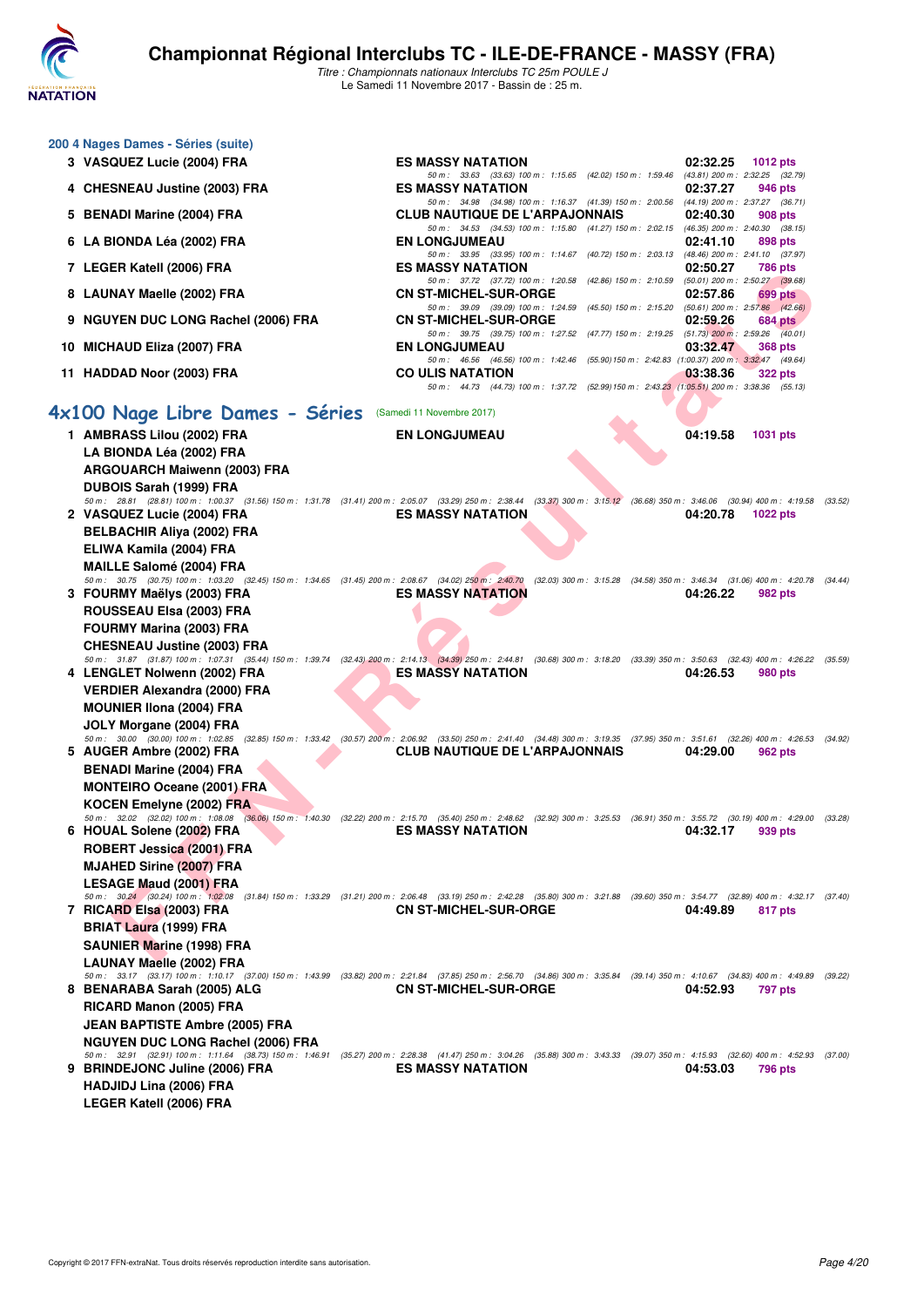

| 4x100 Nage Libre Dames - Séries (suite)<br><b>MOUNIER Manon (2006) FRA</b>                                                                                                                                                                 |                                       |               |                        |                                            |         |               |
|--------------------------------------------------------------------------------------------------------------------------------------------------------------------------------------------------------------------------------------------|---------------------------------------|---------------|------------------------|--------------------------------------------|---------|---------------|
| 50 m: 34.60 (34.60) 100 m: 1:10.82 (36.22) 150 m: 1:47.84 (37.02) 200 m: 2:27.20 (39.36) 250 m: 3:01.35 (34.15) 300 m: 3:38.68 (37.33) 350 m: 4:13.97 (35.29) 400 m: 4:53.03                                                               |                                       |               |                        |                                            | (39.06) |               |
| 10 HAMANN Clémence (2002) FRA                                                                                                                                                                                                              | <b>CO ULIS NATATION</b>               |               | 05:13.28               | 669 pts                                    |         |               |
| <b>BELIN Amelie (2002) FRA</b>                                                                                                                                                                                                             |                                       |               |                        |                                            |         |               |
| <b>BOYER-VIDAL France (1999) FRA</b>                                                                                                                                                                                                       |                                       |               |                        |                                            |         |               |
| <b>HADDAD Noor (2003) FRA</b>                                                                                                                                                                                                              |                                       |               |                        |                                            |         |               |
| 50 m: 36.78 (36.78) 100 m: 1:17.36 (40.58) 150 m: 1:52.69 (35.33) 200 m: 2:31.35 (38.66) 250 m: 3:50.43 (1:19.08)<br>11 DUMON Laurence (1975) FRA                                                                                          | <b>EN LONGJUMEAU</b>                  | $300 m$ : --- | $350 m: -$<br>06:25.80 | 400 m: 5:13.28 (1:22.85)<br><b>304 pts</b> |         |               |
| <b>TOURNEL Ellyn (2008) FRA</b>                                                                                                                                                                                                            |                                       |               |                        |                                            |         |               |
| <b>GROHMANN Penelope (2007) FRA</b>                                                                                                                                                                                                        |                                       |               |                        |                                            |         |               |
| <b>MICHAUD Eliza (2007) FRA</b>                                                                                                                                                                                                            |                                       |               |                        |                                            |         |               |
| 50 m: 38.68 (38.68) 100 m: 1:23.16 (44.48) 150 m: 2:15.84 (52.68) 200 m: 3:13.68 (57.84) 250 m: 4:00.41 (46.73) 300 m: 4:52.81 (52.40) 350 m: 5:36.21 (43.40) 400 m: 6:25.80                                                               |                                       |               |                        |                                            | (49.59) |               |
| 4x200 Nage Libre Dames - Séries                                                                                                                                                                                                            | (Samedi 11 Novembre 2017)             |               |                        |                                            |         |               |
|                                                                                                                                                                                                                                            | <b>ES MASSY NATATION</b>              |               | 09:12.31               |                                            |         |               |
| 1 ROUSSEAU Elsa (2003) FRA                                                                                                                                                                                                                 |                                       |               |                        | <b>1047 pts</b>                            |         |               |
| <b>CHESNEAU Justine (2003) FRA</b>                                                                                                                                                                                                         |                                       |               |                        |                                            |         |               |
| FOURMY Maëlys (2003) FRA<br><b>FOURMY Marina (2003) FRA</b>                                                                                                                                                                                |                                       |               |                        |                                            |         |               |
| 50 m: 32.45 (32.45) 100 m: 1:07.09 (34.64) 150 m: 1:43.04 (35.95) 200 m: 2:17.77 (34.73) 250 m: 2:50.21 (32.44) 300 m: 3:26.01 (35.80) 350 m: 4:02.90 (36.89) 400 m: 4:39.46                                                               |                                       |               |                        |                                            | (36.56) | $450 m$ : --- |
| 2 BELBACHIR Aliya (2002) FRA                                                                                                                                                                                                               | <b>ES MASSY NATATION</b>              |               | 09:21.48               | 1013 pts                                   |         |               |
| ELIWA Kamila (2004) FRA                                                                                                                                                                                                                    |                                       |               |                        |                                            |         |               |
| <b>MAILLE Salomé (2004) FRA</b>                                                                                                                                                                                                            |                                       |               |                        |                                            |         |               |
| VASQUEZ Lucie (2004) FRA                                                                                                                                                                                                                   |                                       |               |                        |                                            |         |               |
| 50 m : 32.59 (32.59) 100 m : 1:07.88 (35.29) 150 m : 1:44.02 (36.14) 200 m : 2:18.92 (34.90) 250 m : 2:51.54 (32.62) 300 m : 3:26.92 (35.38) 350 m : 4:03.50 (36.58) 400 m : 4:39.95 (36.45)<br>3 JOLY Morgane (2004) FRA                  | <b>ES MASSY NATATION</b>              |               | 09:27.10               | 992 pts                                    |         | $450 m : -$   |
| LENGLET Nolwenn (2002) FRA                                                                                                                                                                                                                 |                                       |               |                        |                                            |         |               |
| <b>VERDIER Alexandra (2000) FRA</b>                                                                                                                                                                                                        |                                       |               |                        |                                            |         |               |
| <b>MOUNIER IIona (2004) FRA</b>                                                                                                                                                                                                            |                                       |               |                        |                                            |         |               |
| 50 m: 32.15 (32.15) 100 m: 1:07.87 (35.72) 150 m: 1:44.98 (37.11) 200 m: 2:20.93 (35.95) 250 m: 2:51.08 (30.15) 300 m: 3:24.63 (33.55) 350 m: 3:59.68 (35.05) 400 m: 4:35.38 (35.70) 450 m: 5:07.34                                        |                                       |               |                        |                                            |         |               |
| 4 AMBRASS Lilou (2002) FRA                                                                                                                                                                                                                 | <b>EN LONGJUMEAU</b>                  |               | 09:27.92               | 989 pts                                    |         |               |
| <b>ARGOUARCH Maiwenn (2003) FRA</b>                                                                                                                                                                                                        |                                       |               |                        |                                            |         |               |
| LA BIONDA Léa (2002) FRA                                                                                                                                                                                                                   |                                       |               |                        |                                            |         |               |
| <b>DUBOIS Sarah (1999) FRA</b>                                                                                                                                                                                                             |                                       |               |                        |                                            |         |               |
| 50 m: 30.57 (30.57) 100 m: 1:03.57 (33.00) 150 m: 1:37.55 (33.98) 200 m: 2:10.67 (33.12) 250 m: 2:44.81 (34.14) 300 m: 3:23.75 (38.94) 350 m: 4:02.82 (39.07) 400 m: 4:42.45 (39.63) 450 m: 4:42.45<br>5 KOCEN Emelyne (2002) FRA          | <b>CLUB NAUTIQUE DE L'ARPAJONNAIS</b> |               | 09:44.41               | 929 pts                                    |         |               |
| <b>VANNIER Stéphanie (1990) FRA</b>                                                                                                                                                                                                        |                                       |               |                        |                                            |         |               |
| <b>BENADI Marine (2004) FRA</b>                                                                                                                                                                                                            |                                       |               |                        |                                            |         |               |
| <b>RICARD Elodie (2000) FRA</b>                                                                                                                                                                                                            |                                       |               |                        |                                            |         |               |
| 50 m: 31.21 (31.21) 100 m: 1:06.55 (35.34) 150 m: 1:42.84 (36.29) 200 m: 2:18.71 (35.87) 250 m: 2:52.24 (33.53) 300 m: 3:30.17 (37.93) 350 m: 4:10.56 (40.39) 400 m: 4:49.65 (39.09) 450 m: 5:23.09                                        |                                       |               |                        |                                            |         |               |
| 6 HADJIDJ Lina (2006) FRA                                                                                                                                                                                                                  | <b>ES MASSY NATATION</b>              |               | 10:23.11               | 796 pts                                    |         |               |
| <b>LEGER Katell (2006) FRA</b>                                                                                                                                                                                                             |                                       |               |                        |                                            |         |               |
| <b>MOUNIER Manon (2006) FRA</b>                                                                                                                                                                                                            |                                       |               |                        |                                            |         |               |
| <b>BRINDEJONC Juline (2006) FRA</b><br>50 m: 37.59 (37.59) 100 m: 1:19.73 (42.14) 150 m: 2:02.37 (42.64) 200 m: 2:43.65 (41.28) 250 m: 3:17.72 (34.07) 300 m: 3:55.93 (38.21) 350 m: 4:36.03 (40.10) 400 m: 5:13.77 (37.74) 450 m: 5:50.34 |                                       |               |                        |                                            |         |               |
| 7 NGUYEN DUC LONG Rachel (2006) FRA                                                                                                                                                                                                        | <b>CN ST-MICHEL-SUR-ORGE</b>          |               | 10:36.71               | 751 pts                                    |         |               |
| <b>JAILLARDON Oriane (2005) FRA</b>                                                                                                                                                                                                        |                                       |               |                        |                                            |         |               |
| RICARD Manon (2005) FRA                                                                                                                                                                                                                    |                                       |               |                        |                                            |         |               |
| <b>BENARABA Sarah (2005) ALG</b>                                                                                                                                                                                                           |                                       |               |                        |                                            |         |               |
| 50 m: 34.00 (34.00) 100 m: 1:12.55 (38.55) 150 m: 1:53.44 (40.89) 200 m: 2:33.36 (39.92) 250 m: 3:09.95 (36.59) 300 m: 3:52.54 (42.59) 350 m: 4:35.00 (42.46) 400 m: 5:13.82 (38.82) 450 m: 5:51.02                                        |                                       |               |                        |                                            |         |               |
| 8 HOUAL Solene (2002) FRA                                                                                                                                                                                                                  | <b>ES MASSY NATATION</b>              |               | 10:54.71               | 695 pts                                    |         |               |
| <b>MJAHED Sirine (2007) FRA</b>                                                                                                                                                                                                            |                                       |               |                        |                                            |         |               |
| <b>ANGELE Loulia (2007) FRA</b><br><b>ARAGONES Roxane (2007) FRA</b>                                                                                                                                                                       |                                       |               |                        |                                            |         |               |
| 50 m: 30.98 (30.98) 100 m: 1:04.79 (33.81) 150 m: 1:39.79 (35.00) 200 m: 2:13.75 (33.96) 250 m: 2:50.19 (36.44) 300 m: 3:31.48 (41.29) 350 m: 4:14.00 (42.52) 400 m: 4:54.05 (40.05) 450 m: 5:33.73                                        |                                       |               |                        |                                            |         |               |
| 9 LOZIC Maëlyne (2005) FRA                                                                                                                                                                                                                 | <b>EN LONGJUMEAU</b>                  |               | 10:57.12               | 687 pts                                    |         |               |
| <b>BENTERKI Syrine (2005) FRA</b>                                                                                                                                                                                                          |                                       |               |                        |                                            |         |               |
| DAVID Christine (1967) FRA                                                                                                                                                                                                                 |                                       |               |                        |                                            |         |               |
| FIDON Louna (2005) FRA                                                                                                                                                                                                                     |                                       |               |                        |                                            |         |               |
| 50 m: 37.43 (37.43) 100 m: 1:19.07 (41.64) 150 m: 2:01.20 (42.13) 200 m: 2:41.65 (40.45) 250 m: 3:20.07 (38.42) 300 m: 4:02.31 (42.24) 350 m: 4:47.12 (44.81) 400 m: 5:29.80 (42.68) 450 m: 6:07.23<br>10 RICARD Elsa (2003) FRA           | <b>CN ST-MICHEL-SUR-ORGE</b>          |               | 11:00.03               | 678 pts                                    |         |               |
|                                                                                                                                                                                                                                            |                                       |               |                        |                                            |         |               |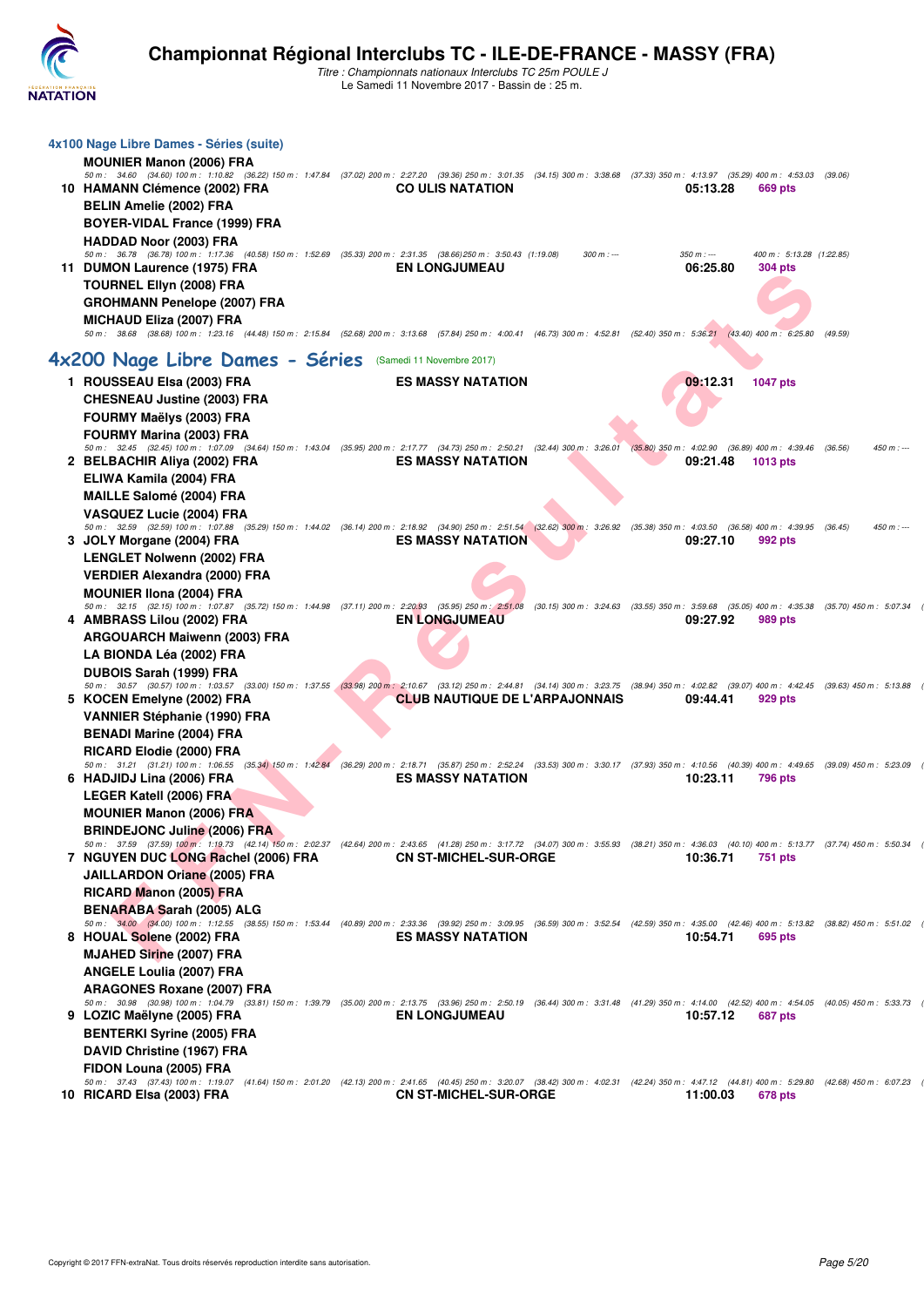

| 4x200 Nage Libre Dames - Séries (suite)                                                                                                                                                                                       |                                       |                                                                                                                       |          |                |  |
|-------------------------------------------------------------------------------------------------------------------------------------------------------------------------------------------------------------------------------|---------------------------------------|-----------------------------------------------------------------------------------------------------------------------|----------|----------------|--|
| EVAN Julie (2004) FRA                                                                                                                                                                                                         |                                       |                                                                                                                       |          |                |  |
| <b>FAISANT Tanaïs (2007) FRA</b>                                                                                                                                                                                              |                                       |                                                                                                                       |          |                |  |
| BRIAT Laura (1999) FRA<br>50 m: 34.87 (34.87) 100 m: 1:13.15 (38.28) 150 m: 1:53.43 (40.28) 200 m: 2:33.41 (39.98) 250 m: 3:09.74 (36.33) 300 m: 3:51.75 (42.01) 350 m: 4:38.01 (46.26) 400 m: 5:23.75 (45.74) 450 m: 6:02.86 |                                       |                                                                                                                       |          |                |  |
| 11 BELIN Amelie (2002) FRA                                                                                                                                                                                                    | <b>CO ULIS NATATION</b>               |                                                                                                                       | 12:22.28 | 450 pts        |  |
| BELTRAN-PUJOL Camille (1993) FRA                                                                                                                                                                                              |                                       |                                                                                                                       |          |                |  |
| BOYER-VIDAL France (1999) FRA                                                                                                                                                                                                 |                                       |                                                                                                                       |          |                |  |
| <b>HAMANN Clémence (2002) FRA</b>                                                                                                                                                                                             |                                       |                                                                                                                       |          |                |  |
| 50 m: 36.22 (36.22) 100 m: 1:16.37 (40.15) 150 m: 1:57.69 (41.32)                                                                                                                                                             | $200 m : -$                           | 250 m : 3:28.36 (1:30.67) 300 m : 4:25.98 (57.62) 350 m : 5:27.37 (1:01.39) 400 m : 6:28.13 (1:00.76) 450 m : 7:08.81 |          |                |  |
| 4x100 4 Nages Dames - Séries (Samedi 11 Novembre 2017)                                                                                                                                                                        |                                       |                                                                                                                       |          |                |  |
| 1 DANGER Florine (1999) FRA                                                                                                                                                                                                   | <b>EN LONGJUMEAU</b>                  |                                                                                                                       | 04:46.12 | 1035 pts       |  |
| <b>AMBRASS Lilou (2002) FRA</b>                                                                                                                                                                                               |                                       |                                                                                                                       |          |                |  |
| DANGER Clara (2002) FRA                                                                                                                                                                                                       |                                       |                                                                                                                       |          |                |  |
| <b>DUBOIS Sarah (1999) FRA</b><br>50 m: 33.75 (33.75) 100 m: 1:11.56 (37.81) 150 m: 1:47.50 (35.94) 200 m: 2:28.58 (41.08) 250 m: 3:01.09 (32.51) 300 m: 3:39.71 (38.62) 350 m: 4:11.71 (32.00) 400 m: 4:46.12 (34.41)        |                                       |                                                                                                                       |          |                |  |
| 2 FOURMY Marina (2003) FRA                                                                                                                                                                                                    | <b>ES MASSY NATATION</b>              |                                                                                                                       | 04:47.79 | 1024 pts       |  |
| <b>CHESNEAU Justine (2003) FRA</b>                                                                                                                                                                                            |                                       |                                                                                                                       |          |                |  |
| ROUSSEAU Elsa (2003) FRA                                                                                                                                                                                                      |                                       |                                                                                                                       |          |                |  |
| <b>FOURMY Maëlys (2003) FRA</b><br>50 m: 35.72 (35.72) 100 m: 1:13.75 (38.03) 150 m: 1:52.11 (38.36) 200 m: 2:34.96 (42.85) 250 m: 3:07.31 (32.35) 300 m: 3:44.39 (37.08) 350 m: 4:14.65 (30.26) 400 m: 4:47.79 (33.14)       |                                       |                                                                                                                       |          |                |  |
| 3 BELBACHIR Aliya (2002) FRA                                                                                                                                                                                                  | <b>ES MASSY NATATION</b>              |                                                                                                                       | 04:54.42 | 981 pts        |  |
| <b>MAILLE Salomé (2004) FRA</b>                                                                                                                                                                                               |                                       |                                                                                                                       |          |                |  |
| VASQUEZ Lucie (2004) FRA                                                                                                                                                                                                      |                                       |                                                                                                                       |          |                |  |
| ELIWA Kamila (2004) FRA                                                                                                                                                                                                       |                                       |                                                                                                                       |          |                |  |
| 50 m : 33.20 (33.20) 100 m : 1:09.39 (36.19) 150 m : 1:47.67 (38.28) 200 m : 2:31.45 (43.78) 250 m : 3:05.94 (34.49) 300 m : 3:47.64 (41.70) 350 m : 4:19.63 (31.99) 400 m : 4:54.42 (34.79)<br>4 MOUNIER IIona (2004) FRA    | <b>ES MASSY NATATION</b>              |                                                                                                                       | 04:58.87 | 953 pts        |  |
| <b>VERDIER Alexandra (2000) FRA</b>                                                                                                                                                                                           |                                       |                                                                                                                       |          |                |  |
| JOLY Morgane (2004) FRA                                                                                                                                                                                                       |                                       |                                                                                                                       |          |                |  |
| <b>LENGLET Nolwenn (2002) FRA</b>                                                                                                                                                                                             |                                       |                                                                                                                       |          |                |  |
| 50 m: 37.77 (37.77) 100 m: 1:18.07 (40.30) 150 m: 1:57.63 (39.56) 200 m: 2:41.75 (44.12) 250 m: 3:15.19 (33.44) 300 m: 3:54.77 (39.58) 350 m: 4:25.33 (30.56) 400 m: 4:58.87 (33.54)<br>5 KOCEN Emelyne (2002) FRA            | <b>CLUB NAUTIQUE DE L'ARPAJONNAIS</b> |                                                                                                                       | 05:03.48 | 924 pts        |  |
| <b>BENADI Marine (2004) FRA</b>                                                                                                                                                                                               |                                       |                                                                                                                       |          |                |  |
| <b>RICARD Elodie (2000) FRA</b>                                                                                                                                                                                               |                                       |                                                                                                                       |          |                |  |
| <b>VANNIER Stéphanie (1990) FRA</b>                                                                                                                                                                                           |                                       |                                                                                                                       |          |                |  |
| 50 m: 33.40 (33.40) 100 m: 1:09.60 (36.20) 150 m: 1:50.04 (40.44) 200 m: 2:36.02 (45.98) 250 m: 3:11.03 (35.01) 300 m: 3:52.78 (41.75) 350 m: 4:26.13 (33.35) 400 m: 5:03.48 (37.35)                                          | <b>CN ST-MICHEL-SUR-ORGE</b>          |                                                                                                                       | 05:24.61 |                |  |
| 6 RICARD Elsa (2003) FRA<br>LAUNAY Maelle (2002) FRA                                                                                                                                                                          |                                       |                                                                                                                       |          | <b>798 pts</b> |  |
| <b>BRIAT Laura (1999) FRA</b>                                                                                                                                                                                                 |                                       |                                                                                                                       |          |                |  |
| <b>SAUNIER Marine (1998) FRA</b>                                                                                                                                                                                              |                                       |                                                                                                                       |          |                |  |
| 50 m: 37.38 (37.38) 100 m: 1:17.02 (39.64) 150 m: 2:01.00 (43.98) 200 m: 2:50.64 (49.64) 250 m: 3:27.30 (36.66) 300 m: 4:12.37 (45.07) 350 m: 4:46.17 (33.80) 400 m: 5:24.61 (38.44)                                          |                                       |                                                                                                                       |          |                |  |
| 7 LEGER Katell (2006) FRA<br>HADJIDJ Lina (2006) FRA                                                                                                                                                                          | <b>ES MASSY NATATION</b>              |                                                                                                                       | 05:30.56 | 764 pts        |  |
| <b>BRINDEJONC Juline (2006) FRA</b>                                                                                                                                                                                           |                                       |                                                                                                                       |          |                |  |
| <b>MOUNIER Manon (2006) FRA</b>                                                                                                                                                                                               |                                       |                                                                                                                       |          |                |  |
| 50 m: 38.34 (38.34) 100 m: 1:19.40 (41.06) 150 m: 2:05.71 (46.31) 200 m: 2:57.25 (51.54) 250 m: 3:34.67 (37.42) 300 m: 4:18.25 (43.58) 350 m: 4:52.76 (34.51) 400 m: 5:30.56 (37.80)                                          |                                       |                                                                                                                       |          |                |  |
| 8 JEAN BAPTISTE Ambre (2005) FRA                                                                                                                                                                                              | <b>CN ST-MICHEL-SUR-ORGE</b>          |                                                                                                                       | 05:36.96 | <b>728 pts</b> |  |
| RICARD Manon (2005) FRA<br><b>BENARABA Sarah (2005) ALG</b>                                                                                                                                                                   |                                       |                                                                                                                       |          |                |  |
| <b>NGUYEN DUC LONG Rachel (2006) FRA</b>                                                                                                                                                                                      |                                       |                                                                                                                       |          |                |  |
| 50 m : 41.18 (41.18) 100 m : 1:27.68 (46.50) 150 m : 2:09.73 (42.05) 200 m : 3:00.55 (50.82) 250 m : 3:37.64 (37.09) 300 m : 4:25.98 (48.34) 350 m : 4:59.20 (33.22) 400 m : 5:36.96 (37.76)                                  |                                       |                                                                                                                       |          |                |  |
| 9 HOUAL Solene (2002) FRA                                                                                                                                                                                                     | <b>ES MASSY NATATION</b>              |                                                                                                                       | 05:40.62 | <b>708 pts</b> |  |
| <b>ANGELE Loulia (2007) FRA</b>                                                                                                                                                                                               |                                       |                                                                                                                       |          |                |  |
| <b>MJAHED Sirine (2007) FRA</b>                                                                                                                                                                                               |                                       |                                                                                                                       |          |                |  |
| <b>ARAGONES Roxane (2007) FRA</b><br>50 m: 35.34 (35.34) 100 m: 1:12.18 (36.84) 150 m: 1:59.70 (47.52) 200 m: 2:53.96 (54.26) 250 m: 3:33.40 (39.44) 300 m: 4:19.29 (45.89) 350 m: 4:59.02 (39.73) 400 m: 5:40.62 (41.60)     |                                       |                                                                                                                       |          |                |  |
| 10 DENDRAEL Justine (1996) FRA                                                                                                                                                                                                | <b>CO ULIS NATATION</b>               |                                                                                                                       | 05:45.59 | 682 pts        |  |
| HADDAD Noor (2003) FRA                                                                                                                                                                                                        |                                       |                                                                                                                       |          |                |  |
| <b>HAMANN Clémence (2002) FRA</b>                                                                                                                                                                                             |                                       |                                                                                                                       |          |                |  |
| <b>BELIN Amelie (2002) FRA</b><br>50 m: 37.40 (37.40) 100 m: 1:18.49 (41.09) 150 m: 2:06.65 (48.16) 200 m: 3:03.72 (57.07) 250 m: 3:42.93 (39.21) 300 m: 4:30.11 (47.18) 350 m: 5:05.16 (35.05) 400 m: 5:45.59 (40.43)        |                                       |                                                                                                                       |          |                |  |
|                                                                                                                                                                                                                               |                                       |                                                                                                                       |          |                |  |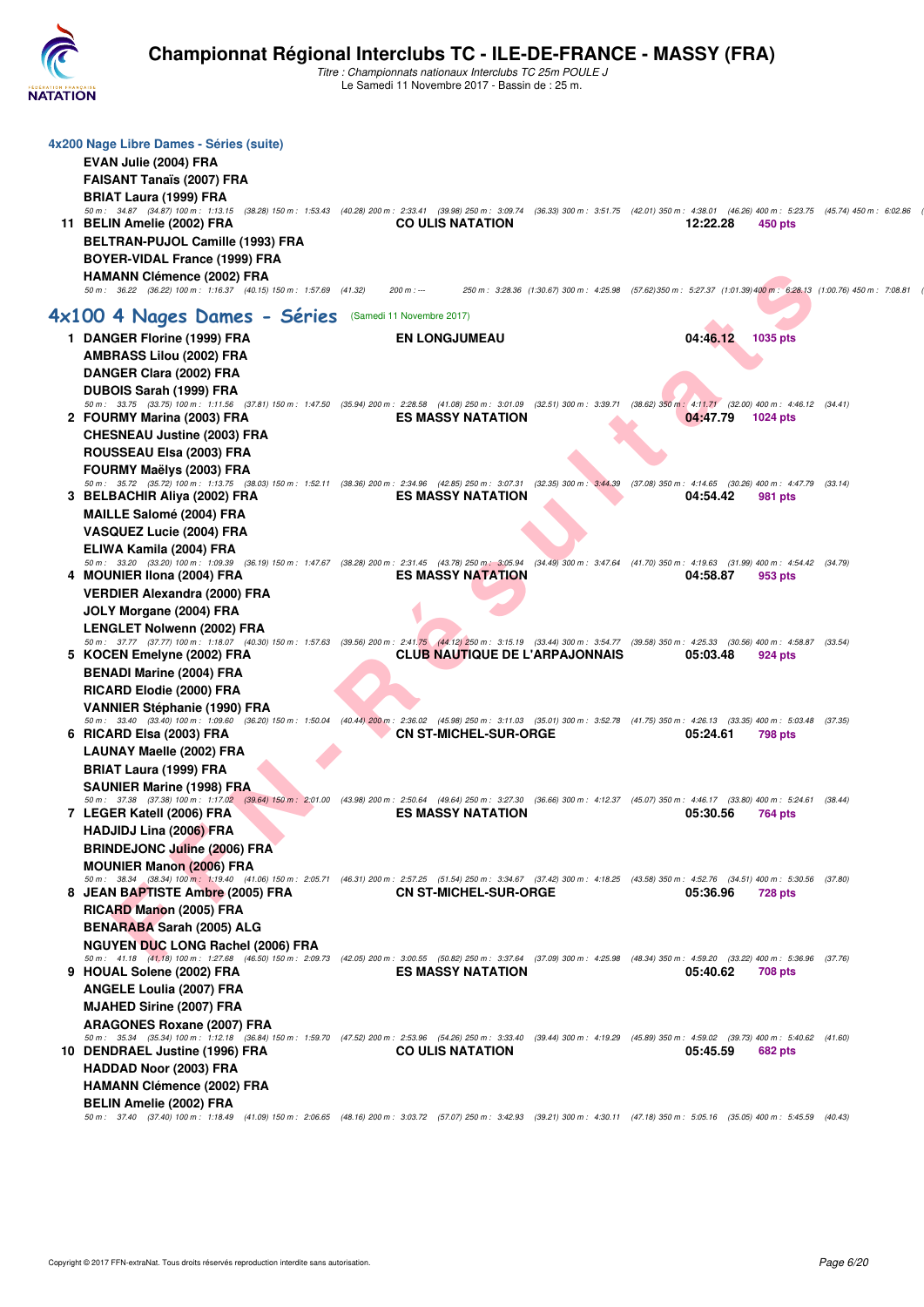

| 4x100 4 Nages Dames - Séries (suite)<br>11 BENTERKI Syrine (2005) FRA<br>FIDON Louna (2005) FRA<br>LOZIC Maëlyne (2005) FRA<br>DAVID Christine (1967) FRA                                                                                                                  | <b>EN LONGJUMEAU</b><br>50 m: 41.76 (41.76) 100 m: 1:24.67 (42.91) 150 m: 2:10.78 (46.11) 200 m: 3:03.24 (52.46) 250 m: 3:45.12 (41.88) 300 m: 4:38.28 (53.16) 350 m: 5:12.93 (34.65) 400 m: 5:50.87 (37.94)                                 | 05:50.87 | 654 pts         |
|----------------------------------------------------------------------------------------------------------------------------------------------------------------------------------------------------------------------------------------------------------------------------|----------------------------------------------------------------------------------------------------------------------------------------------------------------------------------------------------------------------------------------------|----------|-----------------|
| 10x50 Nage Libre Dames - Séries (Samedi 11 Novembre 2017)                                                                                                                                                                                                                  |                                                                                                                                                                                                                                              |          |                 |
| 1 ARGOUARCH Maiwenn (2003) FRA<br><b>BEAUDRON Leann (2003) FRA</b>                                                                                                                                                                                                         | <b>EN LONGJUMEAU</b>                                                                                                                                                                                                                         | 05:06.64 | <b>1042 pts</b> |
| <b>LAGARDE Pauline (1991) FRA</b><br><b>ROTTIERS Margot (2002) FRA</b><br>FIORENTINO Emma (2004) FRA<br>DANGER Clara (2002) FRA<br>LA BIONDA Léa (2002) FRA                                                                                                                |                                                                                                                                                                                                                                              |          |                 |
| DANGER Florine (1999) FRA<br>DUBOIS Sarah (1999) FRA<br><b>AMBRASS Lilou (2002) FRA</b>                                                                                                                                                                                    |                                                                                                                                                                                                                                              |          |                 |
| 2 MONTEIRO Oceane (2001) FRA                                                                                                                                                                                                                                               | 50 m: 30.91 (30.91) 100 m: 1:01.71 (30.80) 150 m: 1:33.54 (31.83) 200 m: 2:05.91 (32.37) 250 m: 2:37.33 (31.42) 300 m: 3:07.02 (29.69) 350 m: 3:37.05 (30.03) 400 m: 4:08.57 (31.52) 450 m: 4:38.76<br><b>CLUB NAUTIQUE DE L'ARPAJONNAIS</b> | 05:30.08 | 919 pts         |
| KOCEN Emelyne (2002) FRA<br><b>DEMOULIN RICHARD Manon (2005) FRA</b><br>LAFFILE Léa (2001) FRA<br>RICARD Elodie (2000) FRA<br><b>VAUBOURG Maureen (2006) FRA</b>                                                                                                           |                                                                                                                                                                                                                                              |          |                 |
| AUGER Ambre (2002) FRA<br><b>PRENESTINI Melanie (2000) FRA</b><br><b>BENADI Marine (2004) FRA</b><br><b>VANNIER Stéphanie (1990) FRA</b>                                                                                                                                   | 50 m: 30.98 (30.98) 100 m: 1:00.12 (29.14) 150 m: 1:39.17 (39.05) 200 m: 2:14.66 (35.49) 250 m: 2:46.73 (32.07) 300 m: 3:22.33 (35.60) 350 m: 3:52.62 (30.29) 400 m: 4:25.66 (33.04) 450 m: 4:56.91                                          |          |                 |
| 3 FOURMY Marina (2003) FRA<br>FOURMY Maëlys (2003) FRA<br><b>CHESNEAU Justine (2003) FRA</b><br>ROUSSEAU Elsa (2003) FRA<br><b>LEPOUTRE Anais (2003) FRA</b><br>GAILLARD Solenn (2008) FRA                                                                                 | <b>ES MASSY NATATION</b>                                                                                                                                                                                                                     | 05:31.85 | 910 pts         |
| YAKER A KOUNG Solenn-Esther (2005) FRA<br><b>COLAS Sandrine (1972) FRA</b><br><b>MIQUELESTORENA Vanessa (1986) FRA</b><br><b>HOUZE FOURMY Sabine (1974) FRA</b>                                                                                                            | 50 m: 29.85 (29.85) 100 m: 1:00.27 (30.42) 150 m: 1:32.31 (32.04) 200 m: 2:02.99 (30.68) 250 m: 2:40.09 (37.10) 300 m: 3:21.05 (40.96) 350 m: 3:54.14 (33.09) 400 m: 4:28.75 (34.61) 450 m: 4:28.75                                          |          |                 |
| 4 LENGLET Nolwenn (2002) FRA<br><b>VERDIER Alexandra (2000) FRA</b><br><b>MOUNIER IIona (2004) FRA</b><br>JOLY Morgane (2004) FRA<br>REMY Lou (2009) FRA<br>AREL-MASSOL Gloria (2008) FRA<br>KHALID Amel (2004) FRA<br>GELE Rebecca (2000) FRA<br>LE ROUX Flora (1992) FRA | <b>ES MASSY NATATION</b>                                                                                                                                                                                                                     | 05:39.46 | 871 pts         |
| LOSCHI Lea (1998) FRA<br>5 COT Adeline (2001) FRA<br>VILLALARD Amandine (2002) FRA<br><b>SAUNIER Marine (1998) FRA</b><br><b>BRIAT Laura (1999) FRA</b><br><b>BILIEN Katia (1994) FRA</b><br>RICARD Elsa (2003) FRA                                                        | 50 m: 28.79 (28.79) 100 m: 58.55 (29.76) 150 m: 1:30.12 (31.57) 200 m: 2:01.94 (31.82) 250 m: 2:42.44 (40.50) 300 m: 3:19.16 (36.72) 350 m: 3:58.44 (39.28) 400 m: 4:30.62 (32.18) 450 m: 5:08.30<br><b>CN ST-MICHEL-SUR-ORGE</b>            | 05:40.16 | 868 pts         |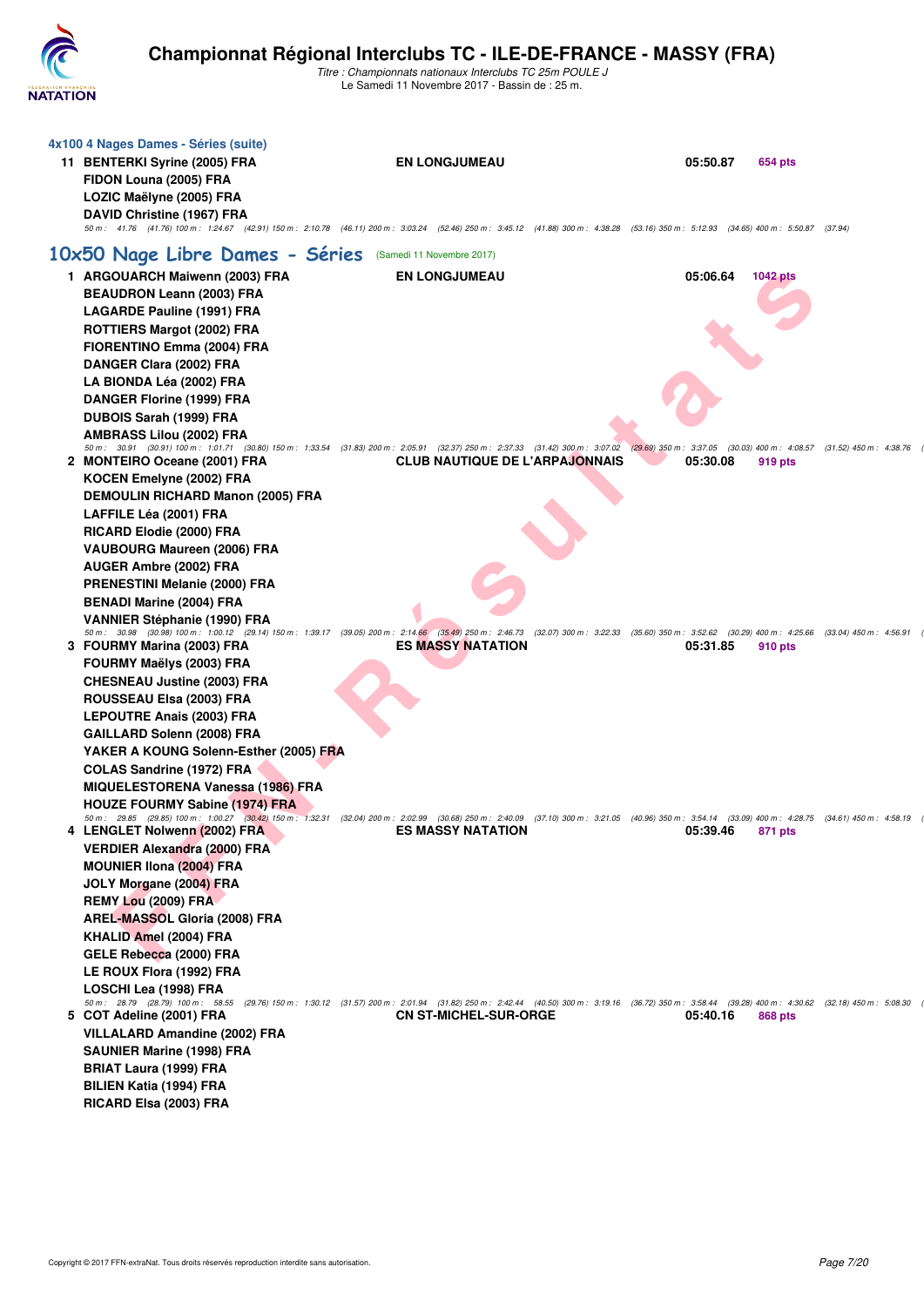

| 10x50 Nage Libre Dames - Séries (suite)                                                                                                                                                                               |                              |                                                                                             |                |                           |  |
|-----------------------------------------------------------------------------------------------------------------------------------------------------------------------------------------------------------------------|------------------------------|---------------------------------------------------------------------------------------------|----------------|---------------------------|--|
| <b>BOCQUEL Clémence (2006) FRA</b>                                                                                                                                                                                    |                              |                                                                                             |                |                           |  |
| EVAN Julie (2004) FRA                                                                                                                                                                                                 |                              |                                                                                             |                |                           |  |
| <b>FAISANT Tanaïs (2007) FRA</b>                                                                                                                                                                                      |                              |                                                                                             |                |                           |  |
|                                                                                                                                                                                                                       |                              |                                                                                             |                |                           |  |
| <b>LAUNAY Maelle (2002) FRA</b><br>50 m: 34.44 (34.44) 100 m: 1:08.50 (34.06) 150 m: 1:41.87 (33.37) 200 m: 2:13.77 (31.90) 250 m: 2:43.63 (29.86) 300 m: 3:15.97 (32.34) 350 m: 3:57.03 (41.06) 400 m: 4:30.94       |                              |                                                                                             |                | $(33.91)$ 450 m : 5:08.11 |  |
| 6 BELBACHIR Aliya (2002) FRA                                                                                                                                                                                          | <b>ES MASSY NATATION</b>     | 05:40.89                                                                                    | 864 pts        |                           |  |
| ELIWA Kamila (2004) FRA                                                                                                                                                                                               |                              |                                                                                             |                |                           |  |
| <b>MAILLE Salomé (2004) FRA</b>                                                                                                                                                                                       |                              |                                                                                             |                |                           |  |
| <b>VASQUEZ Lucie (2004) FRA</b>                                                                                                                                                                                       |                              |                                                                                             |                |                           |  |
|                                                                                                                                                                                                                       |                              |                                                                                             |                |                           |  |
| <b>VULTURESCU Maria (2007) FRA</b>                                                                                                                                                                                    |                              |                                                                                             |                |                           |  |
| <b>BERG Noémie (1993) FRA</b>                                                                                                                                                                                         |                              |                                                                                             |                |                           |  |
| <b>MOUGNE Tea (2003) FRA</b>                                                                                                                                                                                          |                              |                                                                                             |                |                           |  |
| <b>LECOMPTE Laura (1997) FRA</b>                                                                                                                                                                                      |                              |                                                                                             |                |                           |  |
| <b>FERRON BERLIOUX Juliette (1996) FRA</b>                                                                                                                                                                            |                              |                                                                                             |                |                           |  |
| VASQUEZ Julie (1978) FRA                                                                                                                                                                                              |                              |                                                                                             |                |                           |  |
| 50 m : 29.70 (29.70) 100 m : 1:00.17 (30.47) 150 m : 1:30.62 (30.45) 200 m : 1:58.25 (27.63) 250 m : 2:45.33 (47.08) 300 m : 3:18.45 (33.12) 350 m : 3:49.01 (30.56) 400 m : 4:22.33<br>7 SKOUMAS Stéfanie (2006) FRA | <b>CN ST-MICHEL-SUR-ORGE</b> | 05:48.34                                                                                    | 828 pts        | $(33.32)$ 450 m : 4:59.48 |  |
|                                                                                                                                                                                                                       |                              |                                                                                             |                |                           |  |
| <b>TETART Romane (2007) FRA</b>                                                                                                                                                                                       |                              |                                                                                             |                |                           |  |
| <b>OULARBI Dania (2007) FRA</b>                                                                                                                                                                                       |                              |                                                                                             |                |                           |  |
| <b>BONEL Ninon (2007) FRA</b>                                                                                                                                                                                         |                              |                                                                                             |                |                           |  |
| <b>MONGIN Sthélyna (2007) FRA</b>                                                                                                                                                                                     |                              |                                                                                             |                |                           |  |
| <b>JEAN BAPTISTE Ambre (2005) FRA</b>                                                                                                                                                                                 |                              |                                                                                             |                |                           |  |
| BENARABA Sarah (2005) ALG                                                                                                                                                                                             |                              |                                                                                             |                |                           |  |
| <b>JAILLARDON Oriane (2005) FRA</b>                                                                                                                                                                                   |                              |                                                                                             |                |                           |  |
| RICARD Manon (2005) FRA                                                                                                                                                                                               |                              |                                                                                             |                |                           |  |
| <b>NGUYEN DUC LONG Rachel (2006) FRA</b>                                                                                                                                                                              |                              |                                                                                             |                |                           |  |
| 50 m: 37.05 (37.05) 100 m: 1:18.14 (41.09) 150 m: 1:53.64 (35.50) 200 m: 2:29.59 (35.95) 250 m: 3:05.13                                                                                                               |                              | (35.54) 300 m: 3:38.42 (33.29) 350 m: 4:10.32 (31.90) 400 m: 4:43.71 (33.39) 450 m: 5:16.86 |                |                           |  |
| 8 HOUAL Solene (2002) FRA                                                                                                                                                                                             | ES MASSY NATATION            | 05:55.72                                                                                    | <b>792 pts</b> |                           |  |
| <b>MJAHED Sirine (2007) FRA</b>                                                                                                                                                                                       |                              |                                                                                             |                |                           |  |
| <b>ANGELE Loulia (2007) FRA</b>                                                                                                                                                                                       |                              |                                                                                             |                |                           |  |
| <b>ARAGONES Roxane (2007) FRA</b>                                                                                                                                                                                     |                              |                                                                                             |                |                           |  |
| VARIN Hermione (2007) FRA                                                                                                                                                                                             |                              |                                                                                             |                |                           |  |
| ADI Leila (2007) FRA                                                                                                                                                                                                  |                              |                                                                                             |                |                           |  |
| ROBERT Jessica (2001) FRA                                                                                                                                                                                             |                              |                                                                                             |                |                           |  |
| <b>LESAGE Maud (2001) FRA</b>                                                                                                                                                                                         |                              |                                                                                             |                |                           |  |
| PASQUET Stéphanie (1982) FRA                                                                                                                                                                                          |                              |                                                                                             |                |                           |  |
| <b>FERRON BERLIOUX Eliane (1960) FRA</b>                                                                                                                                                                              |                              |                                                                                             |                |                           |  |
| 50 m: 28.76 (28.76) 100 m: 1:01.71 (32.95) 150 m: 1:36.39 (34.68) 200 m: 2:15.32 (38.93) 250 m: 2:55.17 (39.85) 300 m: 3:37.34 (42.17) 350 m: 4:07.13 (29.79) 400 m: 4:39.30 (32.17) 450 m: 5:15.52                   |                              |                                                                                             |                |                           |  |
| 9 BRINDEJONC Juline (2006) FRA                                                                                                                                                                                        | <b>ES MASSY NATATION</b>     | 05:58.14                                                                                    | <b>781 pts</b> |                           |  |
| HADJIDJ Lina (2006) FRA                                                                                                                                                                                               |                              |                                                                                             |                |                           |  |
| LEGER Katell (2006) FRA                                                                                                                                                                                               |                              |                                                                                             |                |                           |  |
| <b>MOUNIER Manon (2006) FRA</b>                                                                                                                                                                                       |                              |                                                                                             |                |                           |  |
| SO Fatoumata (2007) FRA                                                                                                                                                                                               |                              |                                                                                             |                |                           |  |
| DOUILLET Ionnah (2007) FRA                                                                                                                                                                                            |                              |                                                                                             |                |                           |  |
| <b>BONDOUY Céline (1979) FRA</b>                                                                                                                                                                                      |                              |                                                                                             |                |                           |  |
| <b>LABAYE Helene (1975) FRA</b>                                                                                                                                                                                       |                              |                                                                                             |                |                           |  |
| <b>HENRI Laurence (1973) FRA</b>                                                                                                                                                                                      |                              |                                                                                             |                |                           |  |
| <b>KABICHE Valérie (1972) FRA</b>                                                                                                                                                                                     |                              |                                                                                             |                |                           |  |
| 50 m: 31.80 (31.80) 100 m: 1:06.47 (34.67) 150 m: 1:37.92 (31.45) 200 m: 2:11.28 (33.36) 250 m: 2:53.01 (41.73) 300 m: 3:29.96 (36.95) 350 m: 4:16.13 (46.17) 400 m: 4:54.15 (38.02) 450 m: 5:24.15                   |                              |                                                                                             |                |                           |  |
| 10 BELIN Amelie (2002) FRA                                                                                                                                                                                            | <b>CO ULIS NATATION</b>      | 06:35.73                                                                                    | 614 pts        |                           |  |
| <b>HAMANN Clémence (2002) FRA</b>                                                                                                                                                                                     |                              |                                                                                             |                |                           |  |
| <b>BOYER-VIDAL France (1999) FRA</b>                                                                                                                                                                                  |                              |                                                                                             |                |                           |  |
| <b>DENDRAEL Justine (1996) FRA</b>                                                                                                                                                                                    |                              |                                                                                             |                |                           |  |
| <b>KELLER Tilleli (2008) FRA</b>                                                                                                                                                                                      |                              |                                                                                             |                |                           |  |
| <b>BENSAADA Marwa (2006) FRA</b>                                                                                                                                                                                      |                              |                                                                                             |                |                           |  |
| BELTRAN-PUJOL Camille (1993) FRA                                                                                                                                                                                      |                              |                                                                                             |                |                           |  |
| <b>HADDAD Noor (2003) FRA</b>                                                                                                                                                                                         |                              |                                                                                             |                |                           |  |
|                                                                                                                                                                                                                       |                              |                                                                                             |                |                           |  |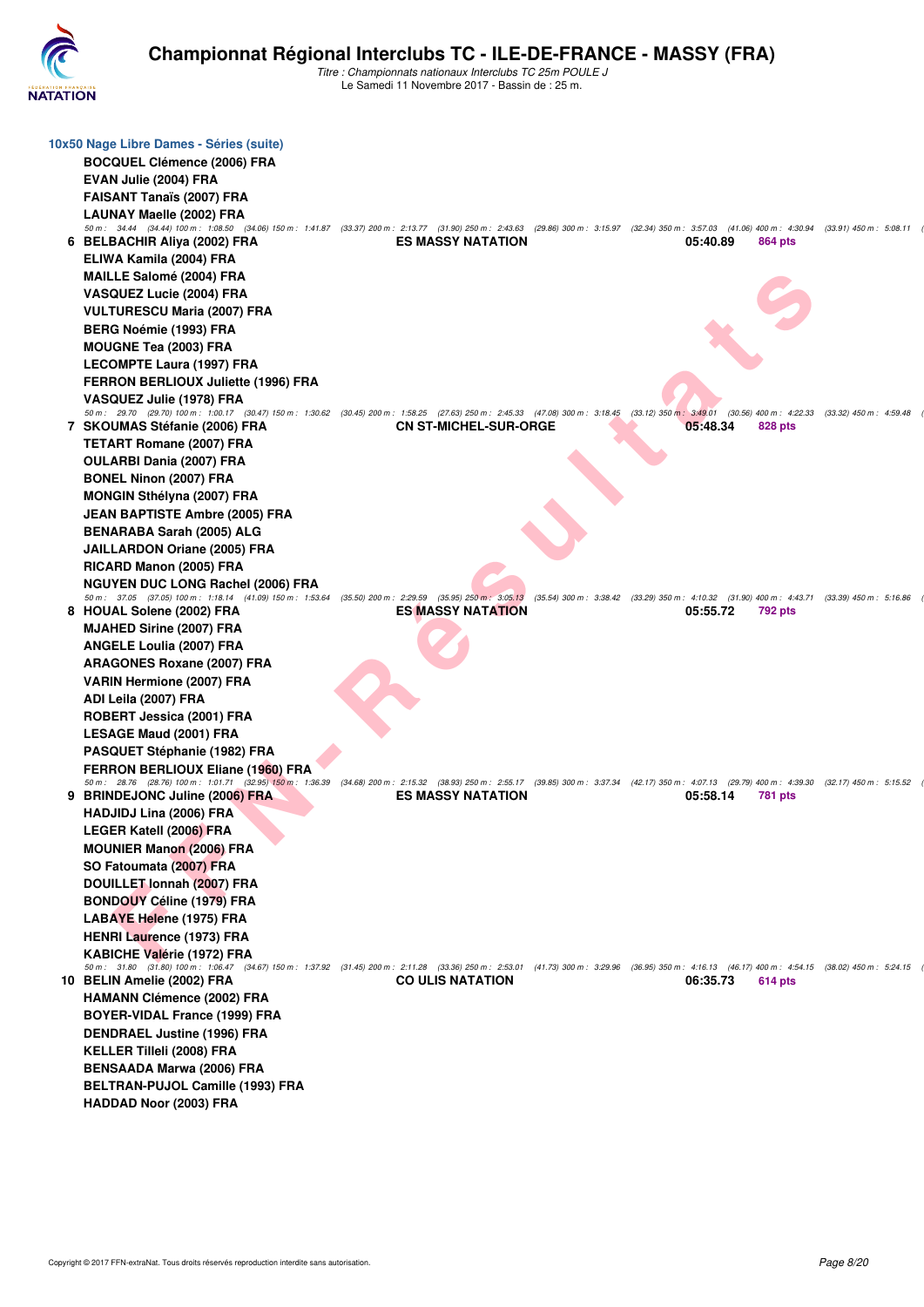

*Titre : Championnats nationaux Interclubs TC 25m POULE J* Le Samedi 11 Novembre 2017 - Bassin de : 25 m.

|     | 10x50 Nage Libre Dames - Séries (suite)<br><b>DESRIVIERES-HAMY Ninon (2008) FRA</b><br><b>BLANPAIN Sybille (2004) FRA</b><br>50 m: 33.57 (33.57) 100 m: 1:08.09 (34.52) 150 m: 1:42.44 (34.35) 200 m: 2:14.74 (32.30) 250 m: 3:08.25 (53.51) 300 m: 3:47.06 (38.81) 350 m: 4:29.44 (42.38) 400 m: 5:05.26 (35.82) 450 m: 6:00.14<br>11 BENTERKI Syrine (2005) FRA<br>FIDON Louna (2005) FRA<br><b>DUMON Laurence (1975) FRA</b><br>PERRET Marion (2006) FRA<br>TOURNEL Ellyn (2008) FRA<br>RAVION Melissa (2008) FRA<br><b>GROHMANN Penelope (2007) FRA</b><br><b>MICHAUD Eliza (2007) FRA</b><br>DAVID Christine (1967) FRA<br>LOZIC Maëlyne (2005) FRA<br>50 m: 33.05 (33.05) 100 m: 1:08.97 (35.92) 150 m: 1:45.60 (36.63) 200 m: 2:33.90 (48.30) 250 m: 3:18.52 (44.62) 300 m: 4:12.35 (53.83) 350 m: 4:52.91 (40.56) 400 m: 5:33.68 | <b>EN LONGJUMEAU</b>                                                                                             |                   | 06:41.43<br>591 pts                                                                   | (40.77) 450 m : 6:07.13 |
|-----|------------------------------------------------------------------------------------------------------------------------------------------------------------------------------------------------------------------------------------------------------------------------------------------------------------------------------------------------------------------------------------------------------------------------------------------------------------------------------------------------------------------------------------------------------------------------------------------------------------------------------------------------------------------------------------------------------------------------------------------------------------------------------------------------------------------------------------------|------------------------------------------------------------------------------------------------------------------|-------------------|---------------------------------------------------------------------------------------|-------------------------|
|     | 100 Nage Libre Messieurs - Séries                                                                                                                                                                                                                                                                                                                                                                                                                                                                                                                                                                                                                                                                                                                                                                                                        | (Samedi 11 Novembre 2017)                                                                                        |                   |                                                                                       |                         |
|     | 1 HERMAN Florentin (2000) FRA                                                                                                                                                                                                                                                                                                                                                                                                                                                                                                                                                                                                                                                                                                                                                                                                            | <b>CO ULIS NATATION</b>                                                                                          |                   | 00:56.87<br><b>1028 pts</b>                                                           |                         |
|     | 2 VAREILLAUD Maxime (2003) FRA                                                                                                                                                                                                                                                                                                                                                                                                                                                                                                                                                                                                                                                                                                                                                                                                           | <b>CN ST-MICHEL-SUR-ORGE</b>                                                                                     | $50 m$ :          | 27.11 (27.11) 100 m :<br>56.87 (29.76)<br>00:58.20<br>985 pts                         |                         |
|     | 3 ROUSSE Julien (2000) FRA                                                                                                                                                                                                                                                                                                                                                                                                                                                                                                                                                                                                                                                                                                                                                                                                               | <b>CLUB NAUTIQUE DE L'ARPAJONNAIS</b>                                                                            | $50 m$ :<br>28.34 | $(28.34)$ 100 m : 58.20 $(29.86)$<br>00:58.39<br>979 pts                              |                         |
|     | 4 FOURMY Jean-Noël (1969) FRA                                                                                                                                                                                                                                                                                                                                                                                                                                                                                                                                                                                                                                                                                                                                                                                                            | <b>ES MASSY NATATION</b>                                                                                         | 50 m: 28.62       | $(28.62)$ 100 m :<br>58.39 (29.77)<br>01:00.96<br>901 pts                             |                         |
|     | 5 DELAUNAY Josselin (1990) FRA                                                                                                                                                                                                                                                                                                                                                                                                                                                                                                                                                                                                                                                                                                                                                                                                           | <b>CO ULIS NATATION</b>                                                                                          | 50 m: 29.44       | (29.44) 100 m: 1:00.96 (31.52)<br>01:01.50<br>885 pts                                 |                         |
|     | 6 LEMONNIER Romain (1986) FRA                                                                                                                                                                                                                                                                                                                                                                                                                                                                                                                                                                                                                                                                                                                                                                                                            | <b>EN LONGJUMEAU</b>                                                                                             |                   | 50 m: 28.17 (28.17) 100 m: 1:01.50 (33.33)<br>01:07.73<br>709 pts                     |                         |
|     | 7 PALMA Sergio (1973) FRA                                                                                                                                                                                                                                                                                                                                                                                                                                                                                                                                                                                                                                                                                                                                                                                                                | <b>ES MASSY NATATION</b>                                                                                         |                   | 50 m: 32.33 (32.33) 100 m: 1:07.73 (35.40)<br>01:08.90<br>678 pts                     |                         |
| 8   | <b>REMY Alexandre (1975) FRA</b>                                                                                                                                                                                                                                                                                                                                                                                                                                                                                                                                                                                                                                                                                                                                                                                                         | <b>ES MASSY NATATION</b>                                                                                         |                   | 50 m: 33.14 (33.14) 100 m: 1:08.90 (35.76)<br>01:11.85<br>604 pts                     |                         |
|     | 9 MITTOU Jayen (2003) FRA                                                                                                                                                                                                                                                                                                                                                                                                                                                                                                                                                                                                                                                                                                                                                                                                                | <b>ES MASSY NATATION</b>                                                                                         |                   | 50 m: 32.39 (32.39) 100 m: 1:11.85 (39.46)<br>01:18.31<br>455 pts                     |                         |
|     | 10 LABAUME Christophe (1969) FRA                                                                                                                                                                                                                                                                                                                                                                                                                                                                                                                                                                                                                                                                                                                                                                                                         | <b>ES MASSY NATATION</b>                                                                                         | 50 m : 34.93      | $(34.93)$ 100 m : 1:18.31 $(43.38)$<br>01:19.61<br>428 pts                            |                         |
| 11. | <b>BRISSON Jeoffrey (1998) FRA</b>                                                                                                                                                                                                                                                                                                                                                                                                                                                                                                                                                                                                                                                                                                                                                                                                       | <b>ES MASSY NATATION</b>                                                                                         | 50 m : 36.60      | $(36.60)$ 100 m : 1:19.61 $(43.01)$<br>01:20.44<br>411 pts                            |                         |
| 12  | LOUAMI Salim (2006) FRA                                                                                                                                                                                                                                                                                                                                                                                                                                                                                                                                                                                                                                                                                                                                                                                                                  | <b>CN ST-MICHEL-SUR-ORGE</b>                                                                                     | 50 m : 36.04      | (36.04) 100 m: 1:20.44 (44.40)<br>01:28.09<br>271 pts                                 |                         |
| 13  | <b>DUCLOYER Marc (1973) FRA</b>                                                                                                                                                                                                                                                                                                                                                                                                                                                                                                                                                                                                                                                                                                                                                                                                          | <b>EN LONGJUMEAU</b>                                                                                             |                   | 50 m: 39.65 (39.65) 100 m: 1:28.09 (48.44)<br>01:28.33<br><b>267 pts</b>              |                         |
|     | 14 GUILLAUME Valentin (2005) FRA                                                                                                                                                                                                                                                                                                                                                                                                                                                                                                                                                                                                                                                                                                                                                                                                         | <b>ES MASSY NATATION</b>                                                                                         |                   | 50 m: 39.89 (39.89) 100 m: 1:28.33 (48.44)<br>01:29.35<br>250 pts                     |                         |
|     | 15 POTILLION Gilbert (1937) FRA                                                                                                                                                                                                                                                                                                                                                                                                                                                                                                                                                                                                                                                                                                                                                                                                          | <b>ES MASSY NATATION</b>                                                                                         |                   | 50 m : 40.39 (40.39) 100 m : 1:29.35 (48.96)<br>01:33.22<br>$193$ pts                 |                         |
|     |                                                                                                                                                                                                                                                                                                                                                                                                                                                                                                                                                                                                                                                                                                                                                                                                                                          |                                                                                                                  |                   | 50 m: 44.67 (44.67) 100 m: 1:33.22 (48.55)                                            |                         |
|     | 400 Nage Libre Messieurs - Séries (Samedi 11 Novembre 2017)                                                                                                                                                                                                                                                                                                                                                                                                                                                                                                                                                                                                                                                                                                                                                                              |                                                                                                                  |                   |                                                                                       |                         |
|     | 1 CAMUS Loïc (2001) FRA<br>50 m: 29.21 (29.21) 100 m: 1:01.46 (32.25) 150 m: 1:34.76                                                                                                                                                                                                                                                                                                                                                                                                                                                                                                                                                                                                                                                                                                                                                     | <b>ES MASSY NATATION</b><br>(33.30) 200 m : 2:08.40 (33.64) 250 m : 2:41.96 (33.56) 300 m : 3:15.93              |                   | 04:22.39<br><b>1019 pts</b><br>(33.97) 350 m : 3:49.96 (34.03) 400 m : 4:22.39        | (32.43)                 |
|     | 2 HOSTEAUX Laurent (2001) FRA<br>50 m: 30.49 (30.49) 100 m: 1:04.00 (33.51) 150 m: 1:38.61                                                                                                                                                                                                                                                                                                                                                                                                                                                                                                                                                                                                                                                                                                                                               | <b>CLUB NAUTIQUE DE L'ARPAJONNAIS</b><br>(34.61) 200 m : 2:14.16 (35.55) 250 m : 2:49.32 (35.16) 300 m : 3:24.96 |                   | 04:37.24<br>905 pts<br>(35.64) 350 m : 4:01.43 (36.47) 400 m : 4:37.24 (35.81)        |                         |
|     | 3 COURTEILLE Emeric (1987) FRA                                                                                                                                                                                                                                                                                                                                                                                                                                                                                                                                                                                                                                                                                                                                                                                                           | <b>ES MASSY NATATION</b>                                                                                         |                   | 04:43.79<br>857 pts                                                                   |                         |
|     | 50 m : 29.25 (29.25) 100 m : 1:01.28 (32.03) 150 m : 1:34.89 (33.61) 200 m : 2:10.01 (35.12) 250 m : 2:47.06 (37.05) 300 m : 3:25.31<br>4 MONTELEONE Thomas (2004) FRA                                                                                                                                                                                                                                                                                                                                                                                                                                                                                                                                                                                                                                                                   | <b>ES MASSY NATATION</b>                                                                                         |                   | (38.25) 350 m : 4:04.84 (39.53) 400 m : 4:43.79 (38.95)<br>04:52.04<br><b>798 pts</b> |                         |
|     | 50 m : 33.63 (33.63) 100 m : 1:11.31 (37.68) 150 m : 1:49.16 (37.85) 200 m : 2:27.38 (38.22) 250 m : 3:03.53 (36.15) 300 m : 3:39.88<br>5 DA CUNHA David (2003) FRA                                                                                                                                                                                                                                                                                                                                                                                                                                                                                                                                                                                                                                                                      | <b>CN ST-MICHEL-SUR-ORGE</b>                                                                                     |                   | (36.35) 350 m: 4:16.45 (36.57) 400 m: 4:52.04 (35.59)<br>05:05.55<br>706 pts          |                         |
|     | 50 m: 35.09 (35.09) 100 m: 1:14.20 (39.11) 150 m: 1:53.49<br>6 ION Victor (2005) FRA                                                                                                                                                                                                                                                                                                                                                                                                                                                                                                                                                                                                                                                                                                                                                     | (39.29) 200 m: 2:32.75 (39.26) 250 m: 3:11.45 (38.70) 300 m: 3:50.40<br><b>ES MASSY NATATION</b>                 |                   | (38.95) 350 m: 4:28.82 (38.42) 400 m: 5:05.55 (36.73)<br>05:09.43<br>681 pts          |                         |
|     | 50 m : 33.70 (33.70) 100 m : 1:11.87 (38.17) 150 m : 1:50.47 (38.60) 200 m : 2:30.19 (39.72) 250 m : 3:10.38 (40.19) 300 m : 3:50.38<br>7 GUYON Erwann (2004) FRA                                                                                                                                                                                                                                                                                                                                                                                                                                                                                                                                                                                                                                                                        | <b>CO ULIS NATATION</b>                                                                                          |                   | (40.00) 350 m: 4:30.57 (40.19) 400 m: 5:09.43 (38.86)<br>05:13.44<br>655 pts          |                         |
|     | 50 m: 35.55 (35.55) 100 m: 1:14.94 (39.39) 150 m: 1:54.28<br>8 CHARBONNEL Ethan (2002) FRA                                                                                                                                                                                                                                                                                                                                                                                                                                                                                                                                                                                                                                                                                                                                               | (39.34) 200 m : 2:34.43 (40.15) 250 m : 3:13.50 (39.07) 300 m : 3:55.08<br><b>CN ST-MICHEL-SUR-ORGE</b>          |                   | (41.58) 350 m: 4:36.25 (41.17) 400 m: 5:13.44 (37.19)<br>05:27.40<br>569 pts          |                         |
|     | 50 m : 35.32 (35.32) 100 m : 1:14.47 (39.15) 150 m : 1:54.85 (40.38) 200 m : 2:35.79 (40.94) 250 m : 3:17.66 (41.87) 300 m : 4:01.02 (43.36) 350 m : 4:45.02 (44.00) 400 m : 5:27.40 (42.38)<br>9 BRAIZE Stann (2007) FRA                                                                                                                                                                                                                                                                                                                                                                                                                                                                                                                                                                                                                | <b>ES MASSY NATATION</b>                                                                                         |                   | 05:41.67<br>488 pts                                                                   |                         |
|     | 50 m : 37.99 (37.99) 100 m : 1:20.71 (42.72) 150 m : 2:04.08 (43.37) 200 m : 2:47.61 (43.53) 250 m : 3:32.06 (44.45) 300 m : 4:16.29 (44.23) 350 m : 5:00.27 (43.98) 400 m : 5:41.67 (41.40)<br>10 POULAIN Philippe (1982) FRA                                                                                                                                                                                                                                                                                                                                                                                                                                                                                                                                                                                                           | <b>EN LONGJUMEAU</b>                                                                                             |                   | 05:41.92<br>487 pts                                                                   |                         |

*50 m : 36.56 (36.56) 100 m : 1:17.48 (40.92) 150 m : 2:01.04 (43.56) 200 m : 2:45.05 (44.01) 250 m : 3:29.74 (44.69) 300 m : 4:15.05 (45.31) 350 m : 5:00.00 (44.95) 400 m : 5:41.92 (41.92)*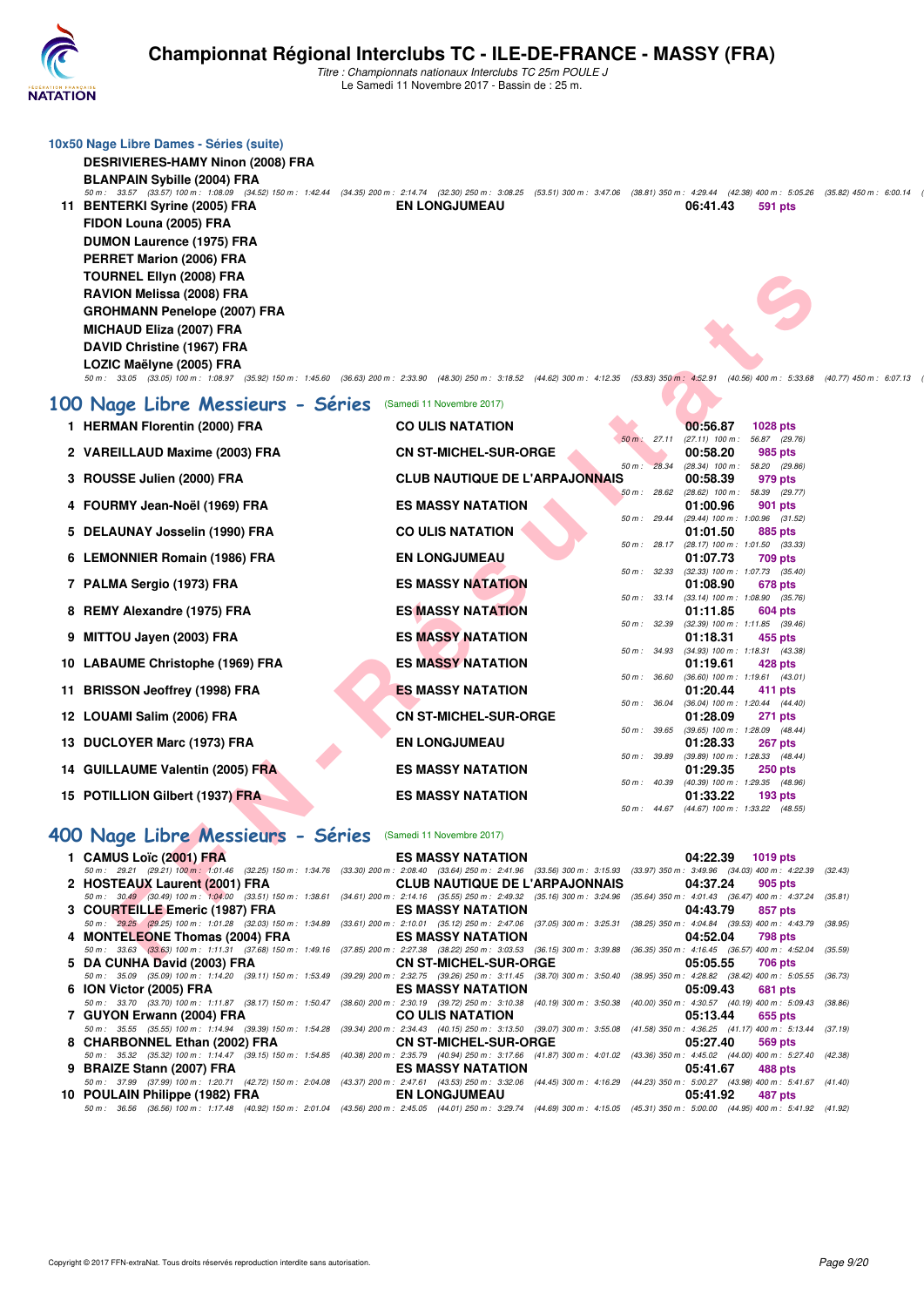

*Titre : Championnats nationaux Interclubs TC 25m POULE J* Le Samedi 11 Novembre 2017 - Bassin de : 25 m.

#### **400 Nage Libre Messieurs - Séries (suite)**

| 11 SAYAGH Ramzi (2005) FRA         | <b>EN LONGJUMEAU</b>                                                                                                                                                                             | 05:57.35 406 pts     |
|------------------------------------|--------------------------------------------------------------------------------------------------------------------------------------------------------------------------------------------------|----------------------|
|                                    | 50 m: 38.06 (38.06) 100 m: 1:23.03 (44.97) 150 m: 2:08.42 (45.39) 200 m: 2:55.58 (47.16) 250 m: 3:42.38 (46.80) 300 m: 4:28.73 (46.35) 350 m: 5:15.34 (46.61) 400 m: 5:57.35 (42.01)             |                      |
| 12 CHIARAMONTE Michaël (1990) FRA  | ES MASSY NATATION                                                                                                                                                                                | 06:15.84 319 pts     |
|                                    | 50 m : 39.42 (39.42) 100 m : 1:24.08 (44.66) 150 m : 2:11.24 (47.16) 200 m : 2:59.03 (47.79) 250 m : 3:48.81 (49.78) 300 m : 4:37.50 (48.69) 350 m : 5:26.96 (49.46) 400 m : 6:15.84 (48.88)     |                      |
| 13 CHIARAMONTE Matthieu (1988) FRA | ES MASSY NATATION                                                                                                                                                                                | 06:32.21 251 pts     |
|                                    | 50 m: 40.15 (40.15) 100 m: 1:26.08 (45.93) 150 m: 2:13.58 (47.50) 200 m: 3:02.97 (49.39) 250 m: 3:54.94 (51.97) 300 m: 4:47.65 (52.71) 350 m: 5:40.44 (52.79) 400 m: 6:32.21 (51.77)             |                      |
| 14 HADDOU Mohamed (2005) FRA       | ES MASSY NATATION                                                                                                                                                                                | 07:28.26<br>79 pts   |
|                                    | 50 m: 48.02 (48.02) 100 m: 1:42.93 (54.91) 150 m: 2:38.23 (55.30) 200 m: 3:33.74 (55.51) 250 m: 4:29.92 (56.18) 300 m: 5:22.69 (52.77) 350 m: 6:31.07 (1:08.38) 400 m: 7:28.26 (57.19)           |                      |
| 15 GHANNOUDI Marwan (2007) FRA     | <b>CO ULIS NATATION</b>                                                                                                                                                                          | 08:12.91<br>$11$ pts |
|                                    | 50 m: 52.21 (52.21) 100 m: 1:52.34 (1:00.13) 150 m: 2:55.81 (1:03.47) 200 m: 3:58.57 (1:02.76) 250 m: 5:02.28 (1:03.71) 300 m: 6:06.95 (1:04.67) 350 m: 7:11.09 (1:04.41400 m: 8:12.91 (1:01.82) |                      |

#### **[100 Dos Messieurs - Séries](http://www.ffnatation.fr/webffn/resultats.php?idact=nat&go=epr&idcpt=48527&idepr=62)** (Samedi 11 Novembre 2017)

|           | <b>GUANNOUDI MAI WAII (2007) FRA</b><br>50 m: 52.21 (52.21) 100 m: 1:52.34 (1:00.13) 150 m: 2:55.81 (1:03.47) 200 m: 3:58.57 (1:02.76) 250 m: 5:02.28 (1:03.71) 300 m: 6:06.95 (1:04.67) 350 m: 7:11.09 (1:04.14) 400 m: 8:12.91 (1:0 | <b>UU ULIJ NATATIUN</b>                                                                                                           |              | <b>UG.IZ.JI</b>                                              | 11 NW          |  |
|-----------|---------------------------------------------------------------------------------------------------------------------------------------------------------------------------------------------------------------------------------------|-----------------------------------------------------------------------------------------------------------------------------------|--------------|--------------------------------------------------------------|----------------|--|
|           | 00 Dos Messieurs - Séries (Samedi 11 Novembre 2017)                                                                                                                                                                                   |                                                                                                                                   |              |                                                              |                |  |
|           | 1 BORGET Bruno (1995) FRA                                                                                                                                                                                                             | <b>CO ULIS NATATION</b>                                                                                                           |              | 01:05.65                                                     | 953 pts        |  |
|           |                                                                                                                                                                                                                                       | <b>ES MASSY NATATION</b>                                                                                                          | 50 m: 30.87  | $(30.87)$ 100 m : 1:05.65 $(34.78)$                          |                |  |
|           | 2 BRAIZE Eric (1971) FRA                                                                                                                                                                                                              |                                                                                                                                   | 50 m : 33.45 | 01:08.13<br>$(33.45)$ 100 m : 1:08.13 $(34.68)$              | 890 pts        |  |
|           | 3 ARAUJO Stéphane (1991) FRA                                                                                                                                                                                                          | <b>CN ST-MICHEL-SUR-ORGE</b>                                                                                                      |              | 01:08.43                                                     | 882 pts        |  |
|           | 4 ARDIN Vincent (1990) FRA                                                                                                                                                                                                            | <b>ES MASSY NATATION</b>                                                                                                          | 50 m: 32.72  | $(32.72)$ 100 m : 1:08.43 $(35.71)$<br>01:17.24              | 676 pts        |  |
|           |                                                                                                                                                                                                                                       |                                                                                                                                   |              | 50 m : 36.55 (36.55) 100 m : 1:17.24 (40.69)                 |                |  |
|           | 5 BORGET Thomas (2002) FRA                                                                                                                                                                                                            | <b>CO ULIS NATATION</b>                                                                                                           |              | 01:18.29                                                     | 653 pts        |  |
|           | 6 BLAISE Arthur (2005) FRA                                                                                                                                                                                                            | <b>ES MASSY NATATION</b>                                                                                                          | 50 m: 36.16  | $(36.16)$ 100 m : 1:18.29 $(42.13)$<br>01:18.48              | 649 pts        |  |
|           |                                                                                                                                                                                                                                       |                                                                                                                                   | 50 m : 36.94 | (36.94) 100 m: 1:18.48 (41.54)                               |                |  |
|           | 7 GUERY Matysse (2004) FRA                                                                                                                                                                                                            | <b>EN LONGJUMEAU</b>                                                                                                              |              | 01:19.09                                                     | 636 pts        |  |
|           |                                                                                                                                                                                                                                       |                                                                                                                                   |              | 50 m: 37.65 (37.65) 100 m: 1:19.09 (41.44)                   |                |  |
|           | 8 LARGE Timothee (2001) FRA                                                                                                                                                                                                           | <b>CLUB NAUTIQUE DE L'ARPAJONNAIS</b>                                                                                             | 50 m : 37.77 | 01:20.42<br>$(37.77)$ 100 m : 1:20.42 $(42.65)$              | 608 pts        |  |
|           | 9 CARPENTIER IIan (2003) FRA                                                                                                                                                                                                          | <b>ES MASSY NATATION</b>                                                                                                          |              | 01:25.78                                                     | 502 pts        |  |
|           |                                                                                                                                                                                                                                       |                                                                                                                                   | 50 m : 40.28 | $(40.28)$ 100 m : 1:25.78 $(45.50)$                          |                |  |
|           | 10 DELAUNE Arnaud (1975) FRA                                                                                                                                                                                                          | <b>ES MASSY NATATION</b>                                                                                                          | 50 m : 46.00 | 01:36.13<br>$(46.00)$ 100 m : 1:36.13 $(50.13)$              | <b>326 pts</b> |  |
|           | 11 BENARABA Anis-Mohamed (2007) ALG                                                                                                                                                                                                   | <b>CN ST-MICHEL-SUR-ORGE</b>                                                                                                      |              | 01:36.16                                                     | 325 pts        |  |
|           |                                                                                                                                                                                                                                       |                                                                                                                                   | 50 m : 45.91 | $(45.91)$ 100 m : 1:36.16 (50.25)                            |                |  |
|           | 12 ETIENNE-MASSON Solal (2006) FRA                                                                                                                                                                                                    | <b>EN LONGJUMEAU</b>                                                                                                              |              | 01:37.26<br>50 m : 46.39 (46.39) 100 m : 1:37.26 (50.87)     | 309 pts        |  |
|           | 13 PECHOUX Jeremie (2006) FRA                                                                                                                                                                                                         | <b>ES MASSY NATATION</b>                                                                                                          |              | 01:38.54                                                     | <b>290 pts</b> |  |
|           |                                                                                                                                                                                                                                       |                                                                                                                                   |              | 50 m: 49.19 (49.19) 100 m: 1:38.54 (49.35)                   |                |  |
|           | 14 EL MOUDIR Wassim (2009) FRA                                                                                                                                                                                                        | <b>ES MASSY NATATION</b>                                                                                                          |              | 02:02.72                                                     | 47 pts         |  |
|           | 15 HUREL Tristan (2009) FRA                                                                                                                                                                                                           | <b>ES MASSY NATATION</b>                                                                                                          |              | 50 m: 1:02.43 (1:02.43) 100 m: 2:02.72 (1:00.29)<br>02:05.47 | 32 pts         |  |
|           |                                                                                                                                                                                                                                       |                                                                                                                                   |              | 50 m: 1:02.16 (1:02.16) 100 m: 2:05.47 (1:03.31)             |                |  |
| <b>OO</b> | Dos Messieurs - Séries<br>(Samedi 11 Novembre 2017)                                                                                                                                                                                   |                                                                                                                                   |              |                                                              |                |  |
|           |                                                                                                                                                                                                                                       |                                                                                                                                   |              |                                                              |                |  |
|           | 1 ROMER Loick (2000) FRA                                                                                                                                                                                                              | <b>CLUB NAUTIQUE DE L'ARPAJONNAIS</b><br>50 m: 31.46 (31.46) 100 m: 1:05.42 (33.96) 150 m: 1:39.41 (33.99) 200 m: 2:12.64 (33.23) |              | 02:12.64                                                     | 1059 pts       |  |
|           | 2 JOUVION Matthieu (1988) FRA                                                                                                                                                                                                         | <b>ES MASSY NATATION</b>                                                                                                          |              | 02:19.10                                                     | 973 pts        |  |
|           |                                                                                                                                                                                                                                       | 50 m: 29.53 (29.53) 100 m: 1:02.89                                                                                                |              | (33.36) 150 m : 1:39.84 (36.95) 200 m : 2:19.10 (39.26)      |                |  |
|           | 3 PARIS Bilal (2002) FRA                                                                                                                                                                                                              | <b>CO ULIS NATATION</b><br>50 m: 35.86 (35.86) 100 m: 1:13.81 (37.95) 150 m: 1:51.63 (37.82) 200 m: 2:29.10 (37.47)               |              | 02:29.10                                                     | 847 pts        |  |
|           | 4 CHERIER Augustin (1998) FRA                                                                                                                                                                                                         | <b>CN ST-MICHEL-SUR-ORGE</b>                                                                                                      |              | 02:30.85                                                     | 825 pts        |  |
|           |                                                                                                                                                                                                                                       | 50 m: 32.87 (32.87) 100 m: 1:11.09                                                                                                |              | (38.22) 150 m : 1:50.56 (39.47) 200 m : 2:30.85 (40.29)      |                |  |
|           | 5 LAJIC Anthony (2002) FRA                                                                                                                                                                                                            | <b>EN LONGJUMEAU</b><br>(38.71) 150 m : 1:54.87                                                                                   |              | 02:34.31                                                     | 784 pts        |  |
|           | 6 LAVIGNE Mathieu (2003) FRA                                                                                                                                                                                                          | 50 m: 35.79 (35.79) 100 m: 1:14.50<br><b>ES MASSY NATATION</b>                                                                    |              | (40.37) 200 m : 2:34.31 (39.44)<br>02:35.19                  | 774 pts        |  |
|           |                                                                                                                                                                                                                                       | 50 m: 36.34 (36.34) 100 m: 1:16.38                                                                                                |              | (40.04) 150 m : 1:56.66 (40.28) 200 m : 2:35.19 (38.53)      |                |  |
|           | 7 BOUABDELLAH Yassine (2005) FRA                                                                                                                                                                                                      | <b>ES MASSY NATATION</b>                                                                                                          |              | 02:43.93                                                     | 675 pts        |  |
|           | 8 CISSE Yohann (2005) FRA                                                                                                                                                                                                             | 50 m: 38.59 (38.59) 100 m: 1:19.48 (40.89) 150 m: 2:02.44 (42.96) 200 m: 2:43.93 (41.49)<br><b>CN ST-MICHEL-SUR-ORGE</b>          |              | 02:58.68                                                     | 524 pts        |  |
|           |                                                                                                                                                                                                                                       | 50 m: 39.59 (39.59) 100 m: 1:24.89 (45.30) 150 m: 2:13.23 (48.34) 200 m: 2:58.68 (45.45)                                          |              |                                                              |                |  |

### **[200 Dos Messieurs - Séries](http://www.ffnatation.fr/webffn/resultats.php?idact=nat&go=epr&idcpt=48527&idepr=63)** (Samedi 11 Novembre 2017)

**9 LE GOFF Erwan (2007) FRA** 

11 VASQUEZ Kenzo (2007) FRA

12 DJERROUF Elyas (2008) FRA

13 DJERROUF Samy (2008) FRA

**14 SAIDI Kacem (2007) FRA** 

10 BAZUREAU Corentin (2008) FRA

| <b>CLUB NAUTIQUE DE L'ARPAJONNAIS</b>                                                             |  | $02:12.64$ 1059 pts             |                |
|---------------------------------------------------------------------------------------------------|--|---------------------------------|----------------|
| 50 m: 31.46 (31.46) 100 m: 1:05.42 (33.96) 150 m: 1:39.41 (33.99) 200 m: 2:12.64 (33.23           |  |                                 |                |
| <b>ES MASSY NATATION</b>                                                                          |  | $02:19.10$ 973 pts              |                |
| 50 m: 29.53 (29.53) 100 m: 1:02.89 (33.36) 150 m: 1:39.84                                         |  | (36.95) 200 m: 2:19.10 (39.26)  |                |
| <b>CO ULIS NATATION</b>                                                                           |  | 02:29.10                        | 847 pts        |
| 50 m: 35.86 (35.86) 100 m: 1:13.81 (37.95) 150 m: 1:51.63                                         |  | (37.82) 200 m : 2:29.10 (37.47) |                |
| <b>CN ST-MICHEL-SUR-ORGE</b>                                                                      |  | 02:30.85                        | 825 pts        |
| 50 m: 32.87 (32.87) 100 m: 1:11.09 (38.22) 150 m: 1:50.56                                         |  | (39.47) 200 m : 2:30.85 (40.29) |                |
| <b>EN LONGJUMEAU</b>                                                                              |  | 02:34.31 784 pts                |                |
| 50 m: 35.79 (35.79) 100 m: 1:14.50 (38.71) 150 m: 1:54.87 (40.37) 200 m: 2:34.31 (39.44           |  |                                 |                |
| <b>ES MASSY NATATION</b>                                                                          |  | 02:35.19 774 pts                |                |
| 50 m: 36.34 (36.34) 100 m: 1:16.38 (40.04) 150 m: 1:56.66                                         |  | (40.28) 200 m : 2:35.19 (38.53) |                |
| <b>ES MASSY NATATION</b>                                                                          |  | 02:43.93                        | 675 pts        |
| 50 m: 38.59 (38.59) 100 m: 1:19.48 (40.89) 150 m: 2:02.44 (42.96) 200 m: 2:43.93 (41.49           |  |                                 |                |
| <b>CN ST-MICHEL-SUR-ORGE</b>                                                                      |  | 02:58.68                        | <b>524 pts</b> |
| 50 m: 39.59 (39.59) 100 m: 1:24.89 (45.30) 150 m: 2:13.23 (48.34) 200 m: 2:58.68 (45.45           |  |                                 |                |
| <b>EN LONGJUMEAU</b>                                                                              |  | 03:17.78                        | <b>357 pts</b> |
| 50 m: 46.22 (46.22) 100 m: 1:37.09 (50.87) 150 m: 2:28.71 (51.62) 200 m: 3:17.78 (49.07           |  |                                 |                |
| <b>ES MASSY NATATION</b>                                                                          |  | 03:29.03                        | <b>274 pts</b> |
| 50 m: 49.95 (49.95) 100 m: 1:44.34 (54.39) 150 m: 2:39.28 (54.94) 200 m: 3:29.03 (49.75           |  |                                 |                |
| <b>ES MASSY NATATION</b>                                                                          |  | 03:35.08                        | $233$ pts      |
| 50 m: 51.31 (51.31) 100 m: 1.47.74 (56.43) 150 m: 2.44.61 (56.87) 200 m: 3:35.08 (50.47           |  |                                 |                |
| <b>ES MASSY NATATION</b>                                                                          |  | 03:59.08                        | $105$ pts      |
| 50 m: 56.84 (56.84) 100 m: 1.58.13 (1.01.29) 150 m: 2.59.56 (1.01.43) 200 m: 3.59.08 (59.52       |  |                                 |                |
| <b>ES MASSY NATATION</b>                                                                          |  | 04:04.11                        | 85 pts         |
| 50 m: 1:01.81 (1:01.81) 100 m: 2:01.84 (1:00.03) 150 m: 3:01.85 (1:00.01) 200 m: 4:04.11 (1:02.26 |  |                                 |                |
| <b>CO ULIS NATATION</b>                                                                           |  | 04:20.48                        | 33 pts         |
|                                                                                                   |  |                                 |                |

*50 m : 56.77 (56.77)100 m : 2:06.30 (1:09.53)150 m : 3:13.30 (1:07.00)200 m : 4:20.48 (1:07.18)*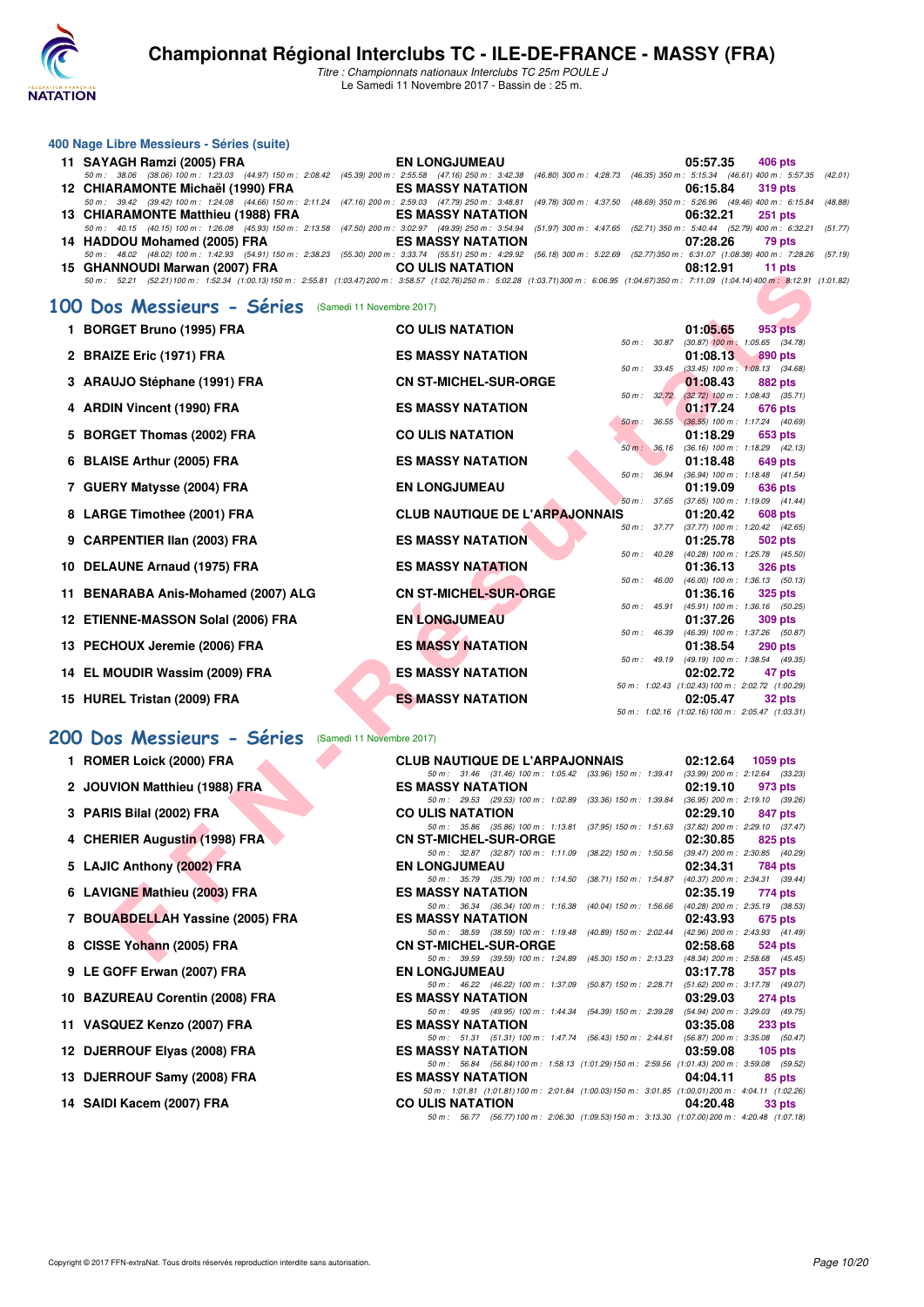

| 200 Dos Messieurs - Séries (suite)<br>15 GIRARD REYDET Thibault (2008) FRA | <b>ES MASSY NATATION</b><br>50 m: 59.70 (59.70) 100 m: 2:09.02 (1:09.32) 150 m: 3:18.03 (1:09.01) 200 m: 4:26.48 (1:08.45)     | 04:26.48<br>20 pts                                                     |
|----------------------------------------------------------------------------|--------------------------------------------------------------------------------------------------------------------------------|------------------------------------------------------------------------|
| 100 Brasse Messieurs - Séries                                              | (Samedi 11 Novembre 2017)                                                                                                      |                                                                        |
| 1 DIJOUX Nathan (2002) FRA                                                 | <b>CLUB NAUTIQUE DE L'ARPAJONNAIS</b>                                                                                          | 01:16.16<br>905 pts                                                    |
| 2 DUCANCEL Thibaud (1986) FRA                                              | $50 m$ : $36.13$<br><b>EN LONGJUMEAU</b>                                                                                       | $(36.13)$ 100 m : 1:16.16 $(40.03)$<br>01:16.31<br>902 pts             |
|                                                                            | 50 m : 34.85                                                                                                                   | $(34.85)$ 100 m : 1:16.31 $(41.46)$                                    |
| 3 PIQUEPAILLE Thibaut (1994) FRA                                           | <b>CO ULIS NATATION</b><br>50 m : 35.85                                                                                        | 01:18.05<br>861 pts<br>$(35.85)$ 100 m : 1:18.05 $(42.20)$             |
| 4 HUCHARD Antonin (2000) FRA                                               | <b>CN ST-MICHEL-SUR-ORGE</b><br>50 m : 39.34                                                                                   | 01:23.45<br><b>742 pts</b><br>$(39.34)$ 100 m : 1:23.45 $(44.11)$      |
| 5 BENSAADA Idriss (2002) FRA                                               | <b>CO ULIS NATATION</b>                                                                                                        | 01:25.87<br>691 pts                                                    |
| 6 MACE Alexandre (2000) FRA                                                | 50 m : 39.92<br><b>ES MASSY NATATION</b>                                                                                       | $(39.92)$ 100 m : 1:25.87 $(45.95)$<br>01:28.34<br>641 pts             |
|                                                                            | $50 m$ : $40.75$<br><b>ES MASSY NATATION</b>                                                                                   | (40.75) 100 m : 1:28.34 (47.59)                                        |
| 7 GOURANTON Stephane (1969) FRA                                            | $50 m$ : $42.57$                                                                                                               | 01:29.05<br>627 pts<br>$(42.57)$ 100 m : 1:29.05 $(46.48)$             |
| 8 BONUCCELLI Renaud (1960) FRA                                             | <b>EN LONGJUMEAU</b><br>$50 m$ : 46.01                                                                                         | 01:37.51<br>472 pts<br>$(46.01)$ 100 m : 1:37.51 (51.50)               |
| 9 BATIKIAN Lucas (2006) FRA                                                | <b>CN ST-MICHEL-SUR-ORGE</b>                                                                                                   | 01:44.41<br>362 pts                                                    |
| 10 FRANCK Didier (1959) FRA                                                | 50 m: 47.58<br><b>ES MASSY NATATION</b>                                                                                        | (47.58) 100 m: 1:44.41 (56.83)<br>01:47.56<br>317 pts                  |
|                                                                            | 50 m: 49.86                                                                                                                    | (49.86) 100 m: 1:47.56 (57.70)                                         |
| 11 AREL-MASSOL Samuel (2005) FRA                                           | <b>ES MASSY NATATION</b><br>50 m: 52.09                                                                                        | 01:49.71<br><b>287 pts</b><br>(52.09) 100 m: 1:49.71 (57.62)           |
| 12 ION Nicolas (2008) FRA                                                  | <b>ES MASSY NATATION</b>                                                                                                       | 01:57.15<br>197 pts                                                    |
| 13 GUICHARD SEGARD Teo (2007) FRA                                          | <b>ES MASSY NATATION</b><br>50 m: 55.80                                                                                        | 02:01.27<br>$154$ pts<br>(55.80) 100 m : 2:01.27 (1:05.47)             |
| 14 GHELLAB Adam (2009) FRA                                                 | <b>ES MASSY NATATION</b>                                                                                                       | 02:07.67<br>98 pts                                                     |
| 15 SMIR Shahine (2009) FRA                                                 | <b>ES MASSY NATATION</b>                                                                                                       | 50 m: 1:00.94 (1:00.94) 100 m: 2:07.67 (1:06.73)<br>02:24.06<br>12 pts |
|                                                                            |                                                                                                                                | 50 m: 1:08.39 (1:08.39) 100 m: 2:24.06 (1:15.67)                       |
| --- RABE Clément (2004) FRA                                                | <b>CN ST-MICHEL-SUR-ORGE</b>                                                                                                   | <b>DNS</b> dec                                                         |
| 200 Brasse Messieurs - Séries                                              | (Samedi 11 Novembre 2017)                                                                                                      |                                                                        |
| 1 MIQUELESTORENA Nicolas (1982) FRA                                        | <b>ES MASSY NATATION</b>                                                                                                       | 02:27.71<br>1073 pts                                                   |
|                                                                            | 50 m : 32.80 (32.80) 100 m : 1:09.17 (36.37) 150 m : 1:47.46                                                                   | (38.29) 200 m : 2:27.71 (40.25)                                        |
| 2 MELIN Tobias (2003) FRA                                                  | <b>CLUB NAUTIQUE DE L'ARPAJONNAIS</b><br>50 m: 34.02 (34.02) 100 m: 1:13.72 (39.70) 150 m: 1:53.75                             | 02:34.00<br>994 pts<br>(40.03) 200 m : 2:34.00 (40.25)                 |
| 3 JULIEN Tristan (2002) FRA                                                | <b>EN LONGJUMEAU</b>                                                                                                           | 02:48.43<br>825 pts                                                    |
| 4 MUNIER Tristan (1997) FRA                                                | 50 m: 36.24 (36.24) 100 m: 1:19.23 (42.99) 150 m: 2:03.61<br><b>CO ULIS NATATION</b>                                           | (44.38) 200 m : 2:48.43 (44.82)<br>03:04.84<br>652 pts                 |
| 5 RABE Clément (2004) FRA                                                  | 50 m: 38.84 (38.84) 100 m: 1:24.75 (45.91) 150 m: 2:14.53<br><b>CN ST-MICHEL-SUR-ORGE</b>                                      | (49.78) 200 m : 3:04.84 (50.31)<br>03:13.10<br>572 pts                 |
|                                                                            | 50 m: 43.36 (43.36) 100 m: 1:32.75 (49.39) 150 m: 2:23.06                                                                      | $(50.31)$ 200 m : 3:13.10 $(50.04)$                                    |
| 6 GRANDJEAN Arnaud (1986) FRA                                              | <b>ES MASSY NATATION</b><br>50 m : 43.25 (43.25) 100 m : 1:33.57 (50.32) 150 m : 2:24.52                                       | 03:14.55<br>559 pts<br>$(50.95)$ 200 m : 3:14.55 $(50.03)$             |
| 7 HAMANN Hadrien (2000) FRA                                                | <b>CO ULIS NATATION</b>                                                                                                        | 03:26.84<br>451 pts                                                    |
| 8 MANOLE Maxim (2007) FRA                                                  | 50 m: 45.17 (45.17) 100 m: 1:37.24 (52.07) 150 m: 2:31.90 (54.66) 200 m: 3:26.84 (54.94)<br><b>ES MASSY NATATION</b>           | 03:29.81<br>427 pts                                                    |
|                                                                            | 50 m: 47.40 (47.40) 100 m: 1:40.74 (53.34) 150 m: 2:35.27 (54.53) 200 m: 3:29.81 (54.54)                                       |                                                                        |
| 9 BOCQUEL Tristan (2004) FRA                                               | <b>CN ST-MICHEL-SUR-ORGE</b><br>50 m: 47.17 (47.17) 100 m: 1:43.12 (55.95) 150 m: 2:41.91                                      | 03:38.05<br><b>363 pts</b><br>(58.79) 200 m : 3:38.05 (56.14)          |
| 10 TÊTU DUBREUIL Samuel (2008) FRA                                         | <b>ES MASSY NATATION</b><br>50 m: 52.81 (52.81) 100 m: 1:53.07 (1:00.26) 150 m: 2:52.55 (59.48) 200 m: 3:51.80 (59.25)         | 03:51.80<br><b>269 pts</b>                                             |
| 11 ANGELE Nolan (2008) FRA                                                 | <b>ES MASSY NATATION</b>                                                                                                       | 03:52.79<br><b>262 pts</b>                                             |
| 10. COLOGNI NAAL (0000) EDA                                                | 50 m: 53.26 (53.26) 100 m: 1:54.37 (1:01.11) 150 m: 2:55.08 (1:00.71) 200 m: 3:52.79 (57.71)<br><b><i>COMACOV MATATION</i></b> | 00.54.00<br>$0.50 - 1.5$                                               |

- **7 HAMANN Hadrien (2000) FRA CO ULIS NATATION 03:26.84 451 pts**
- **8 MANOLE Maxim (2007) FRA** ES MASSY NATATION 03:29.81 **427 pts**<br>  $\frac{50 \text{ m} \times 4740}{4740} \frac{(4740}{491400 \text{ m} \times 140 \text{ Z}} \frac{(53341}{253 \text{ m} \times 235 \text{ Z}} \frac{(5453 \text{ m})}{(5453 \text{ m} \times 329 \text{ R})} \frac{329.81}{(545 \text{ m} \times 329 \text{ R})}$
- **9 BOCQUEL Tristan (2004) FRA CN ST-MICHEL-SUR-ORGE 03:38.05 363 pts**
- **10 TÊTU DUBREUIL Samuel (2008) FRA** ES MASSY NATATION **03:51.80 03:51.80 269 pts**<br> **ES MASSY NATATION 52.81** (52.81) 100 m: 1:53.07 (1:00.26) 150 m: 2:52.55 (59.48) 200 m: 3:51.80 (59.25)
- **11 ANGELE Nolan (2008) FRA ES MASSY NATATION 03:52.79 262 pts**
- **12 COLSON Noah (2008) FRA ES MASSY NATATION 03:54.68 250 pts**
- **13 AUKAULOO Ylan (2008) FRA ES MASSY NATATION 03:57.03 236 pts**
- **14 CANEVET Gabriel (2007) FRA EN LONGJUMEAU 04:01.46 210 pts**
- **15 SALVI Ewan (2008) FRA ES MASSY NATATION 04:12.31 154 pts**
- **--- TETART Martin (2003) FRA**

**[100 Papillon Messieurs - Séries](http://www.ffnatation.fr/webffn/resultats.php?idact=nat&go=epr&idcpt=48527&idepr=82)** (Samedi 11 Novembre 2017)

**1 CUMONT Romain (1995) FRA CO ULIS NATATION 01:05.88 935 pts**

*50 m : 30.06 (30.06) 100 m : 1:05.88 (35.82)*

*50 m : 53.55 (53.55)100 m : 1:53.79 (1:00.24)150 m : 2:54.82 (1:01.03) 200 m : 3:54.68 (59.86)*

*50 m : 53.81 (53.81)100 m : 1:55.64 (1:01.83)150 m : 2:57.50 (1:01.86) 200 m : 3:57.03 (59.53)*

*50 m : 53.26 (53.26)* 100 m : 1:54.37 (1:01.11)150 m : 2:55.08 (1:00.71) 200 m : 3:52.79 (57.71)<br>**ES MASSY NATATION** 03:54.68 250 pts

*50 m : 53.91 (53.91)* 100 m : 1:55.48 (1:01.57) 150 m : 2:58.70 (1:02.22) 200 m : 4:01.46 (1:02.76)<br>**ES MASSY NATATION** 04:12.31 154 pts

**50 m : 56.40 (56.40)100 m : 2:01.48 (1:05.08)150 m : 3:07.00 (1:05.52)200 m : 4:12.31 (1:05.31)**<br>**CN ST-MICHEL-SUR-ORGE DNS dec**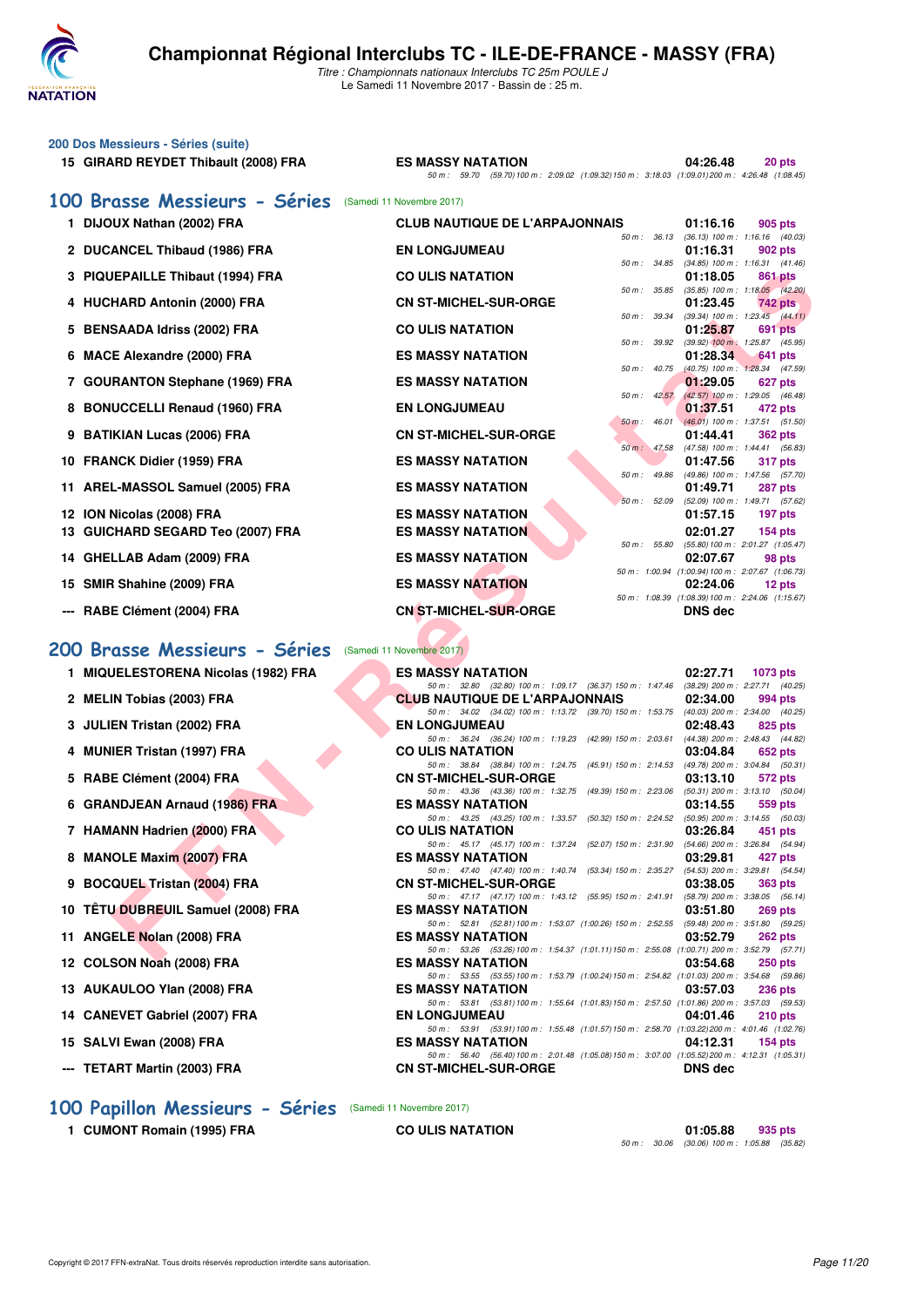

|  | 100 Papillon Messieurs - Séries (suite) |  |  |  |
|--|-----------------------------------------|--|--|--|
|--|-----------------------------------------|--|--|--|

- **2 LEPOUTRE Christophe (1971) FRA ES MASSY NATATION** 60 1:07.09 **01:07.09** 904 pts<br> **2 LEPOUTRE Christophe (1971) FRA**
- **3 GUILLAUME Vincent (2002) FRA ES MASSY NATATION 01:07.42 895 pts**
- **4 MANGINI Hugo (2000) FRA CLUB NAUTIQUE DE L'ARPAJONNAIS 01:08.26 874 pts**
- **5 BROCHARD Kevin (1994) FRA CN ST-MICHEL-SUR-ORGE 01:08.52 867 pts**
- **6 TULARD Floran (1996) FRA EN LONGJUMEAU 61:09.13**
- **7 KAILASAPILLAI Vithusan (2003) FRA ES MASSY NATATION 01:13.40 748 pts**
- **8 BRAIZE Neo (2004) FRA ES MASSY NATATION 01:15.62 697 pts**
- **9 CHARBONNEL Mathis (2005) FRA** CN ST-MICHEL-SUR-ORGE 01:20.82 584 pts<br>  $\frac{50 \text{ m} \cdot 36.38 \cdot (36.38) \cdot 100 \text{ m} \cdot 120.82}{(36.38) \cdot 100 \text{ m} \cdot 120.82}$
- **10 DIEUDONNE Aymeric (2002) FRA CO ULIS NATATION** 60m assessment parameters of the **1:24.02 619 pts**<br>
50 **1:24.02 619 pts**
- **11 ALY Marwan (2008) FRA ES MASSY NATATION** 60 and 50 and 50 and 50 and 50 and 50 and 50 and 50 and 50 and 50 and 50 and 50 and 50 and 50 and 50 and 50 and 50 and 50 and 50 and 50 and 50 and 50 and 50 and 50 and 50 and
- **12 VASSEAUX Mathis (2008) FRA EN LONGJUMEAU 12 VASSEAUX Mathis (2008) FRA EN LONGJUMEAU**
- **13 PALMA DE CASTRO Ugo (2005) FRA ES MASSY NATATION** 50 m : 45.08 (45.08) 100 m : 1:41.93 (56.68) 100 m : 1:41.93 (56.68) 100 m : 1:41.93 (56.68) 100 m : 1:41.93 (56.68) 100 m : 1:41.93 (56.68) 100 m : 1:41.93 (56.68) 1
- **14 VIRGAL-PRUNIER Chrystopher (2007) FRA ES MASSY NATATION 01:52.46 111 pts**
- **15 AGUESSE Yannis (2006) FRA ES MASSY NATATION 1:57.52 70** pts **1:57.52 70** pts **1:57.52 1:07.32 1:07.32 1:07.52 1:07.52 1:07.52 1:07.52 1:07.52 1:07.52 1:07.52 1:07.52 1:07.52 1:07.52 1:**

**1 PAUBEL Lucas (2002) FRA** 

**3 PARIS Idris (2003) FRA** 

2 JACOLOT Baptiste (2000) FRA

**4 HOSTEAUX Thomas (2004) FRA** 

**6 LATSAGUE Thomas (2005) FRA** 

8 COCHARD Mathieu (2004) FRA

5 CHAMAYOU Gael (2003) FRA

**7 LANGLAIS Leo (2004) FRA** 

**9 JLAIEL Yanis (2005) FRA** 

**10 GRASSI Matheo (2004) FRA** 

**11 LABAUME Leo (2005) FRA** 

**12 PAGE Adrien (2004) FRA** 

**15 ALVES Enzo (2005) FRA** 

**13 VILLEMONTEIX Thibault (2004) FRA** 

**14 RANDRIANJAFY Lucky (2005) FRA** 

### **[200 Papillon Messieurs - Séries](http://www.ffnatation.fr/webffn/resultats.php?idact=nat&go=epr&idcpt=48527&idepr=83)** (Samedi 11 Novembre 2017)

| אחז (1950) וואוטוז שחד                              | <b>EN LUNGJUMEAU</b>                                                                                                     | U I.UJ. I J<br><b>OJZ DIS</b>                                        |
|-----------------------------------------------------|--------------------------------------------------------------------------------------------------------------------------|----------------------------------------------------------------------|
| ASAPILLAI Vithusan (2003) FRA                       | <b>ES MASSY NATATION</b>                                                                                                 | 50 m: 31.16 (31.16) 100 m: 1:09.13 (37.97)<br>01:13.40<br>748 pts    |
| IZE Neo (2004) FRA                                  | <b>ES MASSY NATATION</b>                                                                                                 | 50 m : 33.42 (33.42) 100 m : 1:13.40 (39.98)<br>01:15.62<br>697 pts  |
|                                                     |                                                                                                                          | 50 m : 34.87 (34.87) 100 m : 1:15.62 (40.75)                         |
| RBONNEL Mathis (2005) FRA                           | <b>CN ST-MICHEL-SUR-ORGE</b><br>50 m : 36.38                                                                             | 01:20.82<br>584 pts<br>$(36.38)$ 100 m : 1:20.82 $(44.44)$           |
| <b>IDONNE Aymeric (2002) FRA</b>                    | <b>CO ULIS NATATION</b>                                                                                                  | 01:24.02<br>519 pts                                                  |
| Marwan (2008) FRA                                   | <b>ES MASSY NATATION</b>                                                                                                 | 50 m : 37.80 (37.80) 100 m : 1:24.02 (46.22)<br>01:29.94<br>410 pts  |
|                                                     |                                                                                                                          | 50 m : 39.37 (39.37) 100 m : 1:29.94 (50.57)                         |
| SEAUX Mathis (2008) FRA                             | <b>EN LONGJUMEAU</b>                                                                                                     | 01:40.02<br>$253$ pts                                                |
| MA DE CASTRO Ugo (2005) FRA                         | <b>ES MASSY NATATION</b>                                                                                                 | 50 m: 44.99 (44.99) 100 m: 1:40.02 (55.03)<br>01:41.93<br>228 pts    |
|                                                     | $50 m$ :                                                                                                                 | 45.08 (45.08) 100 m : 1:41.93 (56.85)                                |
| <b>AL-PRUNIER Chrystopher (2007) FRA</b>            | <b>ES MASSY NATATION</b>                                                                                                 | 01:52.46<br>111 $pts$                                                |
| ESSE Yannis (2006) FRA                              | <b>ES MASSY NATATION</b>                                                                                                 | 50 m : 48.36 (48.36) 100 m : 1:52.46 (1:04.10)<br>01:57.52<br>70 pts |
|                                                     |                                                                                                                          | 50 m: 50.22 (50.22) 100 m: 1:57.52 (1:07.30)                         |
|                                                     |                                                                                                                          |                                                                      |
| pillon Messieurs - Séries (Samedi 11 Novembre 2017) |                                                                                                                          |                                                                      |
| <b>BEL Lucas (2002) FRA</b>                         | <b>ES MASSY NATATION</b>                                                                                                 | 02:22.11<br>944 pts                                                  |
|                                                     | 50 m: 31.46 (31.46) 100 m: 1:07.21 (35.75) 150 m: 1:44.43 (37.22) 200 m: 2:22.11 (37.68)                                 |                                                                      |
| OLOT Baptiste (2000) FRA                            | <b>ES MASSY NATATION</b>                                                                                                 | 02:22.65<br>937 pts                                                  |
| IS Idris (2003) FRA                                 | 50 m: 31.18 (31.18) 100 m: 1:06.95 (35.77) 150 m: 1:44.24 (37.29) 200 m: 2:22.65 (38.41)<br><b>CO ULIS NATATION</b>      | 02:34.69<br>784 pts                                                  |
|                                                     | 50 m: 33.36 (33.36) 100 m: 1:12.48 (39.12) 150 m: 1:53.36 (40.88) 200 m: 2:34.69 (41.33)                                 |                                                                      |
| TEAUX Thomas (2004) FRA                             | <b>CLUB NAUTIQUE DE L'ARPAJONNAIS</b>                                                                                    | 02:39.37<br><b>729 pts</b>                                           |
| <b>MAYOU Gael (2003) FRA</b>                        | 50 m: 34.92 (34.92) 100 m: 1:15.24 (40.32) 150 m: 1:57.67 (42.43) 200 m: 2:39.37 (41.70)<br><b>ES MASSY NATATION</b>     | 02:39.84<br><b>723 pts</b>                                           |
|                                                     | 50 m: 34.88 (34.88) 100 m: 1:15.98 (41.10) 150 m: 1:57.74 (41.76) 200 m: 2:39.84 (42.10)                                 |                                                                      |
| <b>SAGUE Thomas (2005) FRA</b>                      | <b>ES MASSY NATATION</b>                                                                                                 | 02:40.74<br><b>713 pts</b>                                           |
|                                                     | 50 m: 35.40 (35.40) 100 m: 1:15.94 (40.54) 150 m: 1:58.43 (42.49) 200 m: 2:40.74 (42.31)<br><b>ES MASSY NATATION</b>     |                                                                      |
| GLAIS Leo (2004) FRA                                | 50 m: 35.91 (35.91) 100 m: 1:18.64 (42.73) 150 m: 2:02.52 (43.88) 200 m: 2:44.94 (42.42)                                 | 02:44.94<br>665 pts                                                  |
| HARD Mathieu (2004) FRA                             | <b>ES MASSY NATATION</b>                                                                                                 | 02:45.29<br>661 pts                                                  |
|                                                     | 50 m: 38.26 (38.26) 100 m: 1:19.18 (40.92) 150 m: 2:02.68 (43.50) 200 m: 2:45.29 (42.61)                                 |                                                                      |
| EL Yanis (2005) FRA                                 | <b>ES MASSY NATATION</b>                                                                                                 | 03:03.03<br>478 pts                                                  |
| SSI Matheo (2004) FRA                               | 50 m: 39.52 (39.52) 100 m: 1:25.81 (46.29) 150 m: 2:14.07 (48.26) 200 m: 3:03.03 (48.96)<br><b>CN ST-MICHEL-SUR-ORGE</b> | 03:07.64<br>436 pts                                                  |
|                                                     | 50 m: 40.13 (40.13) 100 m: 1:27.89 (47.76) 150 m: 2:18.41 (50.52) 200 m: 3:07.64 (49.23)                                 |                                                                      |
| <b>AUME Leo (2005) FRA</b>                          | <b>ES MASSY NATATION</b>                                                                                                 | 03:15.23<br>370 pts                                                  |
| E Adrien (2004) FRA                                 | 50 m: 40.53 (40.53) 100 m: 1:32.02 (51.49) 150 m: 2:25.20 (53.18) 200 m: 3:15.23 (50.03)<br><b>CN ST-MICHEL-SUR-ORGE</b> | 03:24.73<br>295 pts                                                  |
|                                                     | 50 m: 40.58 (40.58) 100 m: 1:30.89 (50.31) 150 m: 2:24.77 (53.88) 200 m: 3:24.73 (59.96)                                 |                                                                      |
| EMONTEIX Thibault (2004) FRA                        | <b>EN LONGJUMEAU</b>                                                                                                     | 03:28.56<br><b>267 pts</b>                                           |
| DRIANJAFY Lucky (2005) FRA                          | 50 m: 42.47 (42.47) 100 m: 1:34.25 (51.78) 150 m: 2:30.90 (56.65) 200 m: 3:28.56 (57.66)<br><b>EN LONGJUMEAU</b>         | 03:38.16                                                             |
|                                                     | 50 m: 42.68 (42.68) 100 m: 1:37.91 (55.23) 150 m: 2:37.73 (59.82) 200 m: 3:38.16 (1:00.43)                               | 203 pts                                                              |
| ES E <mark>nzo</mark> (2005) FRA                    | <b>CO ULIS NATATION</b>                                                                                                  | 03:57.13<br>103 $pts$                                                |
|                                                     | 50 m: 51.21 (51.21) 100 m: 1:52.32 (1:01.11) 150 m: 2:55.51 (1:03.19) 200 m: 3:57.13 (1:01.62)                           |                                                                      |
|                                                     |                                                                                                                          |                                                                      |

*50 m : 31.26 (31.26) 100 m : 1:07.09 (35.83)*

*50 m : 31.30 (31.30) 100 m : 1:07.42 (36.12)*

*50 m : 30.94 (30.94) 100 m : 1:08.26 (37.32)*

*50 m : 30.73 (30.73) 100 m : 1:08.52 (37.79)*

**[100 4 Nages Messieurs - Séries](http://www.ffnatation.fr/webffn/resultats.php?idact=nat&go=epr&idcpt=48527&idepr=90)** (Samedi 11 Novembre 2017)

| 1 MARY Nicolas (1994) FRA     | <b>ES MASSY NATATION</b>              | 01:03.74 | 1032 pts       |
|-------------------------------|---------------------------------------|----------|----------------|
| 2 BONDOUY Yannick (1979) FRA  | <b>ES MASSY NATATION</b>              | 01:06.21 | 963 pts        |
| 3 RECOURSE Clément (1998) FRA | <b>CN ST-MICHEL-SUR-ORGE</b>          | 01:07.87 | 918 pts        |
| 4 EVAN Bernard (1973) FRA     | <b>CO ULIS NATATION</b>               | 01:09.65 | 870 pts        |
| 5 CHARLES Gabriel (1999) FRA  | <b>CLUB NAUTIQUE DE L'ARPAJONNAIS</b> | 01:10.61 | 845 pts        |
| 6 GODIN Jérôme (1980) FRA     | <b>CO ULIS NATATION</b>               | 01:15.58 | <b>722 pts</b> |
| 7 PREVOST Paul (2002) FRA     | <b>ES MASSY NATATION</b>              | 01:17.54 | 676 pts        |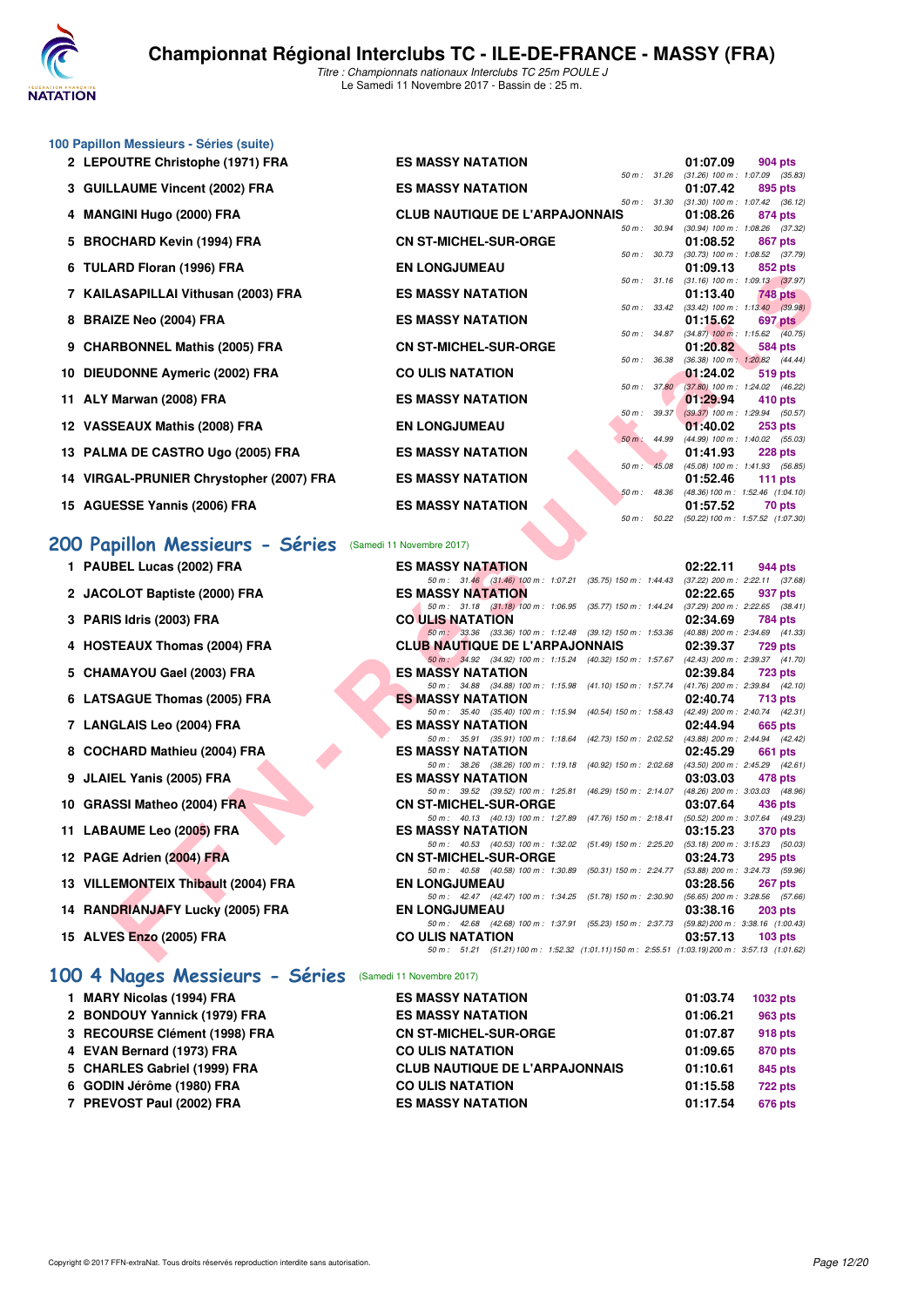

*Titre : Championnats nationaux Interclubs TC 25m POULE J* Le Samedi 11 Novembre 2017 - Bassin de : 25 m.

| 100 4 Nages Messieurs - Séries (suite) |                              |          |                |
|----------------------------------------|------------------------------|----------|----------------|
| 8 OUIDDIR Oudaifa (2003) FRA           | <b>ES MASSY NATATION</b>     | 01:21.48 | 588 pts        |
| 9 DUMON Fabien (1973) FRA              | <b>EN LONGJUMEAU</b>         | 01:21.49 | 587 pts        |
| 10 BOUCHARIN Teo (2006) FRA            | <b>ES MASSY NATATION</b>     | 01:28.13 | 453 pts        |
| 11 PILLAULT Lukas (2004) FRA           | <b>ES MASSY NATATION</b>     | 01:30.07 | 417 pts        |
| 12 GUILLOTON Nathan (2005) FRA         | <b>CN ST-MICHEL-SUR-ORGE</b> | 01:33.56 | 356 pts        |
| 13 VASQUEZ David (1977) FRA            | <b>ES MASSY NATATION</b>     | 01:43.50 | <b>209 pts</b> |
| 14 THOMAS Xavier (1968) FRA            | <b>ES MASSY NATATION</b>     | 01:43.60 | <b>208 pts</b> |
| 15 BOUCHARD Mathieu (2007) FRA         | <b>EN LONGJUMEAU</b>         | 01:47.56 | $160$ pts      |
|                                        |                              |          |                |

# **[200 4 Nages Messieurs - Séries](http://www.ffnatation.fr/webffn/resultats.php?idact=nat&go=epr&idcpt=48527&idepr=91)** (Samedi 11 Novembre 2017)

| <b>14 THUMAJ AQVICI (1300) FRA</b>                                                                                                                                              | EJ MAJJI NATATIVN                                                                                                                 | 01.43.00       | zuo pis         |
|---------------------------------------------------------------------------------------------------------------------------------------------------------------------------------|-----------------------------------------------------------------------------------------------------------------------------------|----------------|-----------------|
| 15 BOUCHARD Mathieu (2007) FRA                                                                                                                                                  | <b>EN LONGJUMEAU</b>                                                                                                              | 01:47.56       | $160$ pts       |
|                                                                                                                                                                                 |                                                                                                                                   |                |                 |
| 00 4 Nages Messieurs - Séries                                                                                                                                                   | (Samedi 11 Novembre 2017)                                                                                                         |                |                 |
| 1 RODRIGUES Adrien (2000) FRA                                                                                                                                                   | <b>ES MASSY NATATION</b>                                                                                                          | 02:15.61       | 1053 pts        |
| 2 GUERRA Tristan (2000) FRA                                                                                                                                                     | 50 m: 28.93 (28.93) 100 m: 1:04.15 (35.22) 150 m: 1:43.70 (39.55) 200 m: 2:15.61 (31.91)<br><b>CLUB NAUTIQUE DE L'ARPAJONNAIS</b> | 02:17.40       | <b>1027 pts</b> |
|                                                                                                                                                                                 | 50 m : 28.14 (28.14) 100 m : 1:01.89 (33.75) 150 m : 1:44.92 (43.03) 200 m : 2:17.40 (32.48)                                      |                |                 |
| 3 CRETET Dorian (2003) FRA                                                                                                                                                      | <b>ES MASSY NATATION</b>                                                                                                          | 02:28.28       | 878 pts         |
|                                                                                                                                                                                 | 50 m: 30.81 (30.81) 100 m: 1:08.91 (38.10) 150 m: 1:54.71 (45.80) 200 m: 2:28.28 (33.57)                                          |                |                 |
| 4 LACOSTE Jean (1999) FRA                                                                                                                                                       | <b>CN ST-MICHEL-SUR-ORGE</b><br>50 m: 31.18 (31.18) 100 m: 1:11.47 (40.29) 150 m: 2:00.25 (48.78) 200 m: 2:36.56 (36.31)          | 02:36.56       | 773 pts         |
| 5 BOULMIER Antoine (2000) FRA                                                                                                                                                   | <b>CN ST-MICHEL-SUR-ORGE</b>                                                                                                      | 02:40.82       | <b>721 pts</b>  |
|                                                                                                                                                                                 | 50 m: 34.49 (34.49) 100 m: 1:14.04 (39.55) 150 m: 2:04.26 (50.22) 200 m: 2:40.82 (36.56)                                          |                |                 |
| 6 BLAISE Antonin (2002) FRA                                                                                                                                                     | <b>ES MASSY NATATION</b>                                                                                                          | 02:45.41       | 668 pts         |
| 7 BRINDEJONC Matis (2006) FRA                                                                                                                                                   | 50 m: 33.78 (33.78) 100 m: 1:14.78 (41.00) 150 m: 2:06.91 (52.13) 200 m: 2:45.41 (38.50)<br><b>ES MASSY NATATION</b>              | 02:46.13       | 659 pts         |
|                                                                                                                                                                                 | 50 m: 35.07 (35.07) 100 m: 1:17.35 (42.28) 150 m: 2:07.64 (50.29) 200 m: 2:46.13 (38.49)                                          |                |                 |
| 8 DUMON Thomas (2005) FRA                                                                                                                                                       | <b>EN LONGJUMEAU</b>                                                                                                              | 02:49.61       | 620 pts         |
|                                                                                                                                                                                 | 50 m: 36.62 (36.62) 100 m: 1:21.05<br>(44.43) 150 m : 2:11.78 (50.73) 200 m : 2:49.61 (37.83)                                     |                |                 |
| 9 CUDRY Hector (2004) FRA                                                                                                                                                       | <b>CO ULIS NATATION</b>                                                                                                           | 02:50.07       | 615 pts         |
| 10 HALIM Rayan (2006) FRA                                                                                                                                                       | 50 m: 36.28 (36.28) 100 m: 1:19.68<br>(43.40) 150 m : 2:11.02 (51.34) 200 m : 2:50.07 (39.05)<br><b>ES MASSY NATATION</b>         | 03:06.09       | 452 pts         |
|                                                                                                                                                                                 | 50 m: 40.52 (40.52) 100 m: 1:27.25 (46.73) 150 m: 2:23.40 (56.15) 200 m: 3:06.09 (42.69)                                          |                |                 |
| 11 EL MOUDIR Ayyoub (2007) FRA                                                                                                                                                  | <b>ES MASSY NATATION</b>                                                                                                          | 03:11.75       | 400 pts         |
|                                                                                                                                                                                 | (50.00) 150 m : 2:29.64 (59.39) 200 m : 3:11.75 (42.11)<br>50 m: 40.25 (40.25) 100 m: 1:30.25                                     |                |                 |
| 12 BONDOUY Marlon (2007) FRA                                                                                                                                                    | <b>ES MASSY NATATION</b><br>50 m: 45.83 (45.83) 100 m: 1:35.67 (49.84) 150 m: 2:33.23 (57.56) 200 m: 3:15.32 (42.09)              | 03:15.32       | 369 pts         |
| 13 ABER Valentin (2007) FRA                                                                                                                                                     | <b>ES MASSY NATATION</b>                                                                                                          | 03:16.79       | 357 pts         |
|                                                                                                                                                                                 | 50 m: 45.62 (45.62) 100 m: 1:36.16 (50.54) 150 m: 2:36.30 (1:00.14) 200 m: 3:16.79 (40.49)                                        |                |                 |
| 14 MENU Matyas (2006) FRA                                                                                                                                                       | <b>EN LONGJUMEAU</b>                                                                                                              | 03:16.85       | <b>356 pts</b>  |
| 15 HINDA Sami (2007) FRA                                                                                                                                                        | 50 m: 42.87 (42.87) 100 m: 1:31.94 (49.07) 150 m: 2:31.05 (59.11) 200 m: 3:16.85 (45.80)<br><b>CO ULIS NATATION</b>               | 03:50.59       | 130 pts         |
|                                                                                                                                                                                 | 50 m: 53.78 (53.78) 100 m: 1:49.39 (55.61) 150 m: 2:58.50 (1:09.11) 200 m: 3:50.59 (52.09)                                        |                |                 |
| --- RABE Clément (2004) FRA                                                                                                                                                     | <b>CN ST-MICHEL-SUR-ORGE</b>                                                                                                      | <b>DNS</b> dec |                 |
|                                                                                                                                                                                 |                                                                                                                                   |                |                 |
| x100 Nage Libre Messieurs - Séries (Samedi 11 Novembre 2017)                                                                                                                    |                                                                                                                                   |                |                 |
| 1 CHERIER Augustin (1998) FRA                                                                                                                                                   | <b>CN ST-MICHEL-SUR-ORGE</b>                                                                                                      | 03:52.26       | <b>1024 pts</b> |
| <b>RECOURSE Clément (1998) FRA</b>                                                                                                                                              |                                                                                                                                   |                |                 |
| <b>VAREILLAUD Maxime (2003) FRA</b>                                                                                                                                             |                                                                                                                                   |                |                 |
| LACOSTE Jean (1999) FRA                                                                                                                                                         |                                                                                                                                   |                |                 |
| 50 m: 27.24 (27.24) 100 m: 56.96 (29.72) 150 m: 1:24.85 (27.89) 200 m: 1:55.52 (30.67) 250 m: 2:23.94 (28.42) 300 m: 2:54.06 (30.12) 350 m: 3:21.68 (27.62) 400 m: 3:52.26 (30  |                                                                                                                                   |                |                 |
| 2 CUMONT Romain (1995) FRA                                                                                                                                                      | <b>CO ULIS NATATION</b>                                                                                                           | 03:52.36       | 1023 pts        |
| <b>BORGET Bruno (1995) FRA</b>                                                                                                                                                  |                                                                                                                                   |                |                 |
| <b>EVAN Bernard (1973) FRA</b>                                                                                                                                                  |                                                                                                                                   |                |                 |
| <b>HERMAN Florentin (2000) FRA</b>                                                                                                                                              |                                                                                                                                   |                |                 |
| 50 m: 28.50 (28.50) 100 m: 1:00.03 (31.53) 150 m: 1:26.30 (26.27) 200 m: 1:56.24 (29.94) 250 m: 2:24.90 (28.66) 300 m: 2:55.76 (30.86) 350 m: 3:22.80 (27.04) 400 m: 3:52.36 (2 |                                                                                                                                   |                |                 |
|                                                                                                                                                                                 |                                                                                                                                   |                |                 |

## **[4x100 Nage Libre Messieurs - Séries](http://www.ffnatation.fr/webffn/resultats.php?idact=nat&go=epr&idcpt=48527&idepr=93)** (Samedi 11 Novembre 2017)

| 1 CHERIER Augustin (1998) FRA       | <b>CN ST-MICHEL-SUR-ORGE</b>                                                                                                                                                               | 03:52.26<br><b>1024 pts</b> |
|-------------------------------------|--------------------------------------------------------------------------------------------------------------------------------------------------------------------------------------------|-----------------------------|
| <b>RECOURSE Clément (1998) FRA</b>  |                                                                                                                                                                                            |                             |
| <b>VAREILLAUD Maxime (2003) FRA</b> |                                                                                                                                                                                            |                             |
| LACOSTE Jean (1999) FRA             |                                                                                                                                                                                            |                             |
|                                     | 50 m: 27.24 (27.24) 100 m: 56.96 (29.72) 150 m: 1:24.85 (27.89) 200 m: 1:55.52 (30.67) 250 m: 2:23.94 (28.42) 300 m: 2:54.06 (30.12) 350 m: 3:21.68 (27.62) 400 m: 3:52.26                 | (30.58)                     |
| 2 CUMONT Romain (1995) FRA          | <b>CO ULIS NATATION</b>                                                                                                                                                                    | 03:52.36<br>1023 pts        |
| <b>BORGET Bruno (1995) FRA</b>      |                                                                                                                                                                                            |                             |
| <b>EVAN Bernard (1973) FRA</b>      |                                                                                                                                                                                            |                             |
| <b>HERMAN Florentin (2000) FRA</b>  |                                                                                                                                                                                            |                             |
|                                     | 50 m: 28.50 (28.50) 100 m: 1:00.03 (31.53) 150 m: 1:26.30 (26.27) 200 m: 1:56.24 (29.94) 250 m: 2:24.90 (28.66) 300 m: 2:55.76 (30.86) 350 m: 3:22.80 (27.04) 400 m: 3:52.36               | (29.56)                     |
| 3 HOSTEAUX Laurent (2001) FRA       | <b>CLUB NAUTIQUE DE L'ARPAJONNAIS</b>                                                                                                                                                      | 03:54.48<br><b>1006 pts</b> |
| <b>ROMER Loick (2000) FRA</b>       |                                                                                                                                                                                            |                             |
| ROUSSE Julien (2000) FRA            |                                                                                                                                                                                            |                             |
| <b>GUERRA Tristan (2000) FRA</b>    |                                                                                                                                                                                            |                             |
|                                     | 50 m: 28.08 (28.08) 100 m: 59.98 (31.90) 150 m: 1:27.82 (27.84) 200 m: 1:58.57 (30.75) 250 m: 2:26.96 (28.39) 300 m: 2:57.70 (30.74) 350 m: 3:24.64 (26.94) 400 m: 3:54.48 (29.84)         |                             |
| 4 JOUVION Matthieu (1988) FRA       | <b>ES MASSY NATATION</b>                                                                                                                                                                   | 03:55.30<br>999 pts         |
| PAUBEL Lucas (2002) FRA             |                                                                                                                                                                                            |                             |
| <b>BLAISE Antonin (2002) FRA</b>    |                                                                                                                                                                                            |                             |
| KAILASAPILLAI Vithusan (2003) FRA   |                                                                                                                                                                                            |                             |
|                                     | 50 m : 26.98 (26.98) 100 m : 54.39 (27.41) 150 m : 1:21.79 (27.40) 200 m : 1:52.70 (30.91) 250 m : 2:22.00 (29.30) 300 m : 2:54.00 (32.00) 350 m : 3:22.56 (28.56) 400 m : 3:55.30 (32.74) |                             |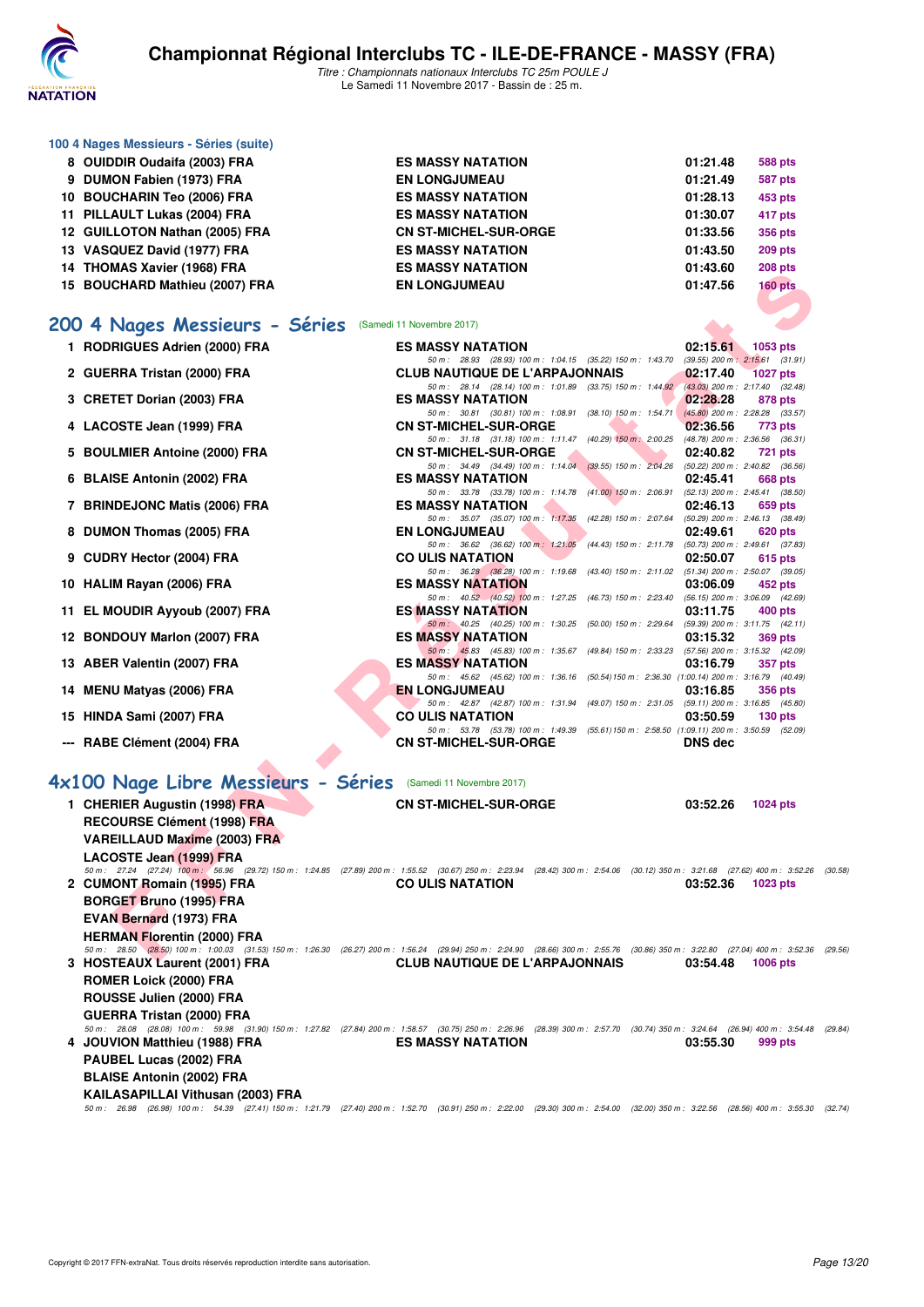

*Titre : Championnats nationaux Interclubs TC 25m POULE J* Le Samedi 11 Novembre 2017 - Bassin de : 25 m.

| 4x100 Nage Libre Messieurs - Séries (suite)<br>5 JULIEN Tristan (2002) FRA<br><b>LAJIC Anthony (2002) FRA</b><br><b>DUCANCEL Thibaud (1986) FRA</b><br>TULARD Floran (1996) FRA                                                                                                                                                                      | <b>EN LONGJUMEAU</b>                  | 04:03.90                                                                         | 931 pts                   |
|------------------------------------------------------------------------------------------------------------------------------------------------------------------------------------------------------------------------------------------------------------------------------------------------------------------------------------------------------|---------------------------------------|----------------------------------------------------------------------------------|---------------------------|
| 50 m: 29.78 (29.78) 100 m: 1:02.88 (33.10) 150 m: 1:31.75 (28.87) 200 m: 2:04.13 (32.38) 250 m: 2:31.92 (27.79) 300 m: 3:03.52 (31.60) 350 m: 3:32.47 (28.95) 400 m: 4:03.90<br>6 CHAMAYOU Gael (2003) FRA<br><b>CRETET Dorian (2003) FRA</b><br><b>GUILLAUME Vincent (2002) FRA</b><br><b>CAMUS Loïc (2001) FRA</b>                                 | <b>ES MASSY NATATION</b>              | 04:04.59                                                                         | (31.43)<br>926 pts        |
| 50 m: 31.28 (31.28) 100 m: 1:06.63 (35.35) 150 m: 1:34.53 (27.90) 200 m: 2:04.70 (30.17) 250 m: 2:32.98 (28.28) 300 m: 3:04.38 (31.40) 350 m: 3:33.00 (28.62) 400 m: 4:04.59<br>7 BENSAADA Idriss (2002) FRA<br><b>DIEUDONNE Aymeric (2002) FRA</b><br>DELAUNAY Josselin (1990) FRA                                                                  | <b>CO ULIS NATATION</b>               | 04:25.74                                                                         | (31.59)<br><b>769 pts</b> |
| GODIN Jérôme (1980) FRA<br>50 m : 31.64 (31.64) 100 m : 1:06.26 (34.62) 150 m : 1:40.00 (33.74) 200 m : 2:19.63 (39.63) 250 m : 2:48.01<br>8 BRAIZE Neo (2004) FRA<br><b>BRINDEJONC Matis (2006) FRA</b><br><b>LATSAGUE Thomas (2005) FRA</b>                                                                                                        | <b>ES MASSY NATATION</b>              | (28.38) 300 m: 3:20.94 (32.93) 350 m: 3:51.59 (30.65) 400 m: 4:25.74<br>04:34.96 | (34.15)<br><b>706 pts</b> |
| <b>BRAIZE Stann (2007) FRA</b><br>50 m : 31.00 (31.00) 100 m : 1:05.13 (34.13) 150 m : 1:36.66 (31.53) 200 m : 2:12.47 (35.81) 250 m : 2:45.05 (32.58) 300 m : 3:20.78 (35.73) 350 m : 3:55.82 (35.04) 400 m : 4:34.96 (39.14)<br>9 CHARBONNEL Ethan (2002) FRA<br><b>BOULMIER Antoine (2000) FRA</b><br><b>CHARBONNEL Mathis (2005) FRA</b>         | <b>CN ST-MICHEL-SUR-ORGE</b>          | 04:44.39                                                                         | 644 pts                   |
| PAGE Adrien (2004) FRA<br>50 m : 35.62 (35.62) 100 m : 1:13.78 (38.16) 150 m : 1:45.60 (31.82) 200 m : 2:19.03 (33.43) 250 m : 2:55.41 (36.38) 300 m : 3:35.10 (39.69) 350 m : 4:09.19 (34.09) 400 m : 4:44.39 (35.20)<br>10 LANGLAIS Leo (2004) FRA<br><b>LAVIGNE Mathieu (2003) FRA</b><br>EL MOUDIR Ayyoub (2007) FRA                             | <b>ES MASSY NATATION</b>              | 04:48.07                                                                         | 620 pts                   |
| ION Victor (2005) FRA<br>50 m : 33.18 (33.18) 100 m : 1:10.46 (37.28) 150 m : 1:44.01 (33.55) 200 m : 2:20.03 (36.02) 250 m : 2:57.45 (37.42) 300 m : 3:38.08 (40.63) 350 m : 4:11.62 (33.54) 400 m : 4:48.07 (36.45)<br>11 MONTELEONE Thomas (2004) FRA<br><b>BONDOUY Marlon (2007) FRA</b><br><b>COCHARD Mathieu (2004) FRA</b>                    | <b>ES MASSY NATATION</b>              | 05:02.23                                                                         | 534 pts                   |
| ALY Marwan (2008) FRA<br>50 m: 31.28 (31.28) 100 m: 1:05.28 (34.00) 150 m: 1:45.50 (40.22) 200 m: 2:30.18 (44.68) 250 m: 3:01.36 (31.18) 300 m: 3:37.04 (35.68) 350 m: 4:15.56 (38.52) 400 m: 5:02.23<br>12 ABER Valentin (2007) FRA<br>PREVOST Paul (2002) FRA<br><b>LABAUME Leo (2005) FRA</b>                                                     | <b>ES MASSY NATATION</b>              | 05:13.04                                                                         | (46.67)<br>472 pts        |
| <b>VIRGAL-PRUNIER Chrystopher (2007) FRA</b><br>50 m: 39.78 (39.78) 100 m: 1:23.50 (43.72) 150 m: 1:53.88 (30.38) 200 m: 2:29.16 (35.28) 250 m: 3:03.43 (34.27) 300 m: 3:42.21 (38.78) 350 m: 4:22.83 (40.62) 400 m: 5:13.04 (50.21)<br>13 BOUABDELLAH Yassine (2005) FRA<br><b>AREL-MASSOL Samuel (2005) FRA</b><br><b>BOUCHARIN Teo (2006) FRA</b> | <b>ES MASSY NATATION</b>              | 05:28.10                                                                         | 393 pts                   |
| <b>HALIM Rayan (2006) FRA</b><br>50 m : 36.09 (36.09) 100 m : 1:14.89 (38.80) 150 m : 1:58.84 (43.95) 200 m : 2:48.09 (49.25) 250 m : 3:24.89 (36.80) 300 m : 4:07.19 (42.30) 350 m : 4:44.83 (37.64) 400 m : 5:28.10 (43.27)<br>14 PALMA DE CASTRO Ugo (2005) FRA<br>VASQUEZ Kenzo (2007) FRA<br><b>MANOLE Maxim (2007) FRA</b>                     | <b>ES MASSY NATATION</b>              | 05:37.93                                                                         | 345 pts                   |
| <b>JLAIEL Yanis (2005) FRA</b><br>50 m: 38.91 (38.91) 100 m: 1:24.74 (45.83) 150 m: 2:06.91 (42.17) 200 m: 2:55.89 (48.98) 250 m: 3:35.48 (39.59) 300 m: 4:19.32 (43.84) 350 m: 4:55.52 (36.20) 400 m: 5:37.93 (42.41)<br>15 ETIENNE-MASSON Solal (2006) FRA<br><b>DUCLOYER Marc (1973) FRA</b><br><b>BOUCHARD Mathieu (2007) FRA</b>                | <b>EN LONGJUMEAU</b>                  | 05:59.62                                                                         | <b>250 pts</b>            |
| <b>CANEVET Gabriel (2007) FRA</b><br>50 m: 42.71 (42.71) 100 m: 1:30.42 (47.71) 150 m: 2:10.51 (40.09) 200 m: 2:59.00 (48.49) 250 m: 3:43.92 (44.92) 300 m: 4:33.92 (50.00) 350 m: 5:13.58 (39.66) 400 m: 5:59.62 (46.04)                                                                                                                            |                                       |                                                                                  |                           |
| 4x200 Nage Libre Messieurs - Séries (Samedi 11 Novembre 2017)                                                                                                                                                                                                                                                                                        |                                       |                                                                                  |                           |
| 1 GUERRA Tristan (2000) FRA<br><b>HOSTEAUX Laurent (2001) FRA</b>                                                                                                                                                                                                                                                                                    | <b>CLUB NAUTIQUE DE L'ARPAJONNAIS</b> | 08:31.76                                                                         | 994 pts                   |

**ROUSSE Julien (2000) FRA**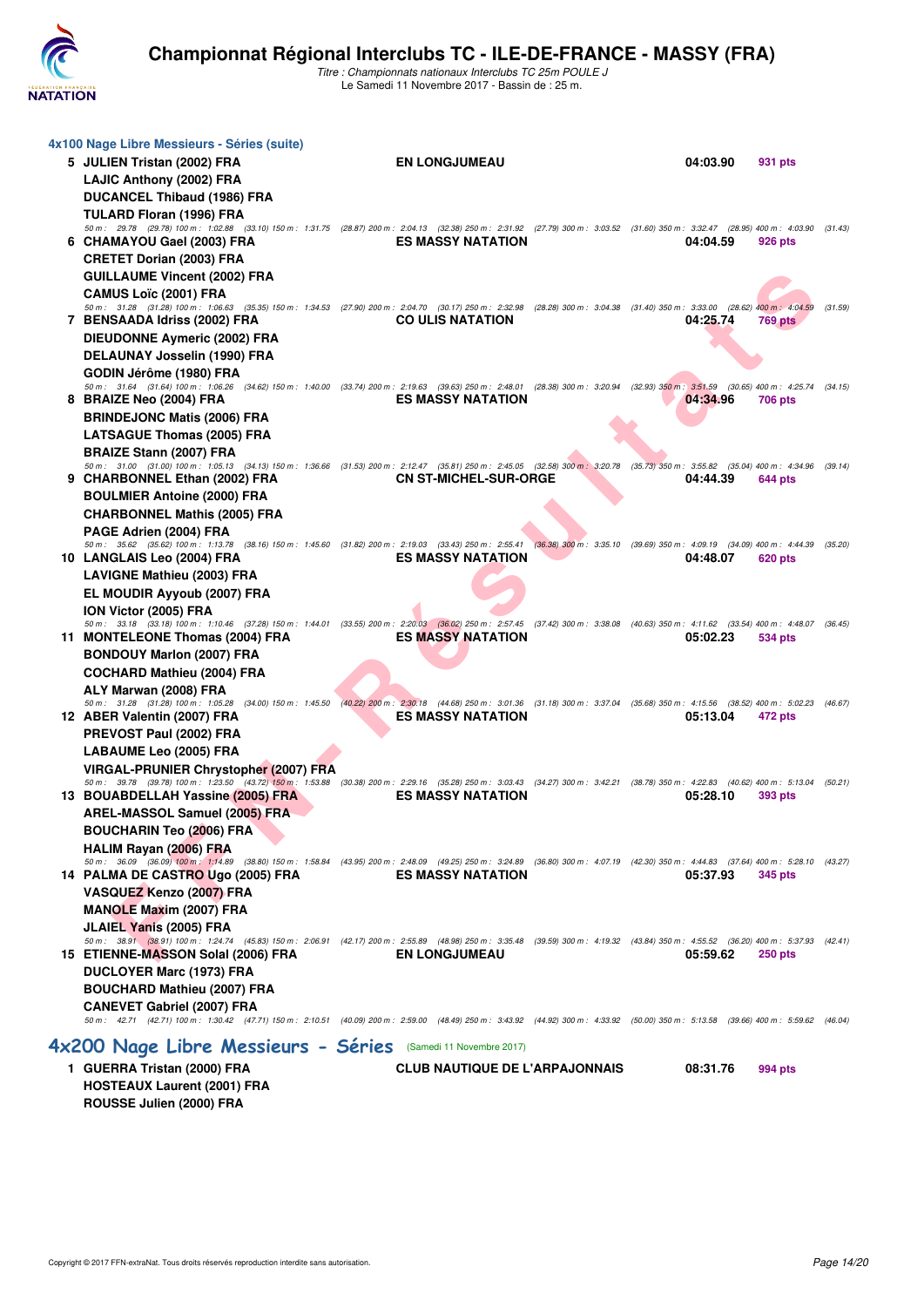

|   | 4x200 Nage Libre Messieurs - Séries (suite)                                                                                                                                                                                                |                                                                                                                                                            |  |          |                |                           |  |
|---|--------------------------------------------------------------------------------------------------------------------------------------------------------------------------------------------------------------------------------------------|------------------------------------------------------------------------------------------------------------------------------------------------------------|--|----------|----------------|---------------------------|--|
|   | <b>ROMER Loick (2000) FRA</b>                                                                                                                                                                                                              |                                                                                                                                                            |  |          |                |                           |  |
|   | 50 m: 27.90 (27.90) 100 m: 59.48 (31.58) 150 m: 1:32.03 (32.55) 200 m: 2:02.87 (30.84) 250 m: 2:32.07 (29.20) 300 m: 3:05.16 (33.09) 350 m: 3:39.96 (34.80) 400 m: 4:14.34 (34.38) 450 m: 4:14.12<br>2 PARIS Bilal (2002) FRA              | <b>CO ULIS NATATION</b>                                                                                                                                    |  | 08:42.18 | 952 pts        |                           |  |
|   | PARIS Idris (2003) FRA                                                                                                                                                                                                                     |                                                                                                                                                            |  |          |                |                           |  |
|   | <b>MUNIER Tristan (1997) FRA</b>                                                                                                                                                                                                           |                                                                                                                                                            |  |          |                |                           |  |
|   | <b>HERMAN Florentin (2000) FRA</b>                                                                                                                                                                                                         |                                                                                                                                                            |  |          |                |                           |  |
|   | 50 m: 30.06 (30.06) 100 m: 1:02.81 (32.75) 150 m: 1:36.95 (34.14) 200 m: 2:10.81 (33.86) 250 m: 2:39.57 (28.76) 300 m: 3:12.05 (32.48) 350 m: 3:45.61 (33.56) 400 m: 4:19.07 (33.46) 450 m: 4:49.11                                        |                                                                                                                                                            |  |          |                |                           |  |
|   | 3 JOUVION Matthieu (1988) FRA                                                                                                                                                                                                              | <b>ES MASSY NATATION</b>                                                                                                                                   |  | 08:51.16 | 917 pts        |                           |  |
|   | <b>BLAISE Arthur (2005) FRA</b>                                                                                                                                                                                                            |                                                                                                                                                            |  |          |                |                           |  |
|   | KAILASAPILLAI Vithusan (2003) FRA                                                                                                                                                                                                          |                                                                                                                                                            |  |          |                |                           |  |
|   | PAUBEL Lucas (2002) FRA<br>50 m : 28.53 (28.53)<br>$100 m: -$                                                                                                                                                                              | 150 m: 1:32.15 (1:03.62) 200 m: 2:02.41 (30.26) 250 m: 2:33.75 (31.34) 300 m: 3:11.65 (37.90) 350 m: 3:50.49 (38.84) 400 m: 4:29.81 (39.32) 450 m: 5:00.13 |  |          |                |                           |  |
|   | 4 CRETET Dorian (2003) FRA                                                                                                                                                                                                                 | <b>ES MASSY NATATION</b>                                                                                                                                   |  | 08:59.10 | <b>887 pts</b> |                           |  |
|   | GUILLAUME Vincent (2002) FRA                                                                                                                                                                                                               |                                                                                                                                                            |  |          |                |                           |  |
|   | <b>CAMUS Loïc (2001) FRA</b>                                                                                                                                                                                                               |                                                                                                                                                            |  |          |                |                           |  |
|   | <b>CHAMAYOU Gael (2003) FRA</b>                                                                                                                                                                                                            |                                                                                                                                                            |  |          |                |                           |  |
|   | 50 m: 29.06 (29.06) 100 m: 1:01.40 (32.34) 150 m: 1:34.28 (32.88) 200 m: 2:07.18 (32.90) 250 m: 2:37.92 (30.74) 300 m: 3:12.64 (34.72) 350 m: 3:48.64 (36.00) 400 m: 4:24.37 (35.73) 450 m: 4:54.06                                        | <b>EN LONGJUMEAU</b>                                                                                                                                       |  |          |                |                           |  |
|   | 5 JULIEN Tristan (2002) FRA<br>DUCANCEL Thibaud (1986) FRA                                                                                                                                                                                 |                                                                                                                                                            |  | 09:10.34 | 845 pts        |                           |  |
|   | TULARD Floran (1996) FRA                                                                                                                                                                                                                   |                                                                                                                                                            |  |          |                |                           |  |
|   | LAJIC Anthony (2002) FRA                                                                                                                                                                                                                   |                                                                                                                                                            |  |          |                |                           |  |
|   | 50 m: 30.85 (30.85) 100 m: 1:07.12 (36.27) 150 m: 1:44.02 (36.90) 200 m: 2:20.34 (36.32) 250 m: 2:50.27 (29.93) 300 m: 3:26.86 (36.59) 350 m: 4:05.17 (38.31) 400 m: 4:42.60                                                               |                                                                                                                                                            |  |          |                | $(37.43)$ 450 m : 5:12.14 |  |
| 6 | RECOURSE Clément (1998) FRA                                                                                                                                                                                                                | <b>CN ST-MICHEL-SUR-ORGE</b>                                                                                                                               |  | 09:33.46 | <b>762 pts</b> |                           |  |
|   | <b>VAREILLAUD Maxime (2003) FRA</b>                                                                                                                                                                                                        |                                                                                                                                                            |  |          |                |                           |  |
|   | DA CUNHA David (2003) FRA                                                                                                                                                                                                                  |                                                                                                                                                            |  |          |                |                           |  |
|   | <b>GRASSI Matheo (2004) FRA</b><br>50 m: 29.98 (29.98) 100 m: 1:03.27 (33.29) 150 m: 1:38.14 (34.87) 200 m: 2:12.97 (34.83) 250 m: 2:44.05 (31.08) 300 m: 3:19.25 (35.20) 350 m: 3:55.38 (36.13) 400 m: 4:28.02 (32.64) 450 m: 5:03.56     |                                                                                                                                                            |  |          |                |                           |  |
|   | 7 LATSAGUE Thomas (2005) FRA                                                                                                                                                                                                               | <b>ES MASSY NATATION</b>                                                                                                                                   |  | 10:01.04 | 668 pts        |                           |  |
|   | <b>BRAIZE Neo (2004) FRA</b>                                                                                                                                                                                                               |                                                                                                                                                            |  |          |                |                           |  |
|   | <b>BRAIZE Stann (2007) FRA</b>                                                                                                                                                                                                             |                                                                                                                                                            |  |          |                |                           |  |
|   | <b>BRINDEJONC Matis (2006) FRA</b>                                                                                                                                                                                                         |                                                                                                                                                            |  |          |                |                           |  |
|   | 50 m: 33.12 (33.12) 100 m: 1:10.30 (37.18) 150 m: 1:49.33 (39.03) 200 m: 2:26.26 (36.93) 250 m: 2:59.04 (32.78) 300 m: 3:36.36 (37.32) 350 m: 4:14.13 (37.77) 400 m: 4:49.92 (35.79) 450 m: 5:26.45                                        |                                                                                                                                                            |  |          |                |                           |  |
|   | 8 LAVIGNE Mathieu (2003) FRA                                                                                                                                                                                                               | <b>ES MASSY NATATION</b>                                                                                                                                   |  | 10:18.61 | 612 pts        |                           |  |
|   | EL MOUDIR Ayyoub (2007) FRA<br>ION Victor (2005) FRA                                                                                                                                                                                       |                                                                                                                                                            |  |          |                |                           |  |
|   | <b>LANGLAIS Leo (2004) FRA</b>                                                                                                                                                                                                             |                                                                                                                                                            |  |          |                |                           |  |
|   | 50 m: 34.76 (34.76) 100 m: 1:14.13 (39.37) 150 m: 1:53.13 (39.00) 200 m: 2:31.48 (38.35) 250 m: 3:08.99 (37.51) 300 m: 3:53.34 (44.35) 350 m: 4:38.70 (45.36) 400 m: 5:23.87 (45.17) 450 m: 5:48.16                                        |                                                                                                                                                            |  |          |                |                           |  |
|   | 9 BOULMIER Antoine (2000) FRA                                                                                                                                                                                                              | <b>CN ST-MICHEL-SUR-ORGE</b>                                                                                                                               |  | 10:22.12 | 601 pts        |                           |  |
|   | PAGE Adrien (2004) FRA                                                                                                                                                                                                                     |                                                                                                                                                            |  |          |                |                           |  |
|   | <b>CHARBONNEL Ethan (2002) FRA</b>                                                                                                                                                                                                         |                                                                                                                                                            |  |          |                |                           |  |
|   | <b>CHARBONNEL Mathis (2005) FRA</b><br>50 m: 34.51 (34.51) 100 m: 1:12.18 (37.67) 150 m: 1:49.95 (37.77) 200 m: 2:25.40 (35.45) 250 m: 3:00.57 (35.17) 300 m: 3:41.40 (40.83) 350 m: 4:23.38 (41.98) 400 m: 5:04.93 (41.55) 450 m: 5:40.15 |                                                                                                                                                            |  |          |                |                           |  |
|   | 10 BONDOUY Marlon (2007) FRA                                                                                                                                                                                                               | <b>ES MASSY NATATION</b>                                                                                                                                   |  | 10:44.37 | 534 pts        |                           |  |
|   | <b>COCHARD Mathieu (2004) FRA</b>                                                                                                                                                                                                          |                                                                                                                                                            |  |          |                |                           |  |
|   | ALY Marwan (2008) FRA                                                                                                                                                                                                                      |                                                                                                                                                            |  |          |                |                           |  |
|   | <b>MONTELEONE Thomas (2004) FRA</b>                                                                                                                                                                                                        |                                                                                                                                                            |  |          |                |                           |  |
|   | 50 m: 41.08 (41.08) 100 m: 1:27.60 (46.52) 150 m: 2:14.16 (46.56) 200 m: 3:00.27 (46.11) 250 m: 3:32.02 (31.75) 300 m: 4:08.42 (36.40) 350 m: 4:45.46 (37.04) 400 m: 5:21.34 (35.88) 450 m: 6:01.26                                        | <b>ES MASSY NATATION</b>                                                                                                                                   |  | 11:04.00 |                |                           |  |
|   | 11 LABAUME Leo (2005) FRA<br><b>VIRGAL-PRUNIER Chrystopher (2007) FRA</b>                                                                                                                                                                  |                                                                                                                                                            |  |          | 478 pts        |                           |  |
|   | <b>ABER Valentin (2007) FRA</b>                                                                                                                                                                                                            |                                                                                                                                                            |  |          |                |                           |  |
|   | PREVOST Paul (2002) FRA                                                                                                                                                                                                                    |                                                                                                                                                            |  |          |                |                           |  |
|   | 50 m: 34.78 (34.78) 100 m: 1:14.05 (39.27) 150 m: 1:54.38 (40.33) 200 m: 2:32.48 (38.10) 250 m: 3:15.91 (43.43) 300 m: 4:06.22 (50.31) 350 m: 4:56.12 (49.90) 400 m: 5:43.27 (47.15) 450 m: 6:20.96                                        |                                                                                                                                                            |  |          |                |                           |  |
|   | 12 BOUABDELLAH Yassine (2005) FRA                                                                                                                                                                                                          | <b>ES MASSY NATATION</b>                                                                                                                                   |  | 11:24.82 | 421 pts        |                           |  |
|   | AREL-MASSOL Samuel (2005) FRA                                                                                                                                                                                                              |                                                                                                                                                            |  |          |                |                           |  |
|   | <b>HALIM Rayan (2006) FRA</b>                                                                                                                                                                                                              |                                                                                                                                                            |  |          |                |                           |  |
|   | <b>BOUCHARIN Teo (2006) FRA</b>                                                                                                                                                                                                            |                                                                                                                                                            |  |          |                |                           |  |
|   | 50 m: 35.72 (35.72) 100 m: 1:14.88 (39.16) 150 m: 1:54.78 (39.90) 200 m: 2:33.66 (38.88) 250 m: 3:17.02 (43.36) 300 m: 4:06.95 (49.93) 350 m: 4:57.41 (50.46) 400 m: 5:47.46 (50.05) 450 m: 6:25.49<br>13 RANDRIANJAFY Lucky (2005) FRA    | <b>EN LONGJUMEAU</b>                                                                                                                                       |  | 11:42.38 | <b>377 pts</b> |                           |  |
|   | SAYAGH Ramzi (2005) FRA                                                                                                                                                                                                                    |                                                                                                                                                            |  |          |                |                           |  |
|   | <b>MENU Matyas (2006) FRA</b>                                                                                                                                                                                                              |                                                                                                                                                            |  |          |                |                           |  |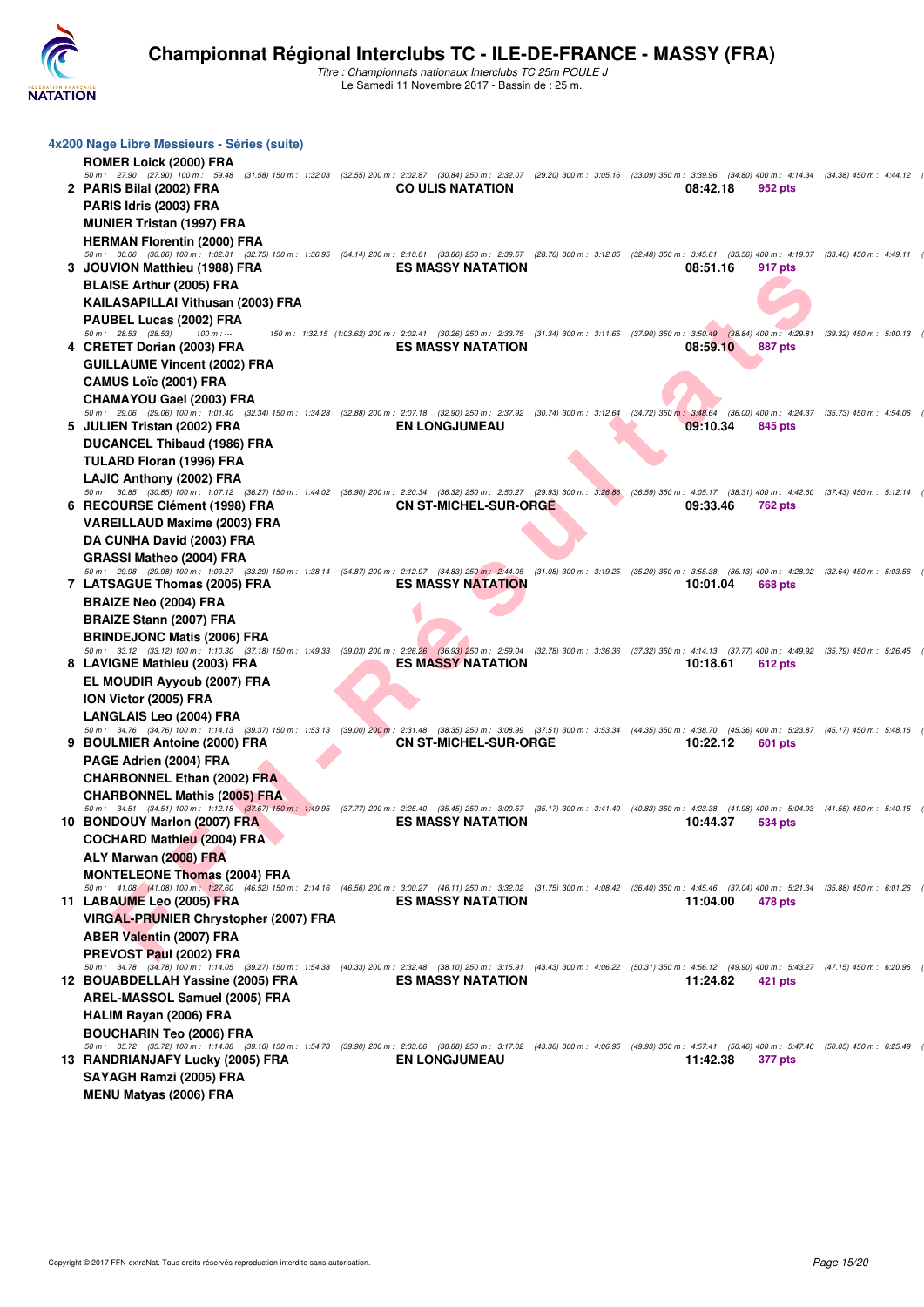

| 4x200 Nage Libre Messieurs - Séries (suite)                                                                                                                                                                                           |                                       |  |          |                    |                         |  |
|---------------------------------------------------------------------------------------------------------------------------------------------------------------------------------------------------------------------------------------|---------------------------------------|--|----------|--------------------|-------------------------|--|
| LE GOFF Erwan (2007) FRA                                                                                                                                                                                                              |                                       |  |          |                    |                         |  |
| 50 m: 37.93 (37.93) 100 m: 1:22.21 (44.28) 150 m: 2:07.91 (45.70) 200 m: 2:53.04 (45.13) 250 m: 3:31.04 (38.00) 300 m: 4:14.66 (43.62) 350 m: 5:00.38 (45.72) 400 m: 5:43.98 (43.60) 450 m: 6:23.98                                   |                                       |  |          |                    |                         |  |
| 14 VASQUEZ Kenzo (2007) FRA                                                                                                                                                                                                           | <b>ES MASSY NATATION</b>              |  | 11:47.56 | <b>364 pts</b>     |                         |  |
| <b>MANOLE Maxim (2007) FRA</b>                                                                                                                                                                                                        |                                       |  |          |                    |                         |  |
| <b>JLAIEL Yanis (2005) FRA</b>                                                                                                                                                                                                        |                                       |  |          |                    |                         |  |
| PALMA DE CASTRO Ugo (2005) FRA<br>50 m: 42.88 (42.88) 100 m: 1:34.19 (51.31) 150 m: 2:25.53 (51.34) 200 m: 3:11.39 (45.86) 250 m: 3:53.31 (41.92) 300 m: 4:39.70 (46.39) 350 m: 5:26.36 (46.66) 400 m: 6:08.54 (42.18) 450 m: 6:44.34 |                                       |  |          |                    |                         |  |
| 15 HAMANN Hadrien (2000) FRA                                                                                                                                                                                                          | <b>CO ULIS NATATION</b>               |  | 13:33.23 | 153 <sub>pts</sub> |                         |  |
| ALVES Enzo (2005) FRA                                                                                                                                                                                                                 |                                       |  |          |                    |                         |  |
| <b>GHANNOUDI Marwan (2007) FRA</b>                                                                                                                                                                                                    |                                       |  |          |                    |                         |  |
| HINDA Sami (2007) FRA                                                                                                                                                                                                                 |                                       |  |          |                    |                         |  |
| 50 m: 37.29 (37.29) 100 m: 1:19.57 (42.28) 150 m: 2:04.00 (44.43) 200 m: 2:48.52 (44.52) 250 m: 3:35.93 (47.41) 300 m: 4:27.76 (51.83) 350 m: 5:20.66 (52.90) 400 m: 6:12.92                                                          |                                       |  |          |                    | (52.26) 450 m : 7:08.70 |  |
|                                                                                                                                                                                                                                       |                                       |  |          |                    |                         |  |
| 4x100 4 Nages Messieurs - Séries (Samedi 11 Novembre 2017)                                                                                                                                                                            |                                       |  |          |                    |                         |  |
| 1 GUERRA Tristan (2000) FRA                                                                                                                                                                                                           | <b>CLUB NAUTIQUE DE L'ARPAJONNAIS</b> |  | 04:11.19 | 1061 pts           |                         |  |
| <b>MELIN Tobias (2003) FRA</b>                                                                                                                                                                                                        |                                       |  |          |                    |                         |  |
| <b>ROMER Loick (2000) FRA</b>                                                                                                                                                                                                         |                                       |  |          |                    |                         |  |
| <b>HOSTEAUX Laurent (2001) FRA</b>                                                                                                                                                                                                    |                                       |  |          |                    |                         |  |
| 50 m : 28.89 (28.89) 100 m : 59.73 (30.84) 150 m : 1:31.61 (31.88) 200 m : 2:08.90 (37.29) 250 m : 2:37.38 (28.48) 300 m : 3:11.39 (34.01) 350 m : 3:39.46 (28.07) 400 m : 4:11.19 (31.73)                                            |                                       |  |          |                    |                         |  |
| 2 BORGET Bruno (1995) FRA                                                                                                                                                                                                             | <b>CO ULIS NATATION</b>               |  | 04:28.56 | 941 pts            |                         |  |
| PIQUEPAILLE Thibaut (1994) FRA                                                                                                                                                                                                        |                                       |  |          |                    |                         |  |
| PARIS Idris (2003) FRA                                                                                                                                                                                                                |                                       |  |          |                    |                         |  |
| <b>HERMAN Florentin (2000) FRA</b>                                                                                                                                                                                                    |                                       |  |          |                    |                         |  |
| 50 m: 30.45 (30.45) 100 m: 1:04.99 (34.54) 150 m: 1:40.67 (35.68) 200 m: 2:22.95 (42.28) 250 m: 2:53.44 (30.49) 300 m: 3:31.82 (38.38) 350 m: 3:58.51 (26.69) 400 m: 4:28.56<br>3 CHERIER Augustin (1998) FRA                         | <b>CN ST-MICHEL-SUR-ORGE</b>          |  | 04:37.89 | 880 pts            | (30.05)                 |  |
| <b>HUCHARD Antonin (2000) FRA</b>                                                                                                                                                                                                     |                                       |  |          |                    |                         |  |
|                                                                                                                                                                                                                                       |                                       |  |          |                    |                         |  |
| <b>BROCHARD Kevin (1994) FRA</b>                                                                                                                                                                                                      |                                       |  |          |                    |                         |  |
| <b>VAREILLAUD Maxime (2003) FRA</b><br>50 m: 31.67 (31.67) 100 m: 1:05.88 (34.21) 150 m: 1:45.00 (39.12) 200 m: 2:29.63 (44.63) 250 m: 3:01.20 (31.57) 300 m: 3:38.41 (37.21) 350 m: 4:07.09 (28.68) 400 m: 4:37.89                   |                                       |  |          |                    | (30.80)                 |  |
| 4 CAMUS Loïc (2001) FRA                                                                                                                                                                                                               | <b>ES MASSY NATATION</b>              |  | 04:40.88 | 861 pts            |                         |  |
| <b>GUILLAUME Vincent (2002) FRA</b>                                                                                                                                                                                                   |                                       |  |          |                    |                         |  |
| <b>CRETET Dorian (2003) FRA</b>                                                                                                                                                                                                       |                                       |  |          |                    |                         |  |
| <b>OUIDDIR Oudaifa (2003) FRA</b>                                                                                                                                                                                                     |                                       |  |          |                    |                         |  |
| 50 m: 33.68 (33.68) 100 m: 1:09.17 (35.49) 150 m: 1:44.18 (35.01) 200 m: 2:23.67 (39.49) 250 m: 2:53.68 (30.01) 300 m: 3:29.60 (35.92) 350 m: 4:02.26 (32.66) 400 m: 4:40.88 (38.62)                                                  |                                       |  |          |                    |                         |  |
| 5 LAJIC Anthony (2002) FRA                                                                                                                                                                                                            | <b>EN LONGJUMEAU</b>                  |  | 04:41.16 | 859 pts            |                         |  |
| <b>JULIEN Tristan (2002) FRA</b>                                                                                                                                                                                                      |                                       |  |          |                    |                         |  |
| TULARD Floran (1996) FRA                                                                                                                                                                                                              |                                       |  |          |                    |                         |  |
| <b>DUCANCEL Thibaud (1986) FRA</b>                                                                                                                                                                                                    |                                       |  |          |                    |                         |  |
| 50 m: 33.96 (33.96) 100 m: 1:12.12 (38.16) 150 m: 1:48.65 (36.53) 200 m: 2:31.54 (42.89) 250 m: 3:02.08 (30.54) 300 m: 3:40.78 (38.70) 350 m: 4:08.65 (27.87) 400 m: 4:41.16 (32.51)                                                  |                                       |  |          |                    |                         |  |
| 6 KAILASAPILLAI Vithusan (2003) FRA                                                                                                                                                                                                   | <b>ES MASSY NATATION</b>              |  | 04:42.12 | 853 pts            |                         |  |
| <b>BLAISE Antonin (2002) FRA</b>                                                                                                                                                                                                      |                                       |  |          |                    |                         |  |
| <b>PAUBEL Lucas (2002) FRA</b>                                                                                                                                                                                                        |                                       |  |          |                    |                         |  |
| JOUVION Matthieu (1988) FRA                                                                                                                                                                                                           |                                       |  |          |                    |                         |  |
| 50 m: 36.36 (36.36) 100 m: 1:15.09 (38.73) 150 m: 1:55.06 (39.97) 200 m: 2:42.16 (47.10) 250 m: 3:12.73 (30.57) 300 m: 3:47.68 (34.95) 350 m: 4:14.46 (26.78) 400 m: 4:42.12 (27.66)<br>7 BRAIZE Stann (2007) FRA                     | <b>ES MASSY NATATION</b>              |  | 05:05.44 | 711 pts            |                         |  |
| <b>BRAIZE Neo (2004) FRA</b>                                                                                                                                                                                                          |                                       |  |          |                    |                         |  |
| <b>LATSAGUE Thomas (2005) FRA</b>                                                                                                                                                                                                     |                                       |  |          |                    |                         |  |
| <b>BRINDEJONC Matis (2006) FRA</b>                                                                                                                                                                                                    |                                       |  |          |                    |                         |  |
| 50 m: 41.16 (41.16) 100 m: 1:21.66 (40.50) 150 m: 2:00.24 (38.58) 200 m: 2:43.68 (43.44) 250 m: 3:18.71 (35.03) 300 m: 3:57.76 (39.05) 350 m: 4:29.64 (31.88) 400 m: 5:05.44 (35.80)                                                  |                                       |  |          |                    |                         |  |
| 8 BORGET Thomas (2002) FRA                                                                                                                                                                                                            | <b>CO ULIS NATATION</b>               |  | 05:09.40 | 688 pts            |                         |  |
| <b>BENSAADA Idriss (2002) FRA</b>                                                                                                                                                                                                     |                                       |  |          |                    |                         |  |
| <b>DIEUDONNE Aymeric (2002) FRA</b>                                                                                                                                                                                                   |                                       |  |          |                    |                         |  |
| DELAUNAY Josselin (1990) FRA                                                                                                                                                                                                          |                                       |  |          |                    |                         |  |
| 50 m: 34.81 (34.81) 100 m: 1:16.47 (41.66) 150 m: 1:55.03 (38.56) 200 m: 2:40.31 (45.28) 250 m: 3:19.52 (39.21) 300 m: 4:07.97 (48.45) 350 m: 4:35.30 (27.33) 400 m: 5:09.40 (34.10)                                                  |                                       |  |          |                    |                         |  |
| 9 BOULMIER Antoine (2000) FRA                                                                                                                                                                                                         | <b>CN ST-MICHEL-SUR-ORGE</b>          |  | 05:16.94 | <b>645 pts</b>     |                         |  |
| PAGE Adrien (2004) FRA                                                                                                                                                                                                                |                                       |  |          |                    |                         |  |
| <b>CHARBONNEL Mathis (2005) FRA</b>                                                                                                                                                                                                   |                                       |  |          |                    |                         |  |
| <b>CHARBONNEL Ethan (2002) FRA</b>                                                                                                                                                                                                    |                                       |  |          |                    |                         |  |
| 50 m : 37.34 (37.34) 100 m : 1:14.77 (37.43) 150 m : 1:56.60 (41.83) 200 m : 2:45.81 (49.21) 250 m : 3:23.46 (37.65) 300 m : 4:06.88 (43.42) 350 m : 4:40.98 (34.10) 400 m : 5:16.94 (35.96)<br>10 ION Victor (2005) FRA              | <b>ES MASSY NATATION</b>              |  | 05:24.86 | 602 pts            |                         |  |
|                                                                                                                                                                                                                                       |                                       |  |          |                    |                         |  |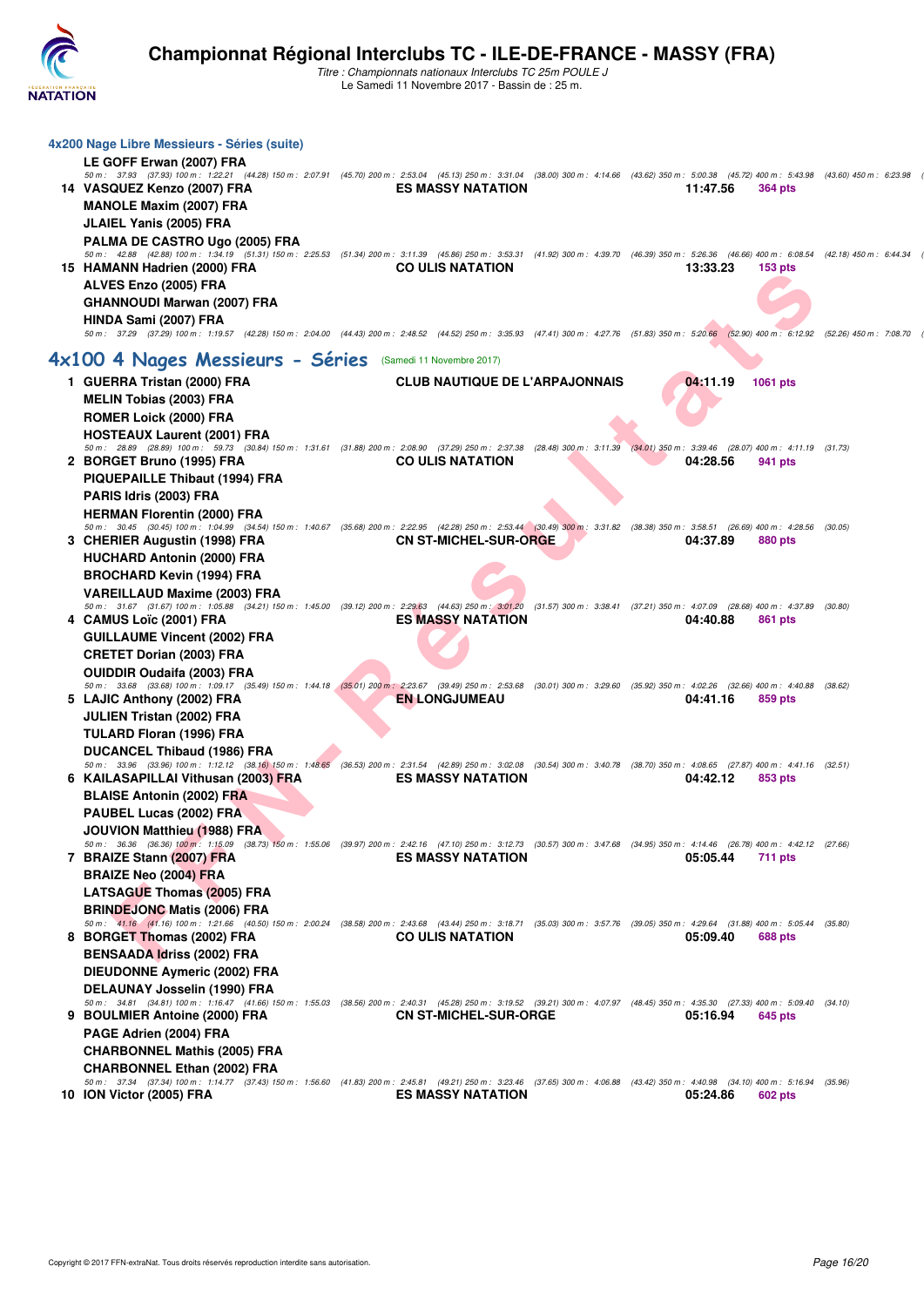

| 4x100 4 Nages Messieurs - Séries (suite)                                                                                                                                                                                            |                                       |  |          |                |         |
|-------------------------------------------------------------------------------------------------------------------------------------------------------------------------------------------------------------------------------------|---------------------------------------|--|----------|----------------|---------|
| <b>LANGLAIS Leo (2004) FRA</b>                                                                                                                                                                                                      |                                       |  |          |                |         |
| EL MOUDIR Ayyoub (2007) FRA                                                                                                                                                                                                         |                                       |  |          |                |         |
|                                                                                                                                                                                                                                     |                                       |  |          |                |         |
| <b>LAVIGNE Mathieu (2003) FRA</b><br>50 m : 39.58 (39.58) 100 m : 1:20.55 (40.97) 150 m : 2:01.11 (40.56) 200 m : 2:46.28 (45.17) 250 m : 3:26.74 (40.46) 300 m : 4:15.09 (48.35) 350 m : 4:48.26 (33.17) 400 m : 5:24.86 (36.60)   |                                       |  |          |                |         |
| 11 COCHARD Mathieu (2004) FRA                                                                                                                                                                                                       | <b>ES MASSY NATATION</b>              |  | 05:43.07 | 509 pts        |         |
| <b>BONDOUY Marlon (2007) FRA</b>                                                                                                                                                                                                    |                                       |  |          |                |         |
| <b>MONTELEONE Thomas (2004) FRA</b>                                                                                                                                                                                                 |                                       |  |          |                |         |
| ALY Marwan (2008) FRA                                                                                                                                                                                                               |                                       |  |          |                |         |
| 50 m: 36.70 (36.70) 100 m: 1:14.90 (38.20) 150 m: 2:05.85 (50.95) 200 m: 3:01.91 (56.06) 250 m: 3:36.14 (34.23) 300 m: 4:15.62 (39.48) 350 m: 4:55.19 (39.57) 400 m: 5:43.07                                                        |                                       |  |          |                | (47.88) |
| 12 BOUABDELLAH Yassine (2005) FRA                                                                                                                                                                                                   | <b>ES MASSY NATATION</b>              |  | 05:56.94 | 443 pts        |         |
| AREL-MASSOL Samuel (2005) FRA                                                                                                                                                                                                       |                                       |  |          |                |         |
| <b>BOUCHARIN Teo (2006) FRA</b>                                                                                                                                                                                                     |                                       |  |          |                |         |
| HALIM Rayan (2006) FRA                                                                                                                                                                                                              |                                       |  |          |                |         |
| 50 m: 37.15 (37.15) 100 m: 1:15.93 (38.78) 150 m: 2:08.16 (52.23) 200 m: 3:06.72 (58.56) 250 m: 3:50.56 (43.84) 300 m: 4:41.50 (50.94) 350 m: 5:17.12 (35.62) 400 m: 5:56.94<br>13 PALMA DE CASTRO Ugo (2005) FRA                   | <b>ES MASSY NATATION</b>              |  | 06:01.89 | 420 pts        | (39.82) |
| <b>MANOLE Maxim (2007) FRA</b>                                                                                                                                                                                                      |                                       |  |          |                |         |
| <b>JLAIEL Yanis (2005) FRA</b>                                                                                                                                                                                                      |                                       |  |          |                |         |
| VASQUEZ Kenzo (2007) FRA                                                                                                                                                                                                            |                                       |  |          |                |         |
| 50 m: 45.13 (45.13) 100 m: 1:33.56 (48.43) 150 m: 2:21.43 (47.87) 200 m: 3:13.67 (52.24) 250 m: 3:52.04 (38.37) 300 m: 4:37.57 (45.53) 350 m: 5:16.80 (39.23) 400 m: 6:01.89 (45.09)                                                |                                       |  |          |                |         |
| 14 ABER Valentin (2007) FRA                                                                                                                                                                                                         | <b>ES MASSY NATATION</b>              |  | 06:03.89 | 412 pts        |         |
| VIRGAL-PRUNIER Chrystopher (2007) FRA                                                                                                                                                                                               |                                       |  |          |                |         |
| <b>LABAUME Leo (2005) FRA</b>                                                                                                                                                                                                       |                                       |  |          |                |         |
| PREVOST Paul (2002) FRA                                                                                                                                                                                                             |                                       |  |          |                |         |
| 50 m: 46.94 (46.94) 100 m: 1:35.65 (48.71) 150 m: 2:27.60 (51.95) 200 m: 3:29.05 (1:01.45) 250 m: 4:06.84 (37.79) 300 m: 4:53.92 (47.08) 350 m: 5:26.79 (32.87) 400 m: 6:03.89 (37.10)                                              |                                       |  |          |                |         |
| 15 LE GOFF Erwan (2007) FRA                                                                                                                                                                                                         | <b>EN LONGJUMEAU</b>                  |  | 06:07.74 | 395 pts        |         |
| <b>BONUCCELLI Renaud (1960) FRA</b>                                                                                                                                                                                                 |                                       |  |          |                |         |
| VASSEAUX Mathis (2008) FRA                                                                                                                                                                                                          |                                       |  |          |                |         |
| <b>RANDRIANJAFY Lucky (2005) FRA</b><br>50 m: 44.14 (44.14) 100 m: 1:31.75 (47.61) 150 m: 2:17.56 (45.81) 200 m: 3:09.95 (52.39) 250 m: 3:55.86 (45.91) 300 m: 4:51.38 (55.52) 350 m: 5:27.51 (36.13) 400 m: 6:07.74 (40.23)        |                                       |  |          |                |         |
|                                                                                                                                                                                                                                     |                                       |  |          |                |         |
|                                                                                                                                                                                                                                     |                                       |  |          |                |         |
| 10x50 Nage Libre Messieurs - Séries (Samedi 11 Novembre 2017)                                                                                                                                                                       |                                       |  |          |                |         |
| 1 CUMONT Romain (1995) FRA                                                                                                                                                                                                          | <b>CO ULIS NATATION</b>               |  | 04:30.21 | 1053 pts       |         |
| EVAN Bernard (1973) FRA                                                                                                                                                                                                             |                                       |  |          |                |         |
| PARIS Bilal (2002) FRA                                                                                                                                                                                                              |                                       |  |          |                |         |
| <b>HERMAN Florentin (2000) FRA</b>                                                                                                                                                                                                  |                                       |  |          |                |         |
| PARIS Idris (2003) FRA                                                                                                                                                                                                              |                                       |  |          |                |         |
| <b>BORGET Bruno (1995) FRA</b>                                                                                                                                                                                                      |                                       |  |          |                |         |
| <b>MUNIER Tristan (1997) FRA</b>                                                                                                                                                                                                    |                                       |  |          |                |         |
|                                                                                                                                                                                                                                     |                                       |  |          |                |         |
| PIQUEPAILLE Thibaut (1994) FRA                                                                                                                                                                                                      |                                       |  |          |                |         |
| <b>GUYON Erwann (2004) FRA</b>                                                                                                                                                                                                      |                                       |  |          |                |         |
| <b>CUDRY Hector (2004) FRA</b><br>50 m: 26.41 (26.41) 100 m; 53.40 (26.99) 150 m: 1:20.74 (27.34) 200 m: 1:46.43 (25.69) 250 m: 2:13.00 (26.57) 300 m: 2:38.51 (25.51) 350 m: 3:05.37 (26.86) 400 m: 3:32.65 (27.28) 450 m: 4:01.78 |                                       |  |          |                |         |
| 2 MELIN Tobias (2003) FRA                                                                                                                                                                                                           | <b>CLUB NAUTIQUE DE L'ARPAJONNAIS</b> |  | 04:40.71 | 993 pts        |         |
| DIJOUX Nathan (2002) FRA                                                                                                                                                                                                            |                                       |  |          |                |         |
| <b>CHARLES Gabriel (1999) FRA</b>                                                                                                                                                                                                   |                                       |  |          |                |         |
| LARGE Timothee (2001) FRA                                                                                                                                                                                                           |                                       |  |          |                |         |
| ROMER Loick (2000) FRA                                                                                                                                                                                                              |                                       |  |          |                |         |
| <b>HOSTEAUX Thomas (2004) FRA</b>                                                                                                                                                                                                   |                                       |  |          |                |         |
| <b>MANGINI Hugo (2000) FRA</b>                                                                                                                                                                                                      |                                       |  |          |                |         |
| ROUSSE Julien (2000) FRA                                                                                                                                                                                                            |                                       |  |          |                |         |
| <b>HOSTEAUX Laurent (2001) FRA</b>                                                                                                                                                                                                  |                                       |  |          |                |         |
| GUERRA Tristan (2000) FRA                                                                                                                                                                                                           |                                       |  |          |                |         |
| 50 m: 26.49 (26.49) 100 m: 55.95 (29.46) 150 m: 1:24.31 (28.36) 200 m: 1:55.50 (31.19) 250 m: 2:21.40 (25.90) 300 m: 2:52.02 (30.62) 350 m: 3:21.24 (29.22) 400 m: 3:48.06 (26.82) 450 m: 4:15.19                                   |                                       |  |          |                |         |
| 3 CHERIER Augustin (1998) FRA                                                                                                                                                                                                       | <b>CN ST-MICHEL-SUR-ORGE</b>          |  | 04:42.51 | <b>982 pts</b> |         |
| RABE Clément (2004) FRA                                                                                                                                                                                                             |                                       |  |          |                |         |
| DA CUNHA David (2003) FRA                                                                                                                                                                                                           |                                       |  |          |                |         |
| <b>GRASSI Matheo (2004) FRA</b><br>LACOSTE Jean (1999) FRA                                                                                                                                                                          |                                       |  |          |                |         |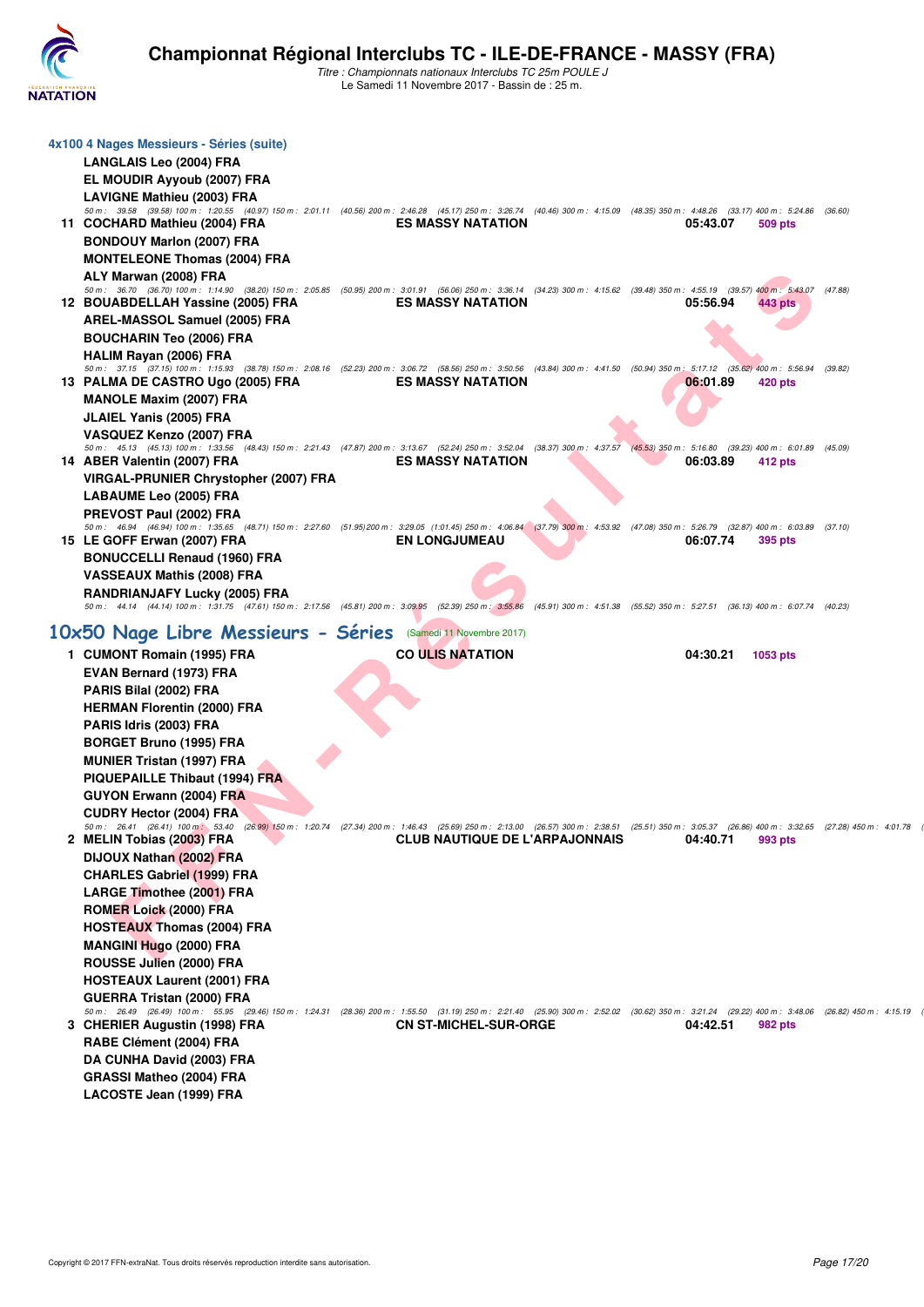

| 10x50 Nage Libre Messieurs - Séries (suite)<br>ARAUJO Stéphane (1991) FRA<br><b>HUCHARD Antonin (2000) FRA</b><br><b>VAREILLAUD Maxime (2003) FRA</b><br><b>BROCHARD Kevin (1994) FRA</b><br><b>RECOURSE Clément (1998) FRA</b>                                                                                                                                      |                          |                                                 |                                                         |                           |
|----------------------------------------------------------------------------------------------------------------------------------------------------------------------------------------------------------------------------------------------------------------------------------------------------------------------------------------------------------------------|--------------------------|-------------------------------------------------|---------------------------------------------------------|---------------------------|
| 50 m: 25.59 (25.59) 100 m: 57.22 (31.63) 150 m: 1:28.02 (30.80) 200 m: 2:01.26 (33.24) 250 m: 2:24.44 (23.18) 300 m: 2:54.44 (30.00) 350 m: 3:23.26 (28.82) 400 m: 3:49.44 (26.18) 450 m: 4:16.22<br>4 TULARD Floran (1996) FRA<br>LAJIC Anthony (2002) FRA<br>DUMON Thomas (2005) FRA<br><b>VILLEMONTEIX Thibault (2004) FRA</b><br><b>GUERY Matysse (2004) FRA</b> | <b>EN LONGJUMEAU</b>     |                                                 | 04:54.43<br>916 pts                                     |                           |
| POULAIN Philippe (1982) FRA<br><b>LEMONNIER Romain (1986) FRA</b><br>DUMON Fabien (1973) FRA<br><b>JULIEN Tristan (2002) FRA</b><br>DUCANCEL Thibaud (1986) FRA<br>50 m: 27.14 (27.14) 100 m: 54.66 (27.52) 150 m: 1:24.97 (30.31) 200 m: 1:59.03 (34.06) 250 m: 2:30.56 (31.53) 300 m: 3:01.65 (31.09) 350 m: 3:30.78                                               |                          |                                                 | (29.13) 400 m : 3:59.90                                 | (29.12) 450 m : 4:28.21   |
| 5 CHAMAYOU Gael (2003) FRA<br><b>CRETET Dorian (2003) FRA</b><br><b>GUILLAUME Vincent (2002) FRA</b><br><b>CAMUS Loïc (2001) FRA</b>                                                                                                                                                                                                                                 | <b>ES MASSY NATATION</b> |                                                 | 05:29.70<br>734 pts                                     |                           |
| <b>BAZUREAU Corentin (2008) FRA</b><br>GHELLAB Adam (2009) FRA<br>PECHOUX Jeremie (2006) FRA<br><b>OUIDDIR Oudaifa (2003) FRA</b><br>POTILLION Gilbert (1937) FRA<br><b>MIQUELESTORENA Nicolas (1982) FRA</b>                                                                                                                                                        |                          |                                                 |                                                         |                           |
| 50 m: 29.40 (29.40) 100 m: 56.28 (26.88) 150 m: 1:23.43 (27.15) 200 m: 1:51.02 (27.59) 250 m: 2:29.31 (38.29) 300 m: 3:13.87 (44.56) 350 m: 3:54.24 (40.37) 400 m: 4:24.68 (30.44) 450 m: 5:04.21<br>6 BRAIZE Neo (2004) FRA<br><b>BRAIZE Stann (2007) FRA</b><br><b>LATSAGUE Thomas (2005) FRA</b><br><b>BRINDEJONC Matis (2006) FRA</b>                            | <b>ES MASSY NATATION</b> |                                                 | 05:31.53<br><b>725 pts</b>                              |                           |
| PILLAULT Lukas (2004) FRA<br>DJERROUF Elyas (2008) FRA<br>ANGELE Nolan (2008) FRA<br><b>MACE Alexandre (2000) FRA</b><br><b>BRISSON Jeoffrey (1998) FRA</b>                                                                                                                                                                                                          |                          |                                                 |                                                         |                           |
| <b>BRAIZE Eric (1971) FRA</b><br>50 m: 28.74 (28.74) 100 m: 1:01.22 (32.48) 150 m: 1:31.87 (30.65) 200 m: 2:00.89 (29.02) 250 m: 2:36.41<br>7 BOUABDELLAH Yassine (2005) FRA<br>AREL-MASSOL Samuel (2005) FRA<br><b>BOUCHARIN Teo (2006) FRA</b><br><b>HALIM Rayan (2006) FRA</b>                                                                                    | <b>ES MASSY NATATION</b> | (35.52) 300 m : 3:17.64 (41.23) 350 m : 3:59.69 | $(42.05)$ 400 m : 4:28.56<br>05:31.75<br><b>724 pts</b> | $(28.87)$ 450 m : 5:03.68 |
| SALVI Ewan (2008) FRA<br><b>ARDIN Vincent (1990) FRA</b><br><b>CHIARAMONTE Michaël (1990) FRA</b><br>JACOLOT Baptiste (2000) FRA<br>LEPOUTRE Christophe (1971) FRA                                                                                                                                                                                                   |                          |                                                 |                                                         |                           |
| FOURMY Jean-Noël (1969) FRA<br>50 m: 33.09 (33.09) 100 m: 1:13.64 (40.55) 150 m: 1:49.21 (35.57) 200 m: 2:24.14 (34.93) 250 m: 3:05.67 (41.53) 300 m: 3:35.07 (29.40) 350 m: 4:10.24 (35.17) 400 m: 4:37.71 (27.47) 450 m: 5:05.09<br>8 PAUBEL Lucas (2002) FRA<br><b>BLAISE Arthur (2005) FRA</b><br><b>BLAISE Antonin (2002) FRA</b>                               | <b>ES MASSY NATATION</b> |                                                 | 05:36.68<br>700 pts                                     |                           |
| KAILASAPILLAI Vithusan (2003) FRA<br><b>HADDOU Mohamed (2005) FRA</b><br><b>TÊTU DUBREUIL Samuel (2008) FRA</b><br>SMIR Shahine (2009) FRA                                                                                                                                                                                                                           |                          |                                                 |                                                         |                           |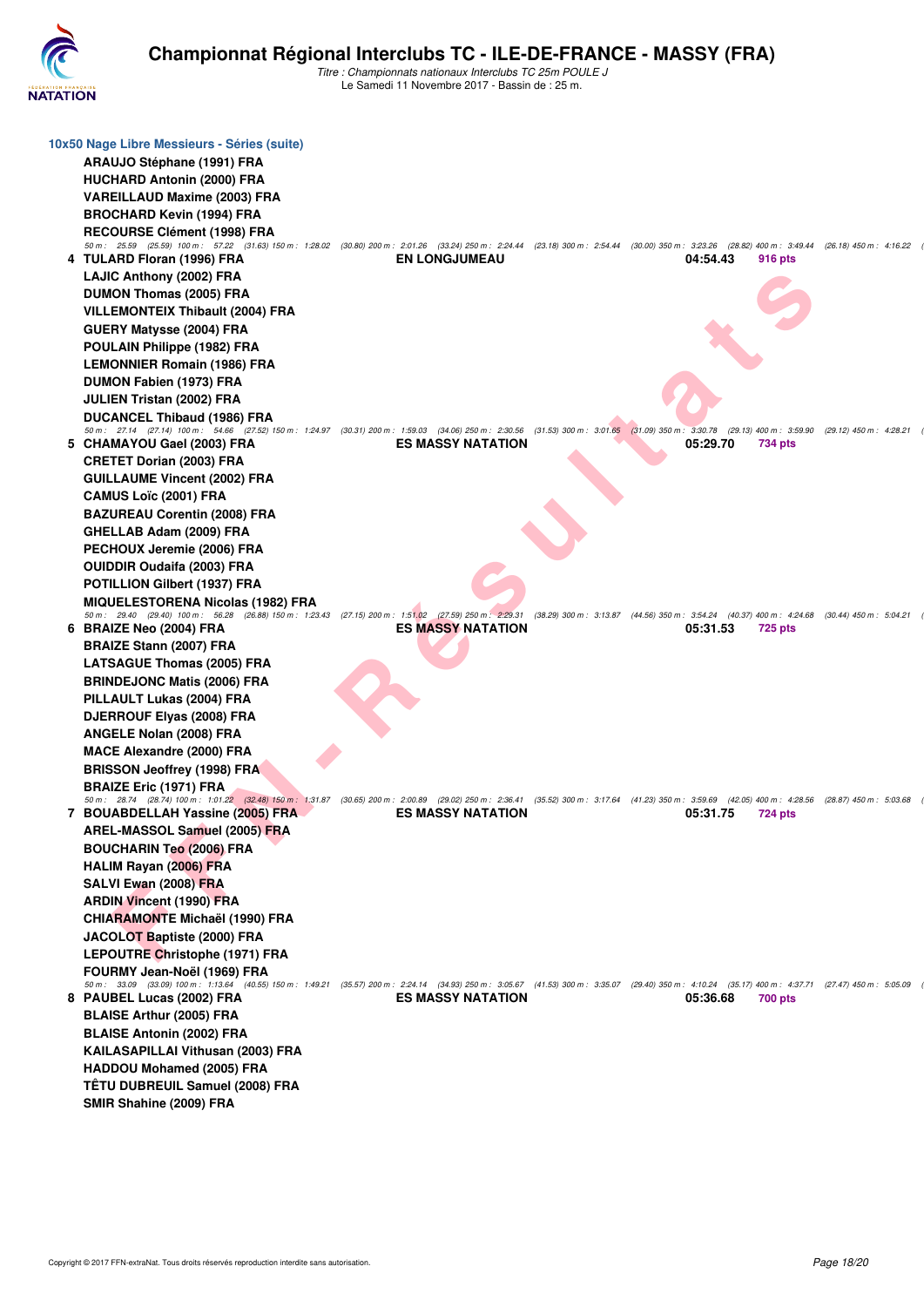

| 10x50 Nage Libre Messieurs - Séries (suite)<br>MITTOU Jayen (2003) FRA                                                                                                                                                                 |                              |                                                                                                 |          |         |  |
|----------------------------------------------------------------------------------------------------------------------------------------------------------------------------------------------------------------------------------------|------------------------------|-------------------------------------------------------------------------------------------------|----------|---------|--|
| <b>THOMAS Xavier (1968) FRA</b>                                                                                                                                                                                                        |                              |                                                                                                 |          |         |  |
|                                                                                                                                                                                                                                        |                              |                                                                                                 |          |         |  |
| JOUVION Matthieu (1988) FRA<br>50 m: 26.64 (26.64) 100 m: 57.99 (31.35) 150 m: 1:25.40 (27.41) 200 m: 1:54.62 (29.22) 250 m: 2:30.64 (36.02) 300 m: 3:06.53 (35.89) 350 m: 3:58.02 (51.49) 400 m: 4:35.09 (37.07) 450 m: 5:11.68       |                              |                                                                                                 |          |         |  |
| 9 LABAUME Leo (2005) FRA                                                                                                                                                                                                               | <b>ES MASSY NATATION</b>     |                                                                                                 | 05:43.36 | 669 pts |  |
| <b>ABER Valentin (2007) FRA</b>                                                                                                                                                                                                        |                              |                                                                                                 |          |         |  |
| VIRGAL-PRUNIER Chrystopher (2007) FRA                                                                                                                                                                                                  |                              |                                                                                                 |          |         |  |
| PREVOST Paul (2002) FRA                                                                                                                                                                                                                |                              |                                                                                                 |          |         |  |
| COLSON Noah (2008) FRA                                                                                                                                                                                                                 |                              |                                                                                                 |          |         |  |
| DJERROUF Samy (2008) FRA                                                                                                                                                                                                               |                              |                                                                                                 |          |         |  |
| <b>GOURANTON Stephane (1969) FRA</b>                                                                                                                                                                                                   |                              |                                                                                                 |          |         |  |
| <b>DELAUNE Arnaud (1975) FRA</b>                                                                                                                                                                                                       |                              |                                                                                                 |          |         |  |
| <b>LABAUME Christophe (1969) FRA</b>                                                                                                                                                                                                   |                              |                                                                                                 |          |         |  |
| <b>COURTEILLE Emeric (1987) FRA</b>                                                                                                                                                                                                    |                              |                                                                                                 |          |         |  |
| 50 m: 30.90 (30.90) 100 m: 1:07.95 (37.05) 150 m: 1:44.40 (36.45) 200 m: 2:13.70 (29.30) 250 m: 2:52.62 (38.92) 300 m: 3:36.12 (43.50) 350 m: 4:07.70 (31.58) 400 m: 4:41.71 (34.01) 450 m: 5:15.73<br>10 CISSE Yohann (2005) FRA      | <b>CN ST-MICHEL-SUR-ORGE</b> |                                                                                                 | 05:45.27 | 660 pts |  |
| <b>GUILLOTON Nathan (2005) FRA</b>                                                                                                                                                                                                     |                              |                                                                                                 |          |         |  |
| <b>CHARBONNEL Ethan (2002) FRA</b>                                                                                                                                                                                                     |                              |                                                                                                 |          |         |  |
| PAGE Adrien (2004) FRA                                                                                                                                                                                                                 |                              |                                                                                                 |          |         |  |
| <b>BENARABA Anis-Mohamed (2007) ALG</b>                                                                                                                                                                                                |                              |                                                                                                 |          |         |  |
| <b>BATIKIAN Lucas (2006) FRA</b>                                                                                                                                                                                                       |                              |                                                                                                 |          |         |  |
| <b>BOULMIER Antoine (2000) FRA</b>                                                                                                                                                                                                     |                              |                                                                                                 |          |         |  |
| LOUAMI Salim (2006) FRA                                                                                                                                                                                                                |                              |                                                                                                 |          |         |  |
| <b>BOCQUEL Tristan (2004) FRA</b>                                                                                                                                                                                                      |                              |                                                                                                 |          |         |  |
| <b>CHARBONNEL Mathis (2005) FRA</b>                                                                                                                                                                                                    |                              |                                                                                                 |          |         |  |
| 50 m: 32.70 (32.70) 100 m: 1:12.18 (39.48) 150 m: 1:44.48 (32.30) 200 m: 2:16.74 (32.26) 250 m: 2:56.84                                                                                                                                |                              | (40.10) 300 m : 3:32.53 (35.69) 350 m : 4:01.30 (28.77) 400 m : 4:38.74 (37.44) 450 m : 5:12.89 |          |         |  |
| 11 BENSAADA Idriss (2002) FRA                                                                                                                                                                                                          | <b>CO ULIS NATATION</b>      |                                                                                                 | 05:49.11 | 642 pts |  |
| SAIDI Kacem (2007) FRA                                                                                                                                                                                                                 |                              |                                                                                                 |          |         |  |
| <b>HAMANN Hadrien (2000) FRA</b>                                                                                                                                                                                                       |                              |                                                                                                 |          |         |  |
| GHANNOUDI Marwan (2007) FRA                                                                                                                                                                                                            |                              |                                                                                                 |          |         |  |
| ALVES Enzo (2005) FRA                                                                                                                                                                                                                  |                              |                                                                                                 |          |         |  |
| GODIN Jérôme (1980) FRA                                                                                                                                                                                                                |                              |                                                                                                 |          |         |  |
| HINDA Sami (2007) FRA                                                                                                                                                                                                                  |                              |                                                                                                 |          |         |  |
| DELAUNAY Josselin (1990) FRA                                                                                                                                                                                                           |                              |                                                                                                 |          |         |  |
| <b>BORGET Thomas (2002) FRA</b>                                                                                                                                                                                                        |                              |                                                                                                 |          |         |  |
| DIEUDONNE Aymeric (2002) FRA<br>50 m: 28.66 (28.66) 100 m: 1:10.87 (42.21) 150 m: 1:42.84 (31.97) 200 m: 2:29.02 (46.18) 250 m: 3:15.64 (46.62) 300 m: 3:43.66 (28.02) 350 m: 4:22.64 (38.98) 400 m: 4:48.99 (26.35) 450 m: 5:19.54    |                              |                                                                                                 |          |         |  |
| 12 LANGLAIS Leo (2004) FRA                                                                                                                                                                                                             | <b>ES MASSY NATATION</b>     |                                                                                                 | 05:54.15 | 619 pts |  |
| <b>LAVIGNE Mathieu (2003) FRA</b>                                                                                                                                                                                                      |                              |                                                                                                 |          |         |  |
| <b>EL MOUDIR Ayyoub (2007) FRA</b>                                                                                                                                                                                                     |                              |                                                                                                 |          |         |  |
| ION Victor (2005) FRA                                                                                                                                                                                                                  |                              |                                                                                                 |          |         |  |
| ION Nicolas (2008) FRA                                                                                                                                                                                                                 |                              |                                                                                                 |          |         |  |
| EL MOUDIR Wassim (2009) FRA                                                                                                                                                                                                            |                              |                                                                                                 |          |         |  |
| <b>GUILLAUME Valentin (2005) FRA</b>                                                                                                                                                                                                   |                              |                                                                                                 |          |         |  |
| <b>AGUESSE Yannis (2006) FRA</b>                                                                                                                                                                                                       |                              |                                                                                                 |          |         |  |
| <b>GRANDJEAN Arnaud (1986) FRA</b>                                                                                                                                                                                                     |                              |                                                                                                 |          |         |  |
| MARY Nicolas (1994) FRA                                                                                                                                                                                                                |                              |                                                                                                 |          |         |  |
| 50 m: 30.21 (30.21) 100 m: 1:02.83 (32.62) 150 m: 1:37.37 (34.54) 200 m: 2:09.15 (31.78) 250 m: 2:51.03 (41.88) 300 m: 3:37.92 (46.89) 350 m: 4:15.09 (37.17) 400 m: 4:55.52 (40.43) 450 m: 5:29.12<br>13 MONTELEONE Thomas (2004) FRA | <b>ES MASSY NATATION</b>     |                                                                                                 | 05:59.09 | 597 pts |  |
| <b>COCHARD Mathieu (2004) FRA</b>                                                                                                                                                                                                      |                              |                                                                                                 |          |         |  |
| ALY Marwan (2008) FRA                                                                                                                                                                                                                  |                              |                                                                                                 |          |         |  |
| <b>BONDOUY Marlon (2007) FRA</b>                                                                                                                                                                                                       |                              |                                                                                                 |          |         |  |
| AUKAULOO YIan (2008) FRA                                                                                                                                                                                                               |                              |                                                                                                 |          |         |  |
| GIRARD REYDET Thibault (2008) FRA                                                                                                                                                                                                      |                              |                                                                                                 |          |         |  |
| CARPENTIER IIan (2003) FRA                                                                                                                                                                                                             |                              |                                                                                                 |          |         |  |
| <b>REMY Alexandre (1975) FRA</b>                                                                                                                                                                                                       |                              |                                                                                                 |          |         |  |
| <b>FRANCK Didier (1959) FRA</b>                                                                                                                                                                                                        |                              |                                                                                                 |          |         |  |
|                                                                                                                                                                                                                                        |                              |                                                                                                 |          |         |  |